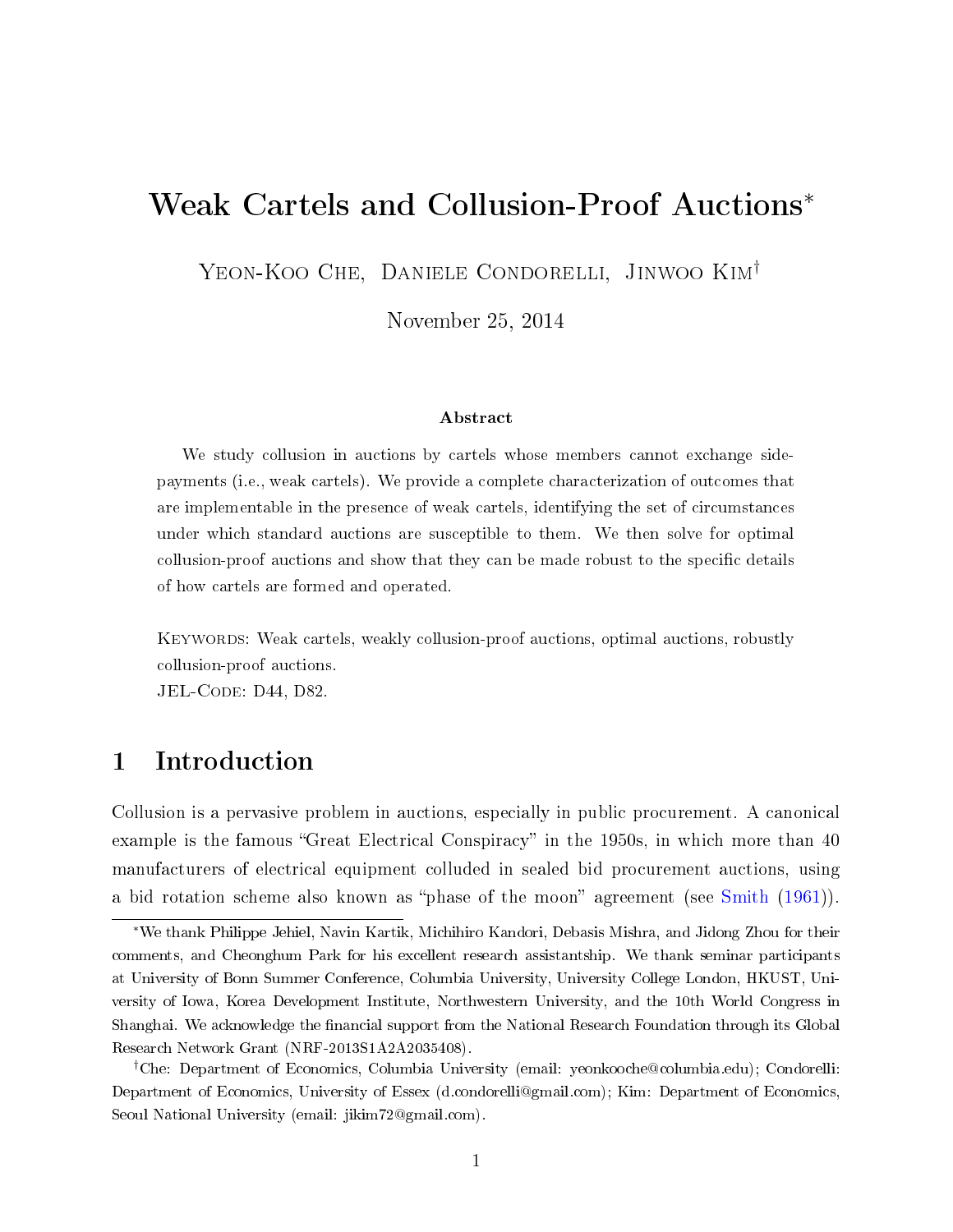More recently, in 2012, the largest six construction companies of Korea—so-called "Big  $6$ " according to the competition authority—were involved in bid rigging in the Four River Restoration Project.<sup>[1](#page-1-0)</sup> As a result, each of the Big 6 won 2 sections of the rivers while two other companies, also part of the collusive agreement, won 1 section each.

Many bid-rigging cases uncovered by competition authorities fall into the category of what [McAfee and McMillan](#page-51-0) [\(1992\)](#page-51-0) labeled weak cartels, namely cartels that do not involve exchange of side payments among cartel members.<sup>[2](#page-1-1)</sup> Weak cartels usually operate by designating a winning bidder and suppressing competition from other cartel members. The winning bidder is designated through "market sharing" agreements (e.g., the Korean construction case), through "bid rotation" whereby firms took turns in winning contracts (e.g., the U.S. case of electrical equipment conspiracy), or through more complicated schemes. The designated bidders place bids somewhere around the reserve price, and bids from other cartel members are either altogether suppressed (the practice of "bid suppression") or submitted at non-competitive levels (the practice of "cover bidding").

Cartels may avoid side payments for fear that they will leave a trail of evidence for antitrust authorities.<sup>[3](#page-1-2)</sup> Compensating losing bidders in money may also lure "pretenders" who join a cartel solely to collect "the loser compensation" without ever intending to win. In fact, we show in [A](#page-32-0)ppendix A that the ability to use side payments and reallocate the winning object (e.g., via a "knock-out" auction) adds little value to a cartel if entry by such pretenders cannot be controlled.[4](#page-1-3) While transfers and knockout auctions are sometimes

<span id="page-1-1"></span><sup>2</sup>For example, among 16 bidding rigging cases in Korea that have been filed by the Korea Fair Trade Commission during the first half of year 2014, some evidence of side transfers was found only in 2 cases while there was no such evidence in 8 cases. It is also unclear whether transfers have been used in other cases. Another recent example of weak cartel is producers of high voltage power cables that have been fined about 0.3 billion euros by the European Commission (see the press release in [http://europa.eu/rapid/](http://europa.eu/rapid/press-release_IP-14-358_en.htm) [press-release\\_IP-14-358\\_en.htm\)](http://europa.eu/rapid/press-release_IP-14-358_en.htm). According to the press release, the European and Asian producers would stay out of each other's home territories and most of the rest of the world would be divided amongst them. In implementing these agreements, the cartel participants allocated projects between themselves according to the geographic region or customer.

<span id="page-1-2"></span> ${}^{3}$ In practice, cartels may hide side payments under different guises. For instance, [Marshall et al.](#page-51-1) [\(1994\)](#page-51-1) suggests that members bring bogus lawsuits against one another and exchange settlements. Such settlements must pass the scrutiny of a legal system, and must involve lawyers, so they entail transaction costs.

<span id="page-1-3"></span><sup>4</sup>If transfers cannot be used, the ability to reallocate the object (e.g., via a knockout auction) makes no

<span id="page-1-0"></span><sup>&</sup>lt;sup>1</sup>This construction project (with objectives such as securing water resources; implementing comprehensive flood control measures; improving water quality and restoring river ecosystems) is considered the biggest national infrastructural project in Korean history and has received a great deal of attention. We emphasize that many large national procurement auctions are "one-off" kind. These auctions are often so important for bidders that, even though they know they may face each other in future auctions, they naturally perceive the interaction as a static one.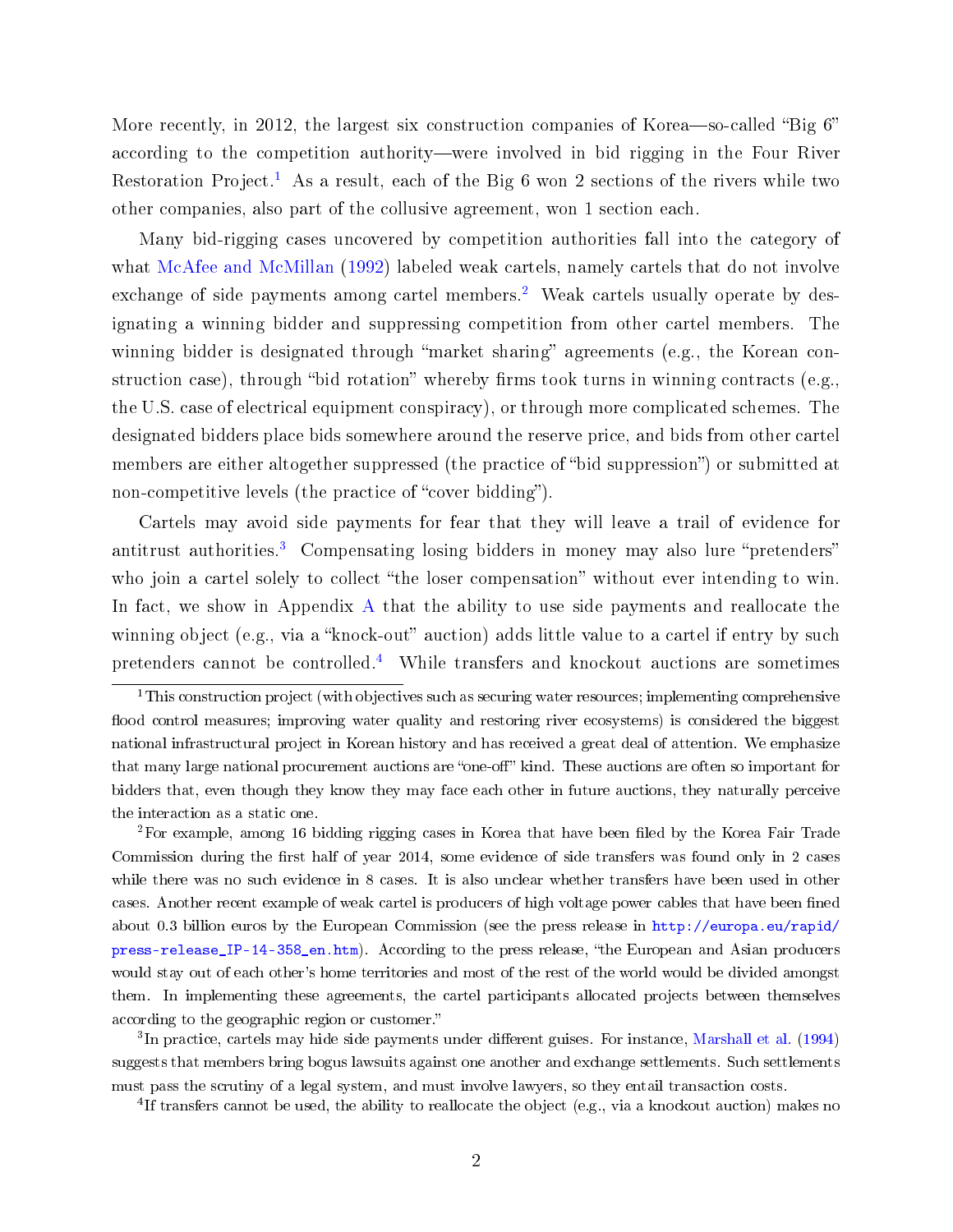important features of bidding rings (see [Marshall and Marx](#page-51-2) [\(2012\)](#page-51-2)), it is therefore also important to study weak cartels.

A key question is how weak cartels can profitability suppress competition in a way that is beneficial to all its members. Given that losing bidders cannot be paid off by a winning bidder to stay out of competition, the only scope for its profitable operation is to manipulate the allocation, sometimes allocating the good to bidders that do not have the highest value for it. But since the latter entails efficiency loss, it is not clear when and how such a distortion may benefit a cartel. That weak cartels can profit from such a manipulation was first demonstrated by [McAfee and McMillan](#page-51-0)  $(1992,$  henceforth MM). They showed that in a first-price auction, symmetric bidders would benefit  $ex$ -ante from agreeing to randomly select a single bidder to bid the reserve price (as opposed to playing the symmetric equilibrium of the auction) whenever their value distribution exhibits increasing hazard rate. Further, they suggest that the optimal response by the seller is to allocate the good randomly at a fixed price.

To the extent that the increasing hazard rate is a mild condition, MM's theory suggests that a first-price auction is "virtually always" susceptible to a weak cartel, and that in its presence, the seller can never hope to realize the efficiency gain from bidding competition. However, as we will show, this largely negative view rests on the analysis of ex-ante benefit from collusion. Importantly, their model does not consider bidders' (interim) incentives to participate in a cartel. Even though a cartel promises to yield strictly positive surplus to its members on average, the surplus may not accrue to all bidder types so that bidders may actually be worse off from participating in the cartel, depending on the realization of their types. In practice, the lack of interest alignment is often what causes a cartel to break up.

In the current paper, we explicitly consider the bidders' interim incentive to participate in a cartel. By doing so, we offer a theory of weak cartels that differs from existing theories not only in terms of what auctions are susceptible to collusion and under what conditions, how a weak cartel would behave when it is active, but also in terms of how the auctioneer should respond to the threat of collusion. The key observation is that when a cartel seeks to reduce competition from a certain bidder, for instance by requesting him to place the same bid for a certain subset of his possible valuations, the resulting efficiency loss is not borne uniformly across the different valuation types. Instead, the type with the highest valuation in that subset suffers most acutely from the manipulation, and is the most likely to

difference. Further, since we assume risk neutrality for bidders, a fractional/probabilistic assignment entails no loss of generality per se. Hence, arrangements such as counter-purchase agreements which may be used to fine-tune market shares add no additional value to our weak cartel. In other words, our notion of a weak cartel already subsumes such an arrangement via random assignment.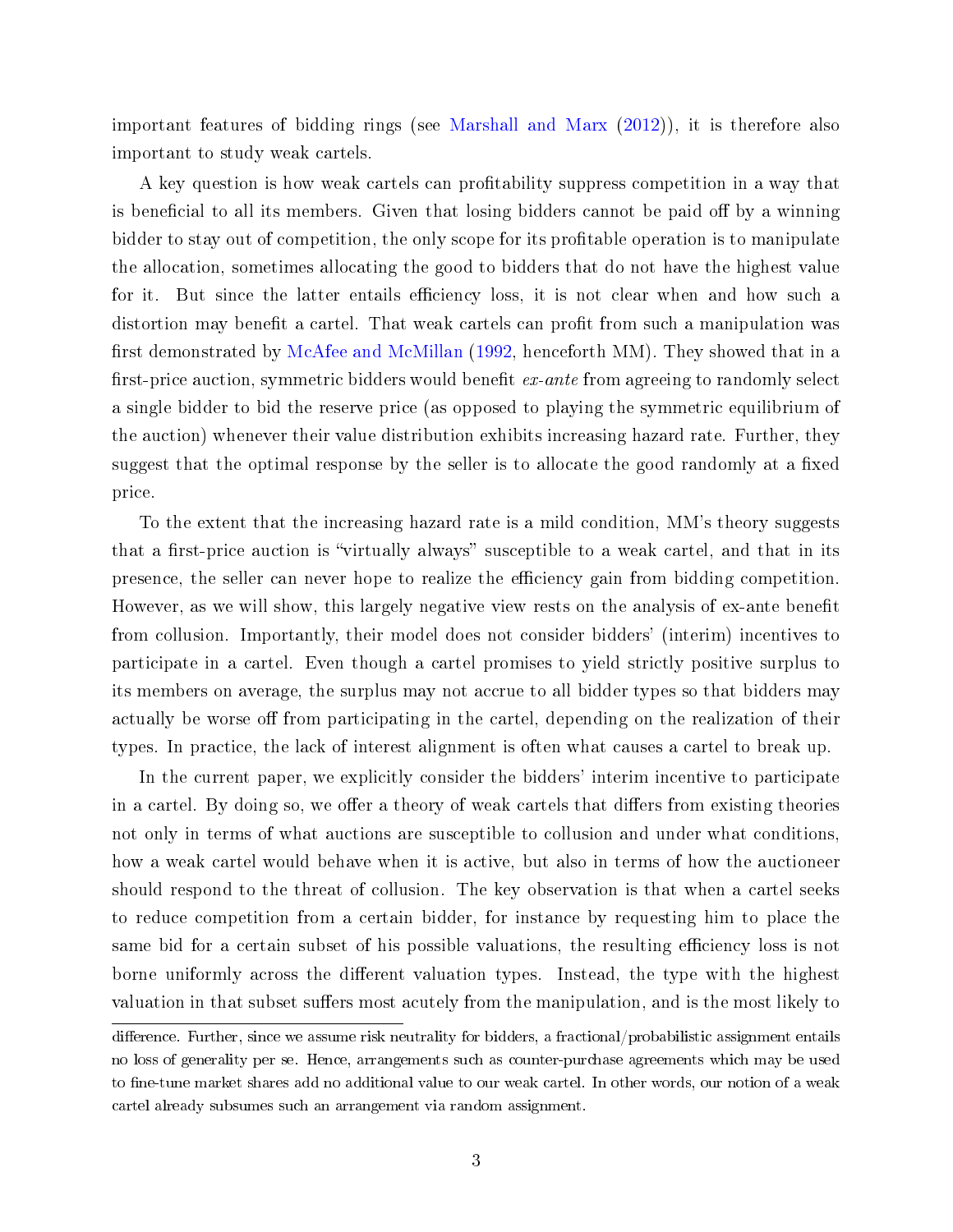object. However, when the "average" type with whom he shares the same winning probability has a relatively high valuation, his expected payment is reduced enough as to make the manipulation profitable for him as well. This observation leads us to identify so-called "susceptible types"—namely those that would benefit from colluding—to be an interval of the bidder's valuation types above the reserve price for which the distribution is "convex in a certain sense."<sup>[5](#page-3-0)</sup>

Restricting attention to a large class of what we call "winner-payable" auctions, we show that any such auction is susceptible to a weak cartel if it seeks to implement non-constant allocation across susceptible types—i.e., if, absent collusion, the winning probability of a bidder were to strictly increase over some susceptible types (Theorem [1\)](#page-17-0). We also prove that, given additional mild conditions, the converse also holds—namely, any winner-payable auction that implements a constant winning probability for any susceptible types is unsus-ceptible to a weak cartel (Theorem [2\)](#page-20-0). An implication of this characterization is that efficient auctions as well as the revenue-maximizing auction (à la Myerson) are unsusceptible to weak cartels if the value distributions of bidders are strictly concave.

Our characterization of collusion-proof allocation also leads to a positive theory of how cartel behaves. We show that under our interim participation constraint, a weak cartel may implement a random allocation among all bidder types above the reserve price, as predicted by MM, but only when all types are susceptible. When some bidder types are not susceptible, a cartel must coax them into participation by allowing them to separate, i.e., for a high type to win with higher probability than a low type. Consequently, a weak cartel would induce some types to be separated and others to be pooled—which a weak cartel can accomplish by employing cheap talk communication among its members. Further, any cartel which seeks to collude in an interim Pareto optimal fashion (i.e., collusion producing an interim payo which is not Pareto dominated by that from any other form of collusion) would choose an allocation that is itself collusion-proof.

Finally, the complete characterization of collusion-proof auctions enables us to study a normative question: How should one design an auction in the presence of a weak cartel? Restricting attention to winner-payable auctions, we identify the optimal collusion-proof auction for the seller up to the choice of the individual reserve prices (Theorem [3\)](#page-23-0). The optimal mechanism allocates the good to maximize the virtual value functions that are suitably ironed out for the susceptible types. An interesting feature of the optimal mechanism

<span id="page-3-0"></span><sup>&</sup>lt;sup>5</sup>More precisely, this property can be defined via a notion of concave closure. A concave closure of a function F is the smallest concave function G satisfying  $G \geq F$ . The susceptible types of a bidder are then defined to be an interval for which the concave closure of the bidder's value distribution, truncated to the valuations above the reserve price, is linear. See Theorem [1](#page-17-0) for the detail.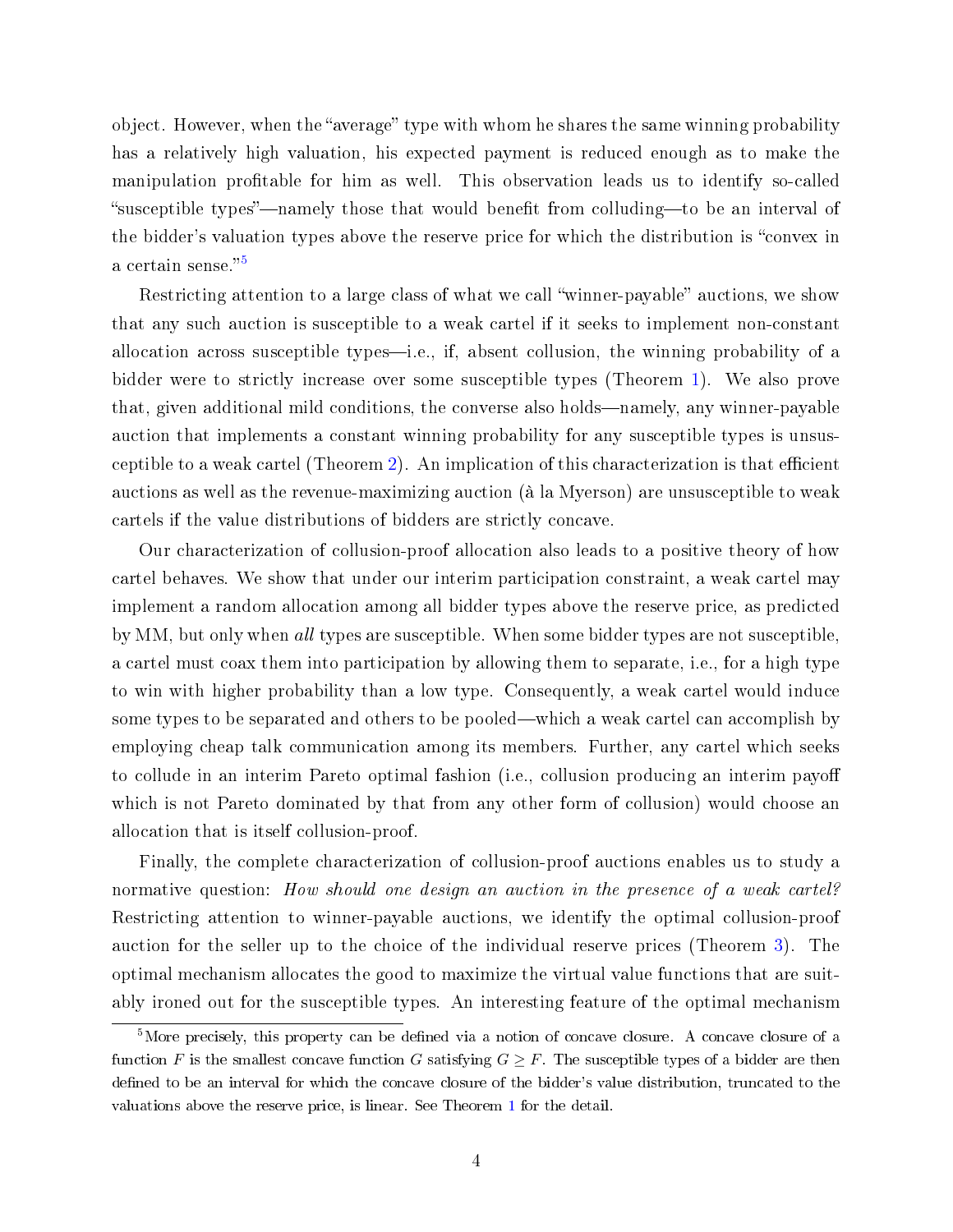is asymmetric treatment of bidders who are ex-ante identical. For instance, when the bidders' value distributions are convex, the optimal mechanism takes the form of a sequential negotiation: the seller engages in a take-it-or-leave-it negotiation with each of the bidders sequentially in a predetermined order. The reason for this asymmetric treatment is the collusion-proofness constraint that prevents the seller from discriminating across different types of bidders. Facing this constraint, the seller finds it optimal to discriminate across bidders instead.

Modeling a bidder's decision to participate in a cartel involves a methodological issue. A bidder's willingness to join a cartel depends on the payoff he expects to receive if he refuses to join the cartel. This payoff in turn depends on how the remaining bidders update their beliefs about the refusing bidder, whether they will still form a cartel among themselves, and, if so, to what extent they can credibly punish the refusing bidder. In dealing with these issues, we initially follow the weak collusion-proofness notion of Laffont and Martimort  $(1997, 2000)$  $(1997, 2000)$  $(1997, 2000)$ by assuming that when a bidder refuses to participate in a cartel, the cartel collapses and the remaining bidders do not update their beliefs.

In Section [6,](#page-28-0) we consider a much broader set of circumstances in terms of how a weak cartel is formed and operated. For instance, any informed bidder(s) as well as an uninformed mediator may propose a cartel manipulation; there can be partial or multiple cartels in operation; and participants in a cartel may punish those who have refused to participate. We show that outcomes that are weakly collusion-proof can be also implemented by the auctioneer in these environments, as long as no cartel employs a strategy profile weakly dominated by another profile for all cartel members. (Theorem [4\)](#page-30-0).

The current paper is related to a number of papers on collusion in auction. Seminal contributions include [Robinson](#page-51-5) [\(1985\)](#page-51-5), [Graham and Marshall](#page-50-0) [\(1987\)](#page-50-0), [von Ungern-Stenberg](#page-52-1) [\(1988\)](#page-52-1), [Mailath and Zemsky](#page-51-6) [\(1991\)](#page-51-6), and MM, who studied whether a collusive agreement can be beneficial to its members.<sup>[6](#page-4-0)</sup> Unlike the current paper, these papers largely focus on strong cartels, where side-payments play a crucial role for achieving efficient collusion. As mentioned above, MM does consider weak cartels and show that they involve random allocation of the object for sale, much consistent with often observed practice of bid rotation.[7](#page-4-1) As highlighted above, our approach is differentiated by its explicit consideration of the bidders'

<span id="page-4-0"></span> $6$ These authors, like us, abstract from the enforcement issue—how members of a cartel may sustain collusion without a legally binding contract.

<span id="page-4-1"></span><sup>7</sup>See also [Condorelli](#page-50-1) [\(2012\)](#page-50-1). This paper analyzes the optimal allocation of a single object to a number of agents when payments made to the designer are socially wasteful and cannot be redistributed. The problem addressed is analogous to that of a cartel-mediator designing an ex-ante optimal weak cartel agreement at a standard auction with no reserve price.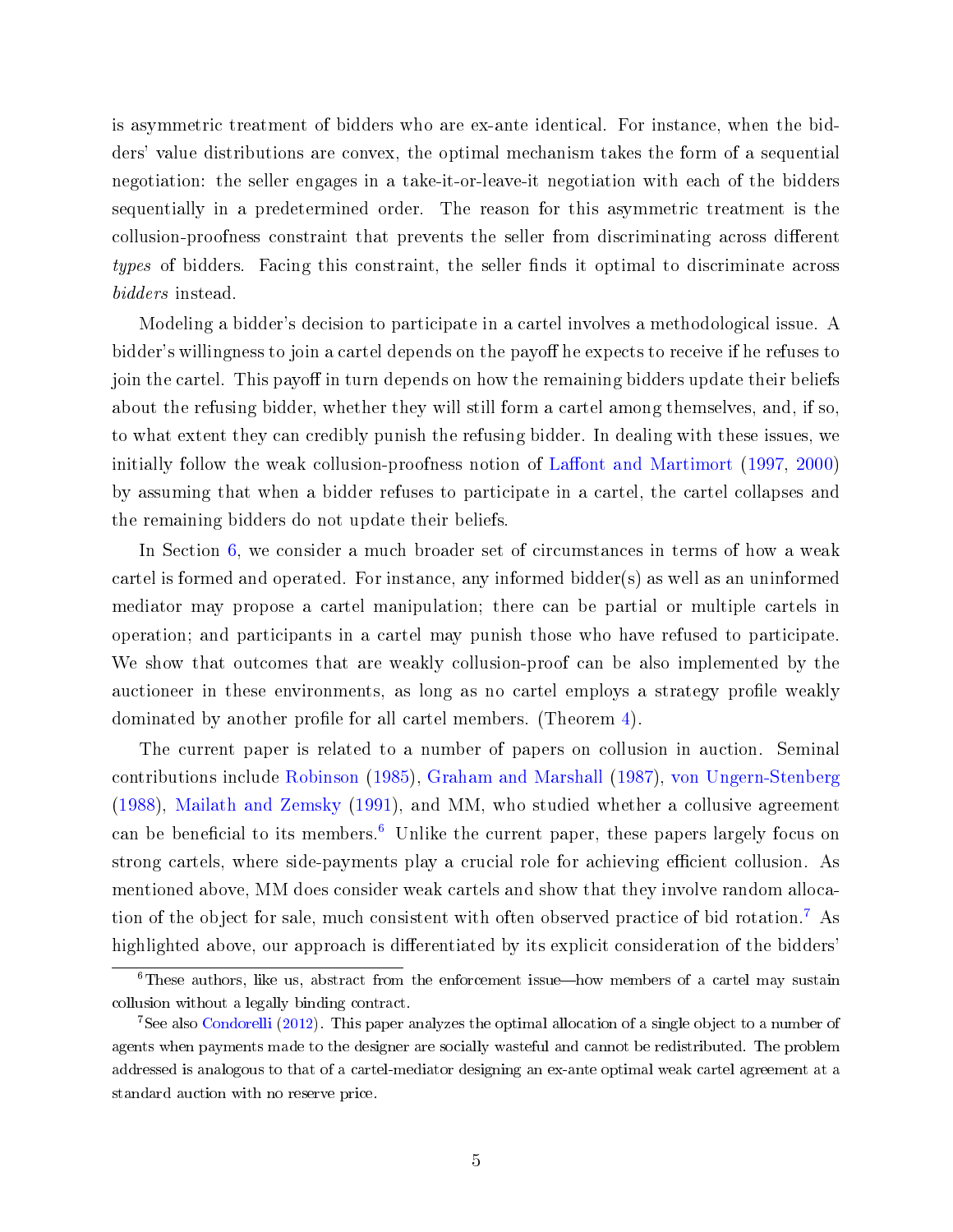interim incentive for participation in the cartel. In practice, our model is suited to analyze environments where bidders are likely to have some private information at the moment of cartel formation, as opposed to forming a cartel under complete information. To the extent that the two approaches treat distinct sets of circumstances, they complement each other.

Aside from the timing of participation decision, our model is more general than MM in several respects. First, we consider a more general class of auctions called winner-payable auctions." These are the auctions in which bidders can coordinate, if they so choose, so that only one bidder can pay to win the object. Winner-payable auctions include all standard auctions such as first-price sealed-bid, second-price sealed-bid, Dutch and English auctions. or any hybrid forms, and sequential negotiation. Considering such a general class of auctions helps to isolate the features of auctions that make them vulnerable to cartels. Second, we relax the monotone hazard rate and symmetry assumptions. One may view bidder symmetry as favoring the emergence of a cartel especially when the use of side payments is limited. In practice, however, bidders are unlikely to be symmetric, so it is useful to know to what extent bidder asymmetry affects the sustainability of weak cartels.

Several authors study enforceability of collusion through repeated interaction (see [Aoyagi](#page-50-2) [\(2003\)](#page-50-2), [Athey et al.](#page-50-3) [\(2004\)](#page-50-3), [Blume and Heidhues](#page-50-4) [\(2004\)](#page-50-4), and [Skrzypacz and Hopenhayn](#page-52-2) [\(2004\)](#page-52-2)) or via implicit collusive strategies (see [Engelbrecht-Wiggans and Kahn](#page-50-5) [\(2005\)](#page-50-5), [Brusco](#page-50-6) [and Lopomo](#page-50-6) [\(2002\)](#page-50-6), [Marshall and Marx](#page-51-7) [\(2007,](#page-51-7) [2009\)](#page-51-8), [Garratt et al.](#page-50-7) [\(2009\)](#page-50-7)). If types are distributed independently over time, repeated interaction enables members of a weak cartel to use their future market shares in a way similar to monetary transfers. If the types are persistent over time, as we envision to be more realistic, however, tampering with future market shares involves severe efficiency loss (see [Athey and Bagwell](#page-50-8)  $(2008)$ ). In this sense, our approach—including the focus on interim participation—remains valid in a repeated interaction setting where market shares cannot be adjusted in a frictionless manner due to incentive constraints arising from persistent valuations.

The current paper is also related to the literature that studies collusion-proof mechanism design. This literature, pioneered by Laffont and Martimort [\(1997,](#page-51-3) [2000\)](#page-51-4) (henceforth LM) and further generalized by [Che and Kim](#page-50-9) [\(2006,](#page-50-9) [2009\)](#page-50-10) (henceforth CK), models cartel as designing an optimal mechanism for its members (given the underlying auction mechanism they face), assuming that the members have necessary wherewithal to enforce whatever agreement they make.<sup>[8](#page-5-0)</sup> Similar to Laffont and Martimort [\(1997,](#page-51-3) [2000\)](#page-51-4) and [Che and Kim](#page-50-9) [\(2006\)](#page-50-9), we explicitly consider the bidders' incentives for participating in the cartel. Unlike

<span id="page-5-0"></span><sup>8</sup>The likely scenario of enforcement involves the threat of retaliation through future interaction, multimarket contact, or organized crime.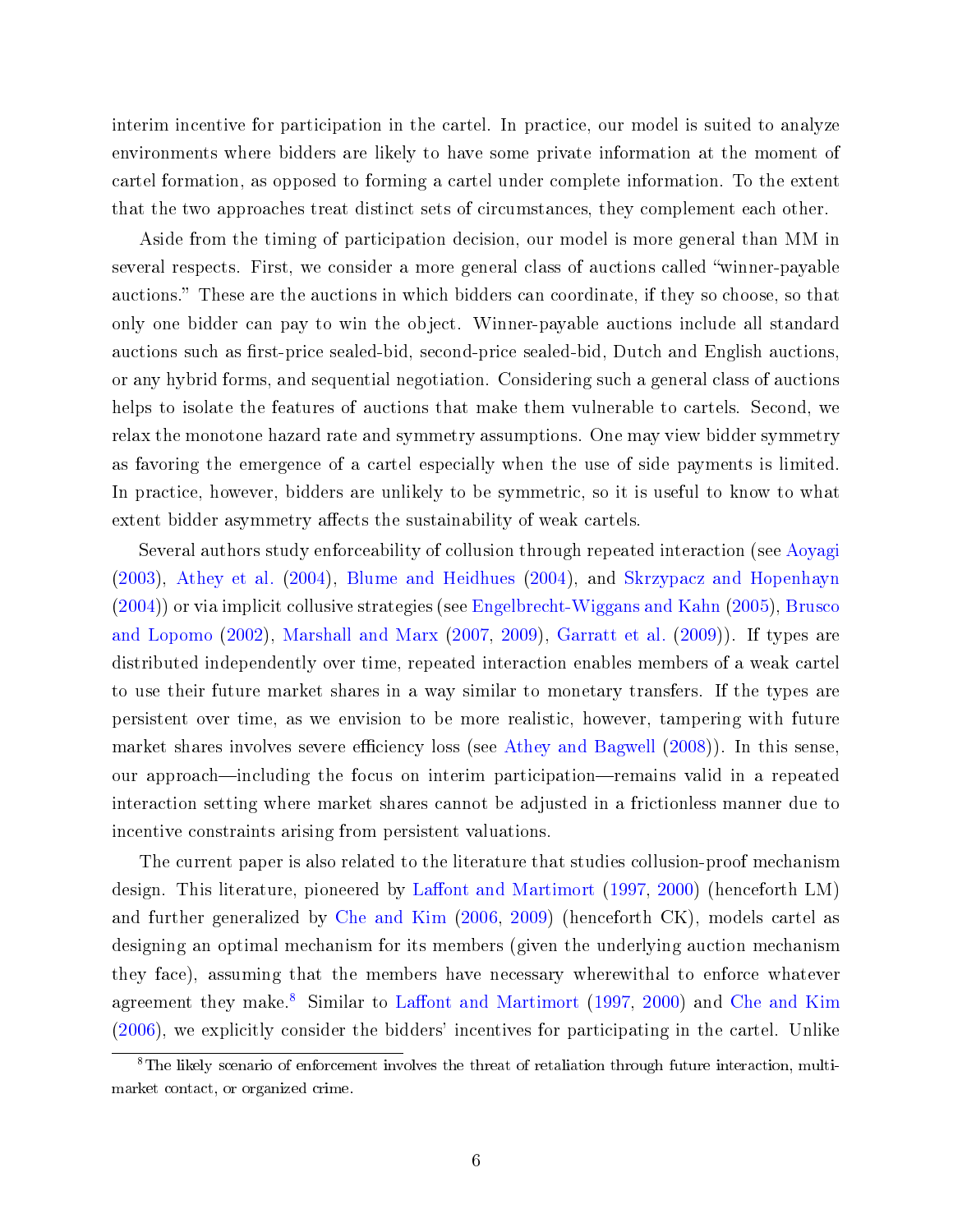the current paper, though, their models allow a cartel to be formed only after bidders enter into the grand auction noncooperatively. This modeling assumption, while realistic in some internal organization setting, is not applicable to auction environments where the collusion often centers around the participation into auction.

[Che and Kim](#page-50-10) [\(2009\)](#page-50-10) and [Pavlov](#page-51-9) [\(2008\)](#page-51-9) do consider collusion on participation. And they show that the second-best outcome (i.e., the [Myerson](#page-51-10) [\(1981\)](#page-51-10) benchmark) can be achieved even in the presence of a strong cartel as long as the second-best outcome involves a sufficient amount of exclusion of bidders. The mechanism that accomplishes this has features not observed in the standard auctions, however. For instance, it requires losing bidders not only to pay the winning bidders but also to incur strict loss in some states, i.e., it fails ex-post individual rationality of the bidders. Such auctions, while theoretically interesting, are never observed in practice. By contrast, the current paper restricts attention to a more realistic, still broad, class of auctions rules, particularly those that ensure ex-post individual rationality. Further, the results we obtain here are more in line with the casual empiricism, namely that even weak cartels can pose a serious problem for auctions. These two approaches ultimately complement each other in the sense that they clarify the features of auctions that make them vulnerable to bidder collusion.

The rest of the paper is organized as follows. In the next section, we illustrate our main results via two simple examples. Then, section 3 introduces the class of "winner payable" auction rules that we study and the model of collusion. Section 4 characterizes the susceptibility of auctions to weak cartels. Section 5 characterizes optimal collusion-proof auctions. Section 6 presents a more robust concept of collusion-proofness. Appendix A deals with the equivalence between strong cartel and weak cartel in the presence of the entry exclusion constraint. Appendixes B-E contain all the proofs not presented in the main body of the paper.

## <span id="page-6-0"></span>2 Illustrative Examples

We first illustrate via simple examples how bidders' interim incentives to participate in weak cartels dramatically affect the formation of cartels and their behavior. As will be seen, we obtain new predictions on when weak cartels will form and how they behave, relative to the MM's analysis. We present two examples here, and others will be interspersed throughout the analysis.

For the first example, suppose there are two bidders vying for a single object in a secondprice auction (with zero reserve price). Each bidder has a valuation drawn from the interval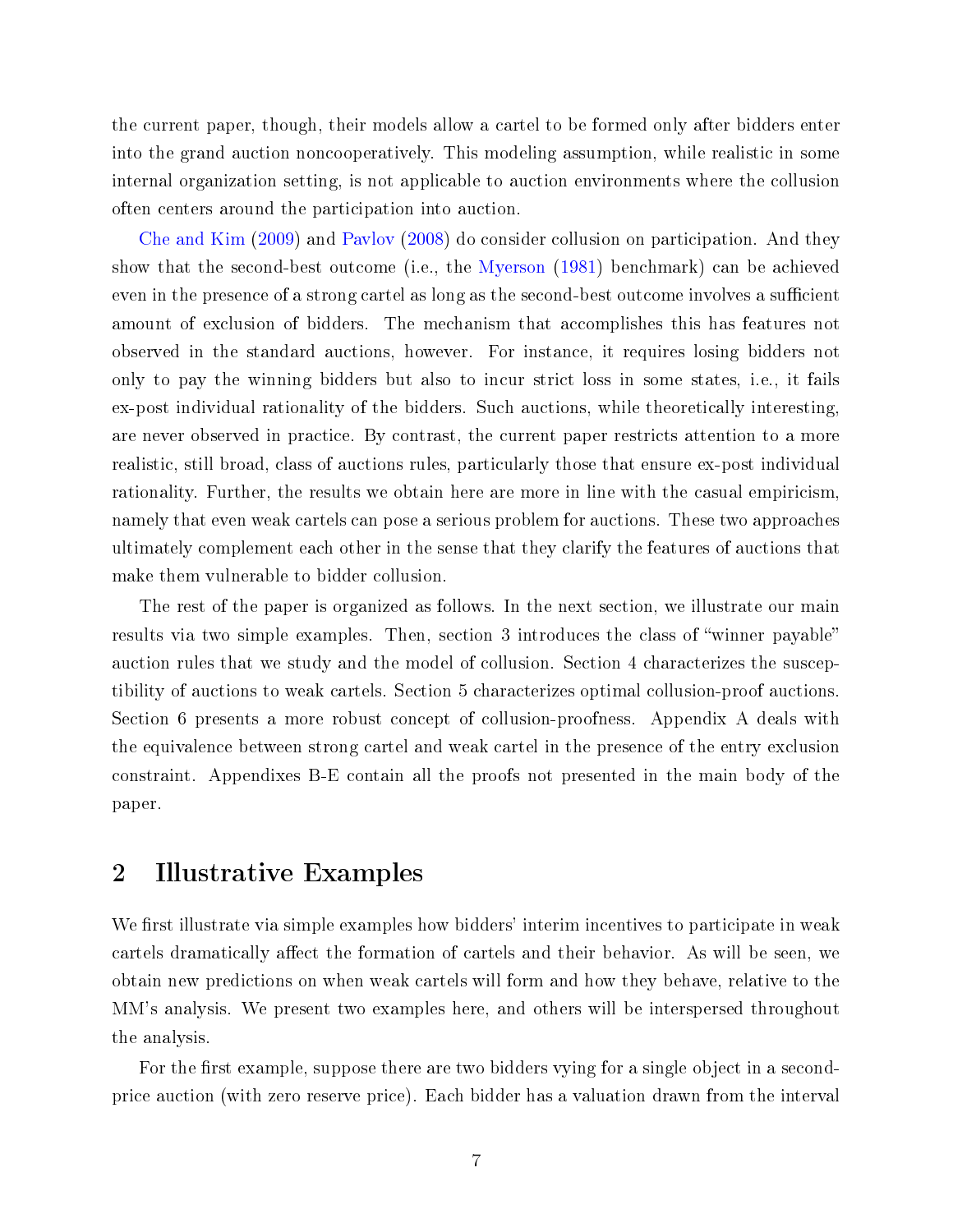[0, 1] according to a distribution function  $F(v) = 1 - (1 - v)^2$ . Its hazard rate  $\frac{f}{1 - F}$  is increasing, and, according to MM, this implies that bidders would benefit ex ante from a weak cartel. Specifically, if bidders were to bid non-cooperatively, both bidding their values, each bidder would earn an ex-ante payoff of  $\frac{2}{15}$ , but if they form a cartel and select one bidder at random to win the object at zero price, each would enjoy a strictly higher ex-ante payoff of  $\frac{1}{6}$ .

However, if bidders have private information at the cartel formation stage, then the fact that a cartel is beneficial ex-ante need not guarantee it will form. To see this, suppose initially that both bidders participate in the cartel regardless of their valuations. And suppose the cartel has each bidder win with probability one half at zero price. Then, a bidder would enjoy the "interim" payoff of  $\frac{v}{2}$  if his valuation is v.

Suppose the same bidder refuses to join the cartel. Then, the cartel collapses, and in the ensuing noncooperative play, each bidder employs a dominant strategy of bidding his valuation. The bidder would earn the "interim" payoff of

$$
U^{0}(v) := \int_{0}^{v} (v - s) dF(s) = v^{2} - \frac{v^{3}}{3}.
$$

<span id="page-7-0"></span>As depicted in Figure [1,](#page-7-0)  $U^0(v) > v/2$  if  $v > \frac{1}{2} (3 -$ √  $\overline{3}$  =:  $\bar{v}_0$ . That is, any bidder with valuation greater than  $\bar{v}_0$  will be better off from refusing to join the cartel.



Figure 1: Unraveling of Cartel

Given this, bidders *may* attempt to form a cartel that only operates when their valuations are both less than  $\bar{v}_0$ . Will such a "partial cartel" form? The answer is no. To see this, suppose to the contrary that a cartel forms if and only if the bidders' values are both less than  $\bar{v}_0$ .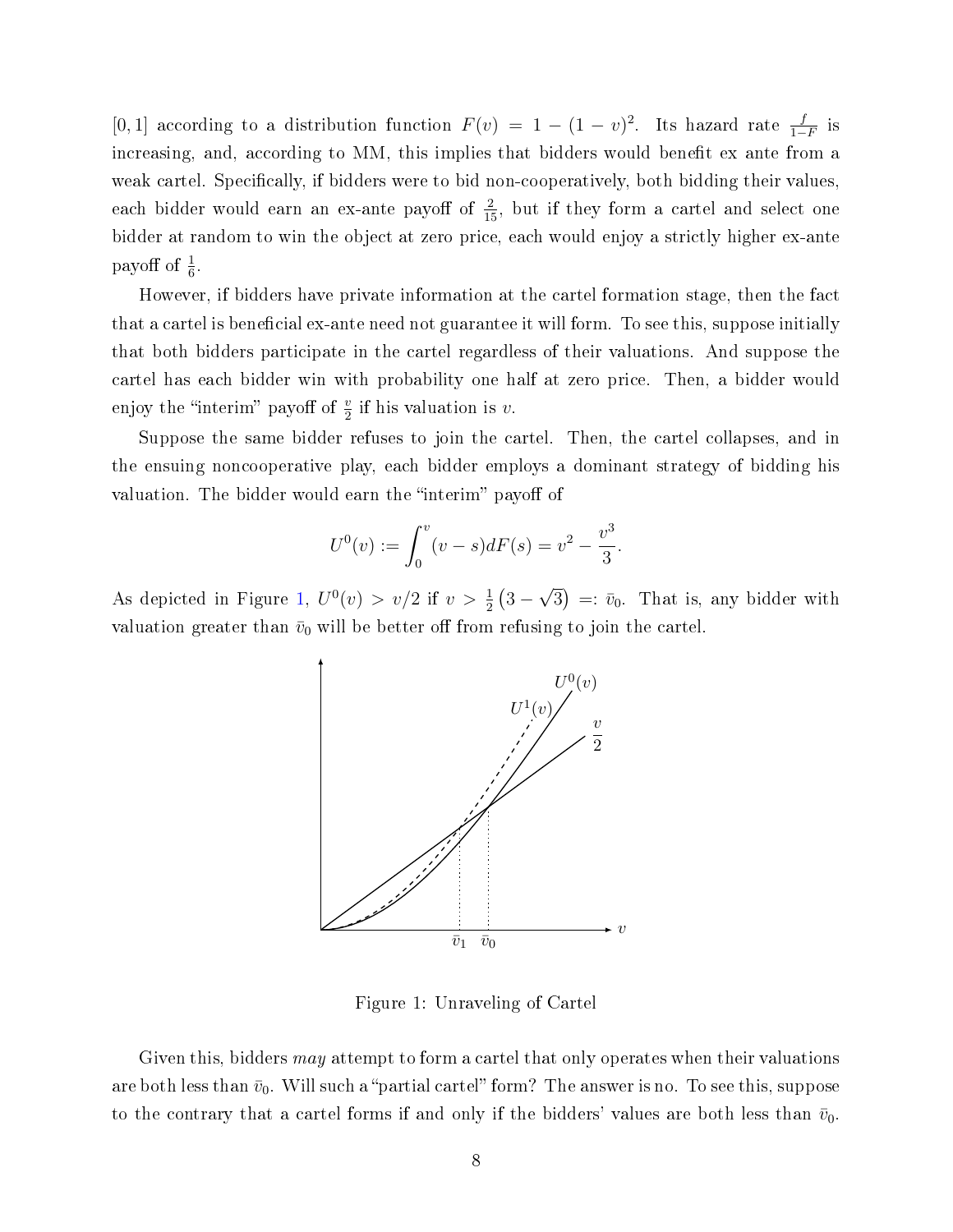And suppose the cartel operates as before, randomly selecting a winner and having the loser bid zero. Given the agreement, the bidder will enjoy the interim payoff of  $\frac{v}{2}$  as before, conditional on a cartel having been formed. But given the same event (i.e., his opponent having  $v < \bar{v}_0$ , he would have earned

$$
U^{1}(v) = \frac{\int_{0}^{v} (v - s) dF(s)}{F(\bar{v}_{0})}
$$

if he refused to join the cartel and bid his valuation in the noncooperative play. It turns out that  $U^1(v) > v/2$  if and only if  $v > \frac{1}{2} \left(3 - \sqrt{9 - 12\bar{v}_0 + 6\bar{v}_0^2}\right) =: \bar{v}_1$ , which is strictly less than  $\bar{v}_0$ , as described in Figure [1.](#page-7-0) In other words, no bidder with valuation  $v \in (\bar{v}_1, \bar{v}_0]$  will participate in the cartel.

Arguing recursively in this manner, one can see that no types of bidders are willing to participate in the cartel. Simply put, a cartel unravels here! We shall later show that the unraveling is due to the density decreasing in  $v$ . Intuitively, declining density means that a higher valuation type forgoes relatively more from a non-cooperative play, in terms of the chance of winning the good. This creates the iterative process of high valuation types successively dropping out of collusion, leading to a full collapse, despite the fact that it is beneficial ex-ante.

The next example deals with a situation in which a cartel is sustainable, but the way a cartel operates is crucially affected by the interim participation constraints. Suppose again two bidders participate in a second-price auction to obtain an object. Each bidder draws his valuation from a triangular distribution F with density  $f(v) = 8v$  if  $v \in [0, 1/4]$  and  $f(v) = \frac{8}{3}(1-v)$  if  $v \in [1/4, 1]$ . The hazard rate is increasing everywhere, so bidders ex-ante payoff would be maximized by a random allocation. However, since the density is decreasing in  $[1/4, 1]$ , a random allocation is not implementable by the cartel.<sup>[9](#page-8-0)</sup>

<span id="page-8-1"></span>
$$
U(v) = \int_0^v (v - s) dF(s) = \int_0^v F(s) ds,
$$
\n(1)

where

$$
F(v) = \begin{cases} 4v^2 & \text{if } v \in [0, 1/4] \\ -\frac{1}{3} + \frac{8v}{3} - \frac{4v^2}{3} & \text{if } v \in [1/4, 1]. \end{cases}
$$
(2)

A simple calculation reveals that  $U(v) > v/2$  for v sufficiently close to 1, meaning that a high valuation bidder will refuse to join such a cartel.

<span id="page-8-0"></span> $9$ To see this, suppose that the bidders form a cartel and randomly allocate the object between them. A bidder will then earn the payoff of  $v/2$  if his valuation is v. Suppose the same bidder refuses to form a cartel. From the ensuing non-cooperative bidding, the bidder will earn the payoff of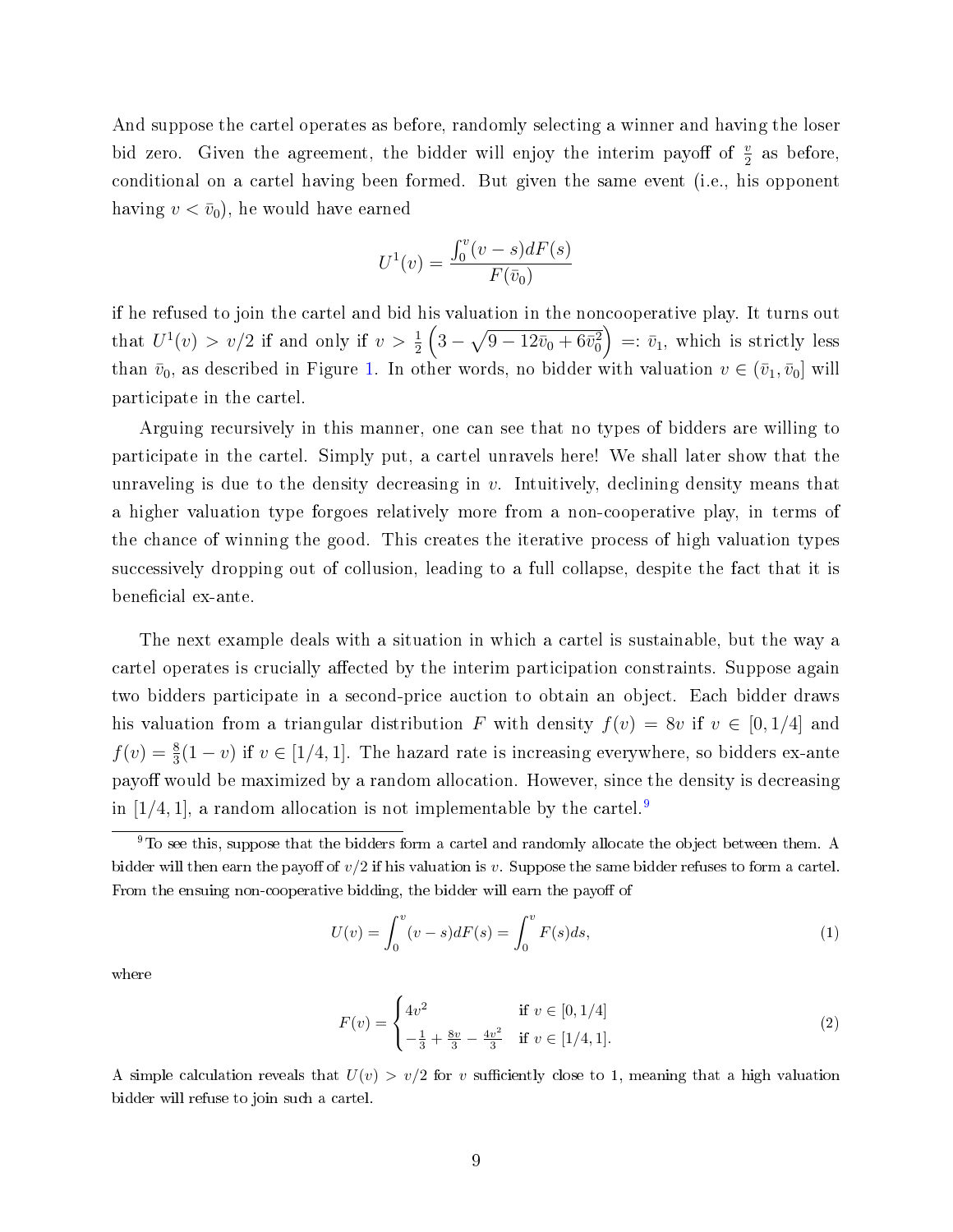Unlike the previous example, the density is not decreasing everywhere, and this feature will ensure profitability of a cartel, as our results in Section 4 will show. Such a cartel will, however, require a different arrangement then complete pooling. Suppose the cartel has each participating member send a cheap talk message, either  $H$  or  $L$ , depending on whether their values are above or below  $\tilde{v} = 1/2$ , respectively. Their bids are then coordinated as follow. If a bidder sends H, he bids his value. If bidder  $i$  with value  $v_i$  sends L, he bids  $\frac{6}{7}v_i$  if bidder  $j \neq i$  sends H. If bidder j also sends L, then one bidder is chosen at random to bid zero while the other bids his value.<sup>[10](#page-9-0)</sup>

Given this coordination, a type- $v$  bidder obtains the object with probability

$$
\tilde{Q}(v) := \begin{cases} \frac{F(\tilde{v})}{2} = \frac{1}{3} & \text{if } v \leq \tilde{v} \\ F(v) & \text{if } v > \tilde{v}, \end{cases}
$$

and enjoys the payoff of

$$
\tilde{U}(v) := \begin{cases} \frac{1}{3}v & \text{if } v \leq \tilde{v} \\ \frac{1}{3}\tilde{v} + \int_{\tilde{v}}^{v} F(s)ds & \text{if } v > \tilde{v}. \end{cases}
$$

It can be checked that bidders have the incentives to follow the coordination, once they join the cartel.<sup>[11](#page-9-1)</sup> Second, as seen in Figure [2,](#page-10-0) the bidders will have the incentive to participate in the cartel since the collusive payoff  $\tilde{U}$  dominates the non-collusive payoff U (specified in [\(1\)](#page-8-1)) for all v. Later we shall show (Corollary [5\)](#page-21-0) that the above cartel behavior is Pareto optimal among all sustainable cartel behaviors. This example demonstrates a way in which a cartel may operate, which differ from the simple randomization scheme that MM suggests as a possible collusive behavior.

As will be seen, the collusion participation constraint also affects the way in which the seller should design her auction mechanism. An example will be later presented to illustrate the optimal response by the seller.

<span id="page-9-0"></span> $10$ As noted in the Introduction, we assume that the cartel has the ability to enforce the agreed coordination. In a second price auction, the needed enforcement power is minimal; for instance, a bidder who is supposed to bid zero may deviate and bid his valuation, but this can be prevented by having the other bidder bid  $\tilde{v} = \frac{1}{2}$  (instead of his value).

<span id="page-9-1"></span><sup>&</sup>lt;sup>11</sup>More precisely, the type  $\tilde{v}$  is indifferent between sending L and H, which means that each bidder with  $v < (>)\tilde{v}$  prefers sending  $L(H)$ .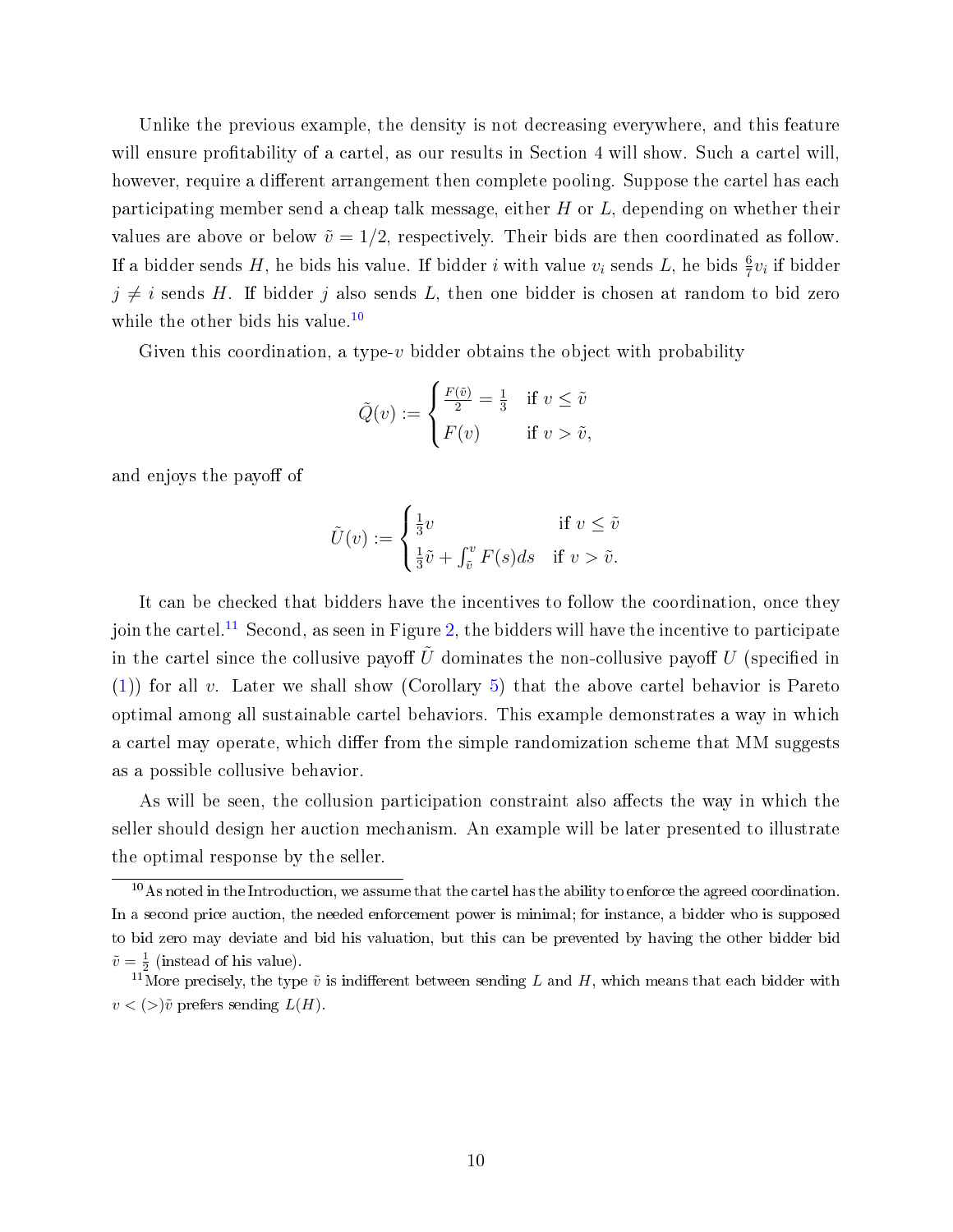<span id="page-10-0"></span>

Figure 2: Profitability of Cartel Manipulation

### <span id="page-10-1"></span>3 Model

#### 3.1 Environment

A risk neutral seller has a single object for sale. The seller's valuation of the object is normalized at zero. There are  $n \geq 2$  risk neutral bidders, and  $N := \{1, ..., n\}$  denotes the set of bidders. We assume that bidder  $i$  is privately informed of his valuation of the object,  $v_i$ , drawn from an interval  $\mathcal{V}_i := [\underline{v}_i, \overline{v}_i] \subset \mathbb{R}_+$  according to a strictly increasing and continuous cumulative distribution function  $F_i$  (with density  $f_i$ ). We let  $\mathcal{V} := \times_{i \in N} \mathcal{V}_i$  and assume that bidders' valuations are independently distributed. Each bidder's payoff from not obtaining the object and paying (or receiving) no money is normalized to zero.

The object is sold via an auction. An  ${\bf a }$ uction is defined by a triplet,  $A := (\mathcal{B},\xi,\tau),$  where  ${\cal B}:=\times_{i\in N}{\cal B}_i$  is a profile of message spaces (with  ${\cal B}_i$  being  $i$ 's message space),  $\xi:{\cal B}\to{\cal Q}$ is a rule mapping a vector of messages ("bids") to a (possibly random) allocation of the object in  $\mathcal{Q} := \{(x_1, \ldots, x_n) \in [0,1]^n | \sum_{i \in N} x_i \leq 1\}$ , and  $\tau : \mathcal{B} \to \mathbb{R}^n_+$  is a rule determining expected payments as a function of the messages. Let  $\xi_i$  and  $\tau_i$  be *i*-th element of  $\xi$  and  $\tau$ that corresponds to the allocation and payment rule for bidder  $i$ , respectively. We assume that the seller cannot force bidders to participate in the auction. Therefore, for each bidder, we require the message space  $\mathcal{B}_i$  to include a non-participation option,  $b_i^0$ , the exercise of which results in no winning and no payment for bidder  $i, \xi_i(b_i^0, \cdot) = \tau_i(b_i^0, \cdot) = 0$ . It is useful to define the set  $\mathcal{B}^i = \{b \in \mathcal{B} | \xi_i(b) > 0\}$  of bid profiles that lead bidder i to win with positive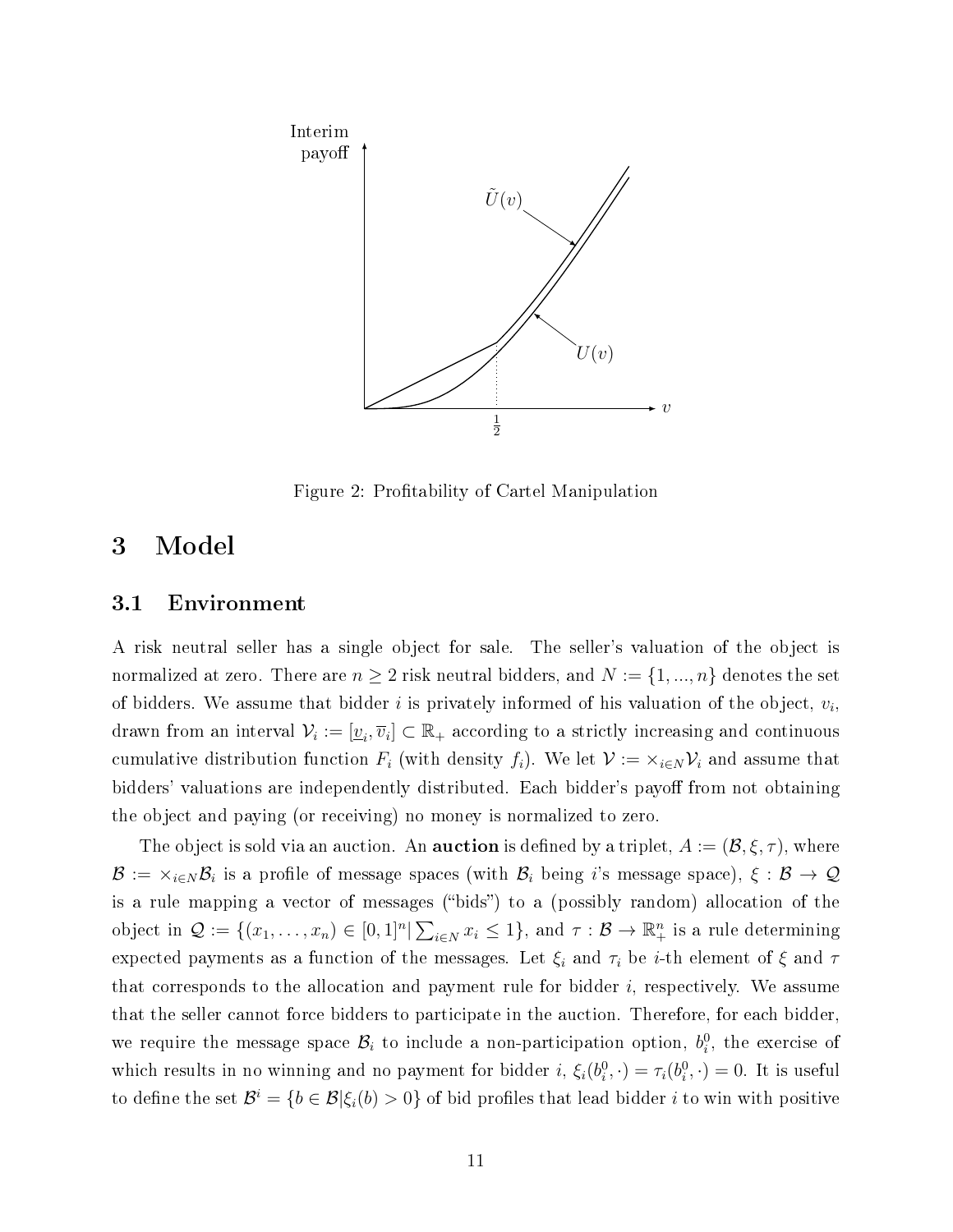probability. Bidder i's reserve price under  $A$  is then defined as

<span id="page-11-1"></span>
$$
r_i := \inf \left\{ \frac{\tau_i(b)}{\xi_i(b)} \ge 0 \middle| b \in \mathcal{B}^i \right\},\tag{3}
$$

the minimum per-unit price bidder  $i$  must pay to win with positive probability, which will turn out to play an important role in our analysis. Likewise, the maximum per-unit price bidder  $i$  could pay under auction  $A$  is given by

$$
R_i := \sup \left\{ \frac{\tau_i(b)}{\xi_i(b)} \leq \overline{v}_i \middle| b \in \mathcal{B}^i \right\}.
$$

If  $\mathcal{B}^i = \emptyset$ , then set  $r_i = R_i = \overline{v}_i$ .

Whether and how a cartel operates in an auction depends crucially on the details of its allocation and payment rule. CK (2009) show that if the seller faces no constraints in designing an auction, any outcome that involves no sale with sufficient probability can be implemented even in the presence of a cartel that can use side payment and even reallocate the object ex-post. The idea is that the seller hands over the object to the cartel at a fixed price, whereby most of the scope for the cartel to manipulate the outcome is removed. Implementing this idea, however, requires losing bidders to make payments as well—a feature seldom observed in practice.

Standard auctions do not often collect payments from losing bidders, so they are potentially susceptible to bidder collusion in a way not recognized by CK (2009). In the current paper, we focus on these more realistic auction formats. Specifically, we restrict attention to a set  $A^*$  of auction rules that are winner-payable in the following sense.

DEFINITION 1. An auction A is **winner-payable** if, for all  $i \in N$ , there exist bid profiles  $\underline{b}^i, \overline{b}^i \in \mathcal{B}^i$  such that  $\xi_i(\underline{b}^i) = \xi_i(\overline{b}^i) = 1$ ,  $\tau_i(\underline{b}^i) = r_i$ ,  $\tau_i(\overline{b}^i) = R_i$ , and  $\tau_j(\underline{b}^i) = \tau_j(\overline{b}^i) = 0$ , for  $j \neq i$ .

In words, an auction is winner-payable if it is possible for bidders to coordinate their bids (possibly including non-participation) so that any given bidder can win the object for sure at the minimum per-unit price  $r_i$  (i.e., his reserve price) or at the maximum per-unit price  $R_i$  allowed by the bidding rule, and the other (losing) bidders pay nothing. One can see that most of commonly observed auctions are winner-payable.[12](#page-11-0)

<span id="page-11-0"></span> $12$ Lotteries represent a notable exception. For instance, consider a mechanism where there is a fixed number  $n \geq 2$  of lottery tickets, each bidder can buy a single ticket at a fixed price  $p \in \mathbb{R}_+$ , the auctioneer retains the unsold tickets, and the object is assigned to the holder of a randomly selected ticket. In this mechanism  $\mathcal{B}_i := \{0,1\}, \, \xi_i(0,b_{-i}) = \tau_i(0,b_{-i}) = 0, \, \xi_i(1,b_{-i}) = 1/n, \, \tau_i(1,b_{-i}) = p.$  Winner-payability fails as there is no message profile that can guarantee the object to any of the players. On the other hand, fixed-prize raffles (see [Morgan](#page-51-11)  $(2000)$ ) are winner-payable.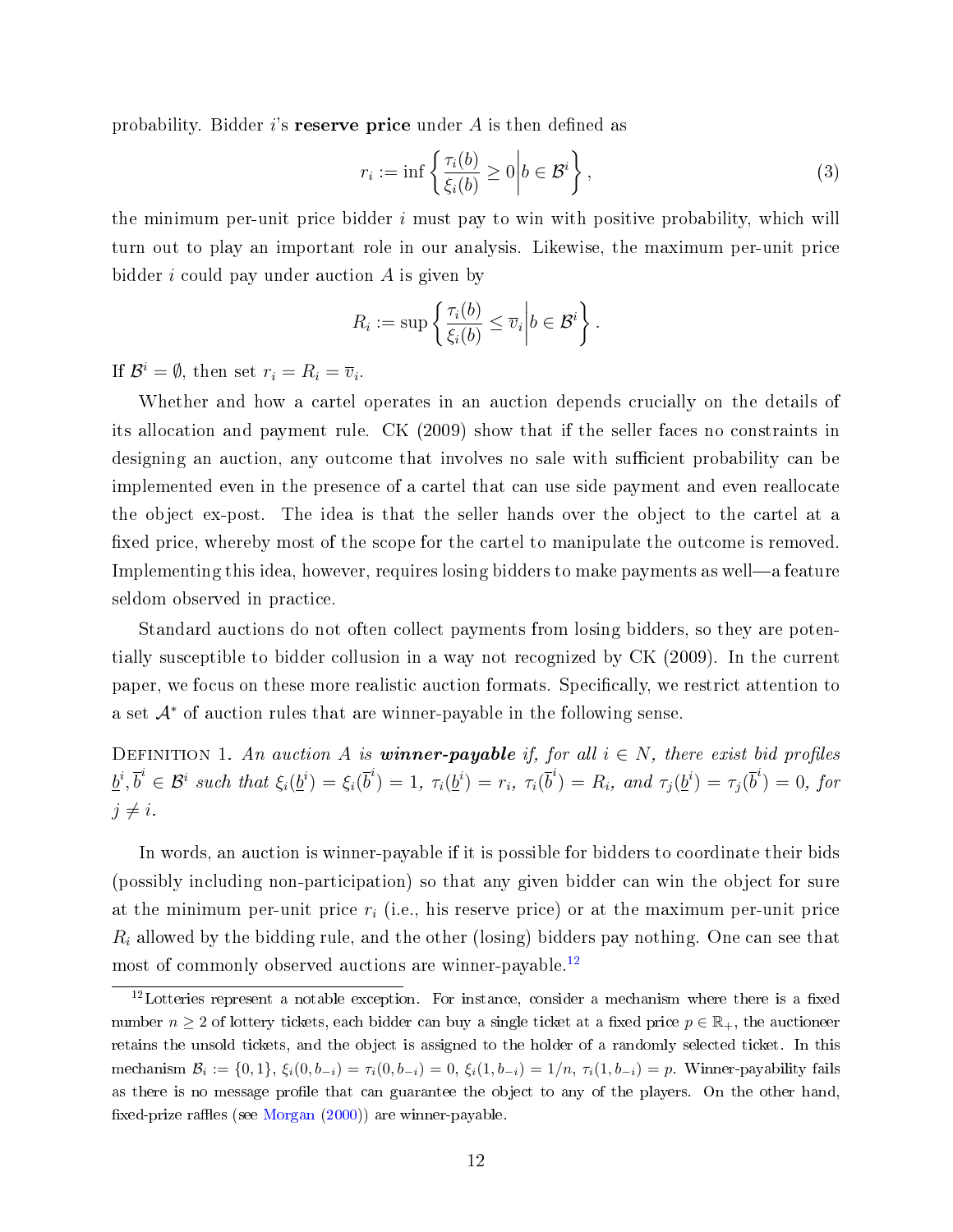- First-Price (or Dutch) Auctions with Reserve Price: Winner-payability holds because each bidder can obtain the object for sure at any positive price above the reserve price, if he places a bid at that price and all the other bidders place lower bids or do not participate in the auction.
- Second-Price (or English) Auctions with Reserve Price: Winner-payability holds because each bidder *i* can be guaranteed to win the good at any price above the reserve price, if another bidder bids exactly that price,  $i$  bids anything above that price, and all other bidders bid strictly lower or do not participate.
- Sequential Take-It-or-Leave-It Offers: Suppose the seller approaches the buyers in a given exogenous order and makes to each of them a single take-it-or-leave-it offer. This format is winner-payable because each bidder can win the object for sure if all other prior bidders reject their offers.<sup>[13](#page-12-0)</sup>

We note that our main results (Theorem [1](#page-17-0) and [2\)](#page-20-0) apply beyond winner-payable rules as long as only the winner of the auction pays for the object and its equilibrium allocation is deterministic (i.e. for each profile of bids, the object is assigned with probability one to only one of the bidders, whenever it is assigned), or randomization is limited to tie-breaking and occurs with zero probability.

#### 3.2 Characterization of Collusion-Free Outcomes

In the absence of collusion, an auction rule A in  $\mathcal{A}^*$  induces a game of incomplete information where all bidders simultaneously submit messages (i.e. bids) to the seller. A pure strategy for player *i* is denoted as  $\beta_i : \mathcal{V}_i \to \mathcal{B}_i$ , and  $\beta = (\beta_1, \cdots, \beta_n)$  denotes its profile.

Given a profile of equilibrium bidding strategies  $\beta^*$  of an auction, its outcome corresponds to a **direct mechanism**  $M_A \equiv (q, t) : \mathcal{V} \to \mathcal{Q} \times \mathbb{R}^n$ , where for all  $v \in \mathcal{V}$ ,  $q(v) = \xi(\beta^*(v))$  is the allocation rule for the object and  $t(v) = \tau(\beta^*(v))$  is the payment rule. Given  $M_A$ , we define the interim winning probability  $Q_i(v_i) = \mathbb{E}_{v_{-i}}[q_i(v_i, v_{-i})]$  and interim

<span id="page-12-0"></span><sup>&</sup>lt;sup>13</sup>More precisely, suppose the seller approaches the buyers in the order of the bidder index, say, and makes a take-it-or-leave-it offer of  $p_i$  for bidder i in his turn (i.e., when all bidders before i have rejected the seller's offers). A bid profile  $b = (b_1, ..., b_n)$  in this rule may represent the highest offers bidders are willing to accept. Given this interpretation,  $\xi_i(b)$  represents the probability of the event that bidder i is approached by the seller and accepts her offer of  $p_i$ , so  $\xi_i(b) > 0$  means that  $b_i > p_i$ . Further, conditional on that event, bidder i pays  $p_i$ , so  $\tau_i(b)/\xi_i(b) = p_i$  whenever  $\xi_i(b) > 0$ . In this case,  $\underline{b}^i = \overline{b}^i$  can be set so that for  $j \neq i$ ,  $\underline{b}_j^i = \overline{b}_j^i = 0$ (so all other bidders than i reject the seller's offers), and  $\underline{b}_i^i = \overline{b}_i^i = b_i$  (i.e, the same as the original bid for bidder *i*). Then,  $\xi_i(\underline{b}^i) = \xi(\overline{b}^i) = 1$ , and  $\tau(\underline{b}^i) = \tau(\overline{b}^i) = p_i = \tau_i(b)/\xi_i(b)$ .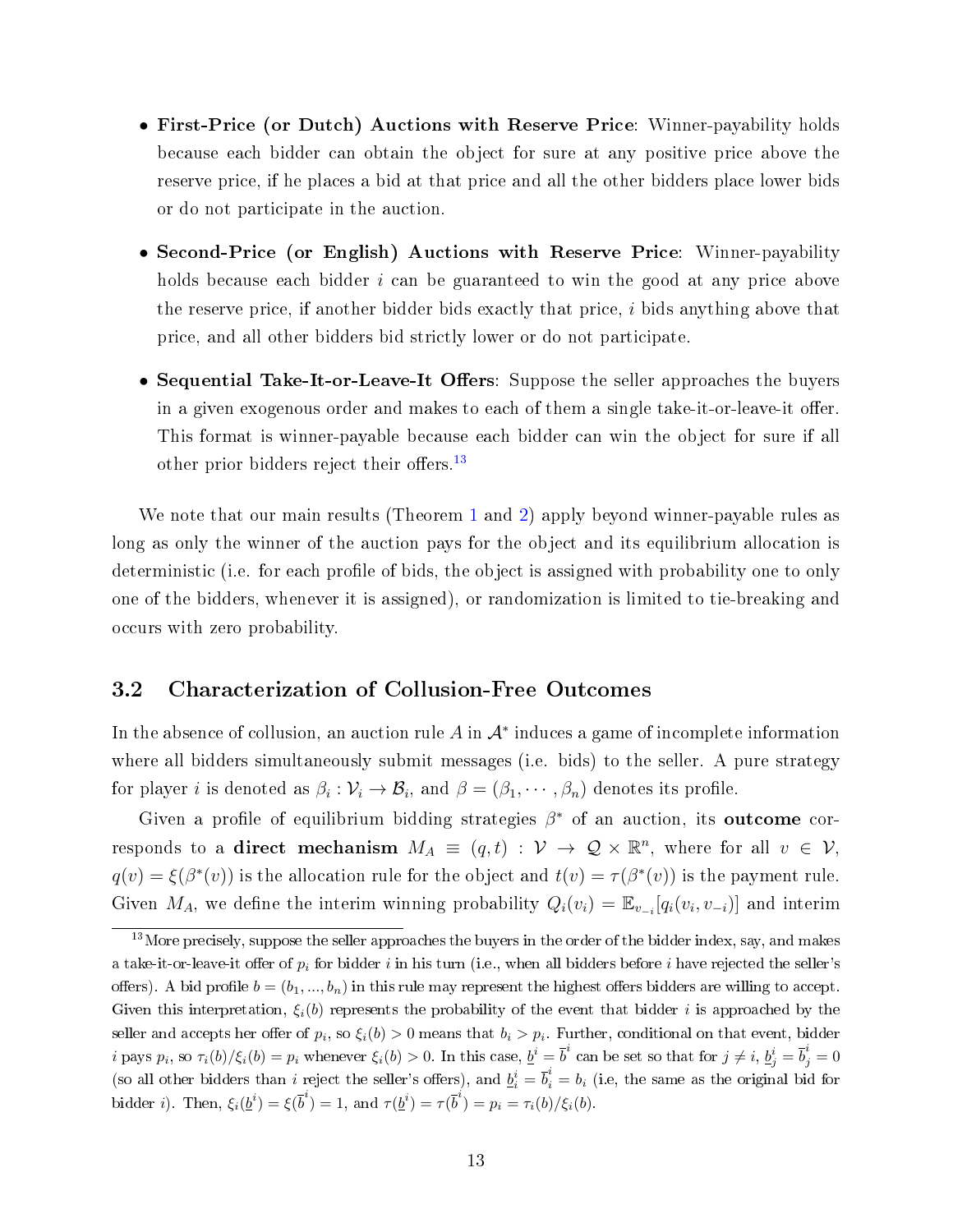payment  $T_i(v_i) = \mathbb{E}_{v_{-i}}[t_i(v_i, v_{-i})]$  for bidder  $i \in N$  with type  $v_i \in \mathcal{V}_i$ . We will refer to the mapping  $Q = (Q_i)_{i \in N}$  and  $T = (T_i)_{i \in N}$  as interim allocation and transfer rules, respectively. The equilibrium payoff of player i with value  $v_i$  is then expressed as

$$
U_i^{MA}(v_i) := Q_i(v_i)v_i - T_i(v_i).
$$

Any collusion-free equilibrium outcome  $M_A$  must be incentive compatible (by definition of equilibrium) and **individually rational** (because bidders are offered the nonparticipation option). That is, for all  $i \in N$  and  $v_i \in V_i$ :

$$
(IC) \tU_i^{M_A}(v_i) \ge v_i Q_i(\tilde{v}_i) - T_i(\tilde{v}_i), \text{ for all } \tilde{v}_i \in \mathcal{V}_i,
$$

$$
(IR) \t\t\t U_i^{M_A}(v_i) \ge 0.
$$

As is well known,  $(IC)$  and  $(IR)$  are equivalent to the following conditions:

$$
(M) \tQi \tis nondecreasing, \forall i \in N;
$$

$$
(Env) \t T_i(v_i) = v_i Q_i(v_i) - \int_{\underline{v}_i}^{v_i} Q_i(s) ds + T(\underline{v}_i) - \underline{v}_i Q_i(\underline{v}_i), \forall v_i \in \mathcal{V}_i, \forall i \in N;
$$

$$
(IR') \tU_i^{M_A}(\underline{v}_i) = \underline{v}_i Q_i(\underline{v}_i) - T(\underline{v}_i) \ge 0, \forall i \in N.
$$

In the later analysis, we often restrict attention to direct mechanisms (that may not be winner-payable.) This restriction is without loss, however, as is shown next:

<span id="page-13-0"></span>LEMMA 1. Given any direct mechanism  $M = (q, t)$  that satisfies (IC) and (IR), there is a winner-payable auction rule  $A \in \mathcal{A}^*$  whose equilibrium outcome yields the same interim outcome as M.

*Proof.* See Appendix A. (page  $34$ ).

#### 3.3 Models of Collusion

Members of a weak cartel can only coordinate the "bids" submitted to the seller. Since nonparticipation is regarded as a possible bid in our model, this means that the bidders can also coordinate on their participation decisions. As mentioned in the introduction, we abstract from the question of how a cartel can enforce an agreement among its members, but rather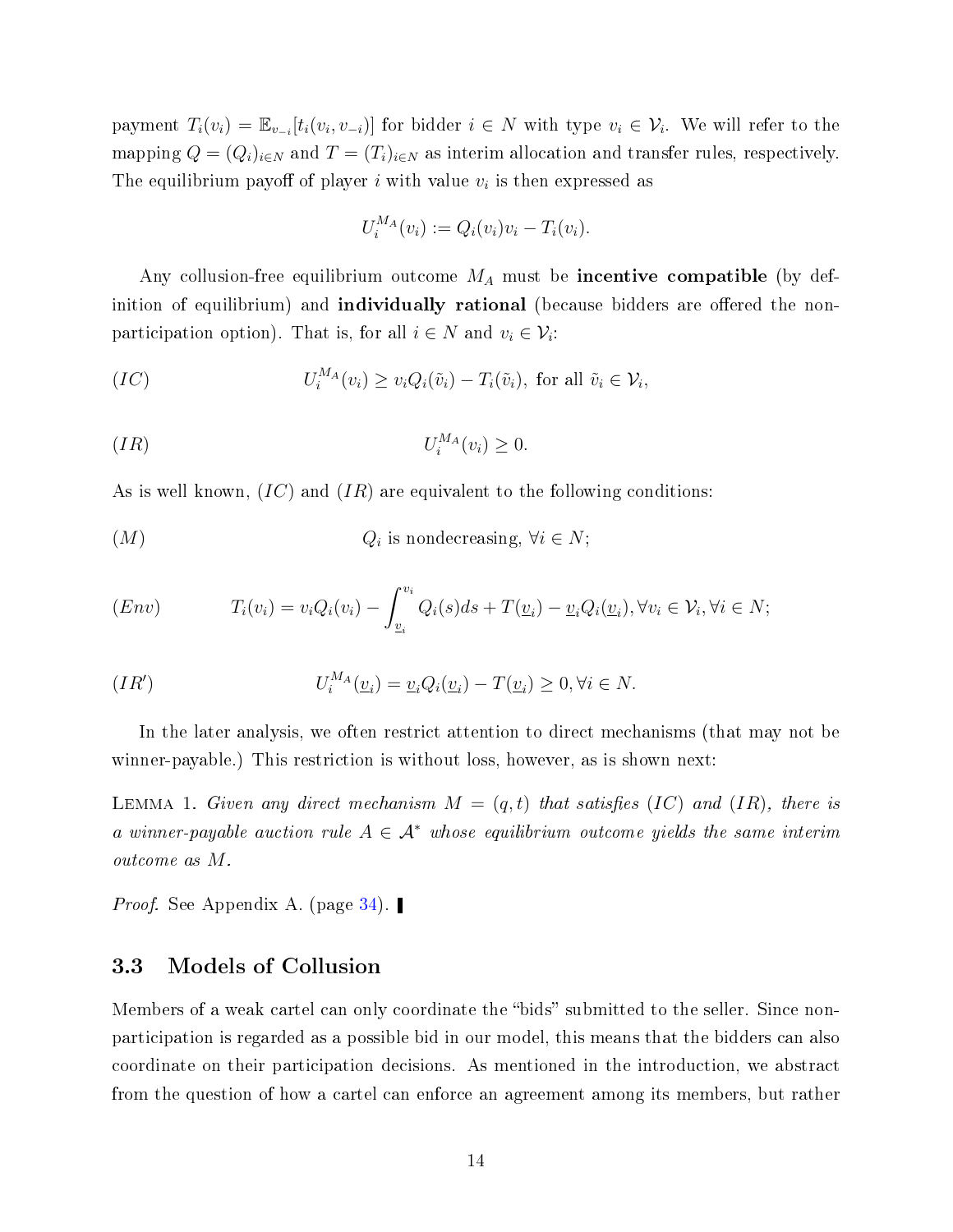focus on whether there will be an incentive compatible agreement that is beneficial for all bidders.[14](#page-14-0)

Formally, a **cartel agreement** is a mapping  $\alpha : \mathcal{V} \to \Delta(\mathcal{B})$  that specifies a lottery over possible bid profiles in auction  $A$  for each profile of valuations for the bidders. We envision bidders in the cartel to commit to submitting their private information to the cartel (e.g., an uninformed mediator) and bidding according to its subsequent recommendation. A cartel agreement leads bidders to play a game of incomplete information where each player's strategy is to report his type to the cartel and then outcomes are determined by the lottery  $\alpha$  over bids and auction rule A. By the revelation principle, it is without loss to restrict attention to cartel agreements that make bidders report their true valuation to the mediator. Hence, for any cartel agreement  $\alpha$ , one can equivalently consider a direct mechanism it induces as follows.

DEFINITION 2. A direct mechanism  $\tilde{M}_A = (\tilde{q}, \tilde{t})$  is a **cartel manipulation** of A if there exists a cartel agreement  $\alpha$  such that

<span id="page-14-1"></span>
$$
\tilde{q}_i(v) = \mathbb{E}_{\alpha(v)}[\xi_i(b)] \quad \text{and} \quad \tilde{t}_i(v) = \mathbb{E}_{\alpha(v)}[\tau_i(b)], \forall v \in \mathcal{V}, i \in N,
$$
\n
$$
\tag{4}
$$

where  $\mathbb{E}_{\alpha(v)}[\cdot]$  denotes the expectation taken using the probability distribution  $\alpha(v) \in \Delta(\mathcal{B})$ .

Since  $\tilde{M}_A$  results from bidders' equilibrium play in the incomplete information game described above, it is incentive compatible, i.e. satisfies  $(IC)$ . Our goal is to investigate whether any auction  $A \in \mathcal{A}^*$  is susceptible to some cartel manipulation  $\tilde{M}_A$ . To do this, we must first identify the set of cartel manipulations that would be agreed upon by the bidders, which, in turn, requires postulating what happens if some bidder refuses to participate in a proposed manipulation. The latter depends on the beliefs formed by other bidders about the bidder who refuses a proposed manipulation and on their abilities to punish such a bidder.

To address these issues, we initially follow the notion of collusion-proofness originally developed by LM. According to this notion, an auction is *not* collusion-proof if it is an equilibrium for all bidders to accept a collusive agreement proposed by a third-party under the assumption that an out-of-equilibrium rejection of the proposal will not lead to revision of the prior belief about the values of rejecting bidders. Given that playing the auction under prior beliefs yields  $U_i^{M_A}(v_i)$  while playing a certain manipulation provides  $U_i^{\tilde{M}_A}(v_i)$ , the notion of weak collusion-proofness is formalized as follows.

<span id="page-14-0"></span><sup>&</sup>lt;sup>14</sup>This is consistent with MM and LM and most of the literature analyzing static models of collusion in auctions.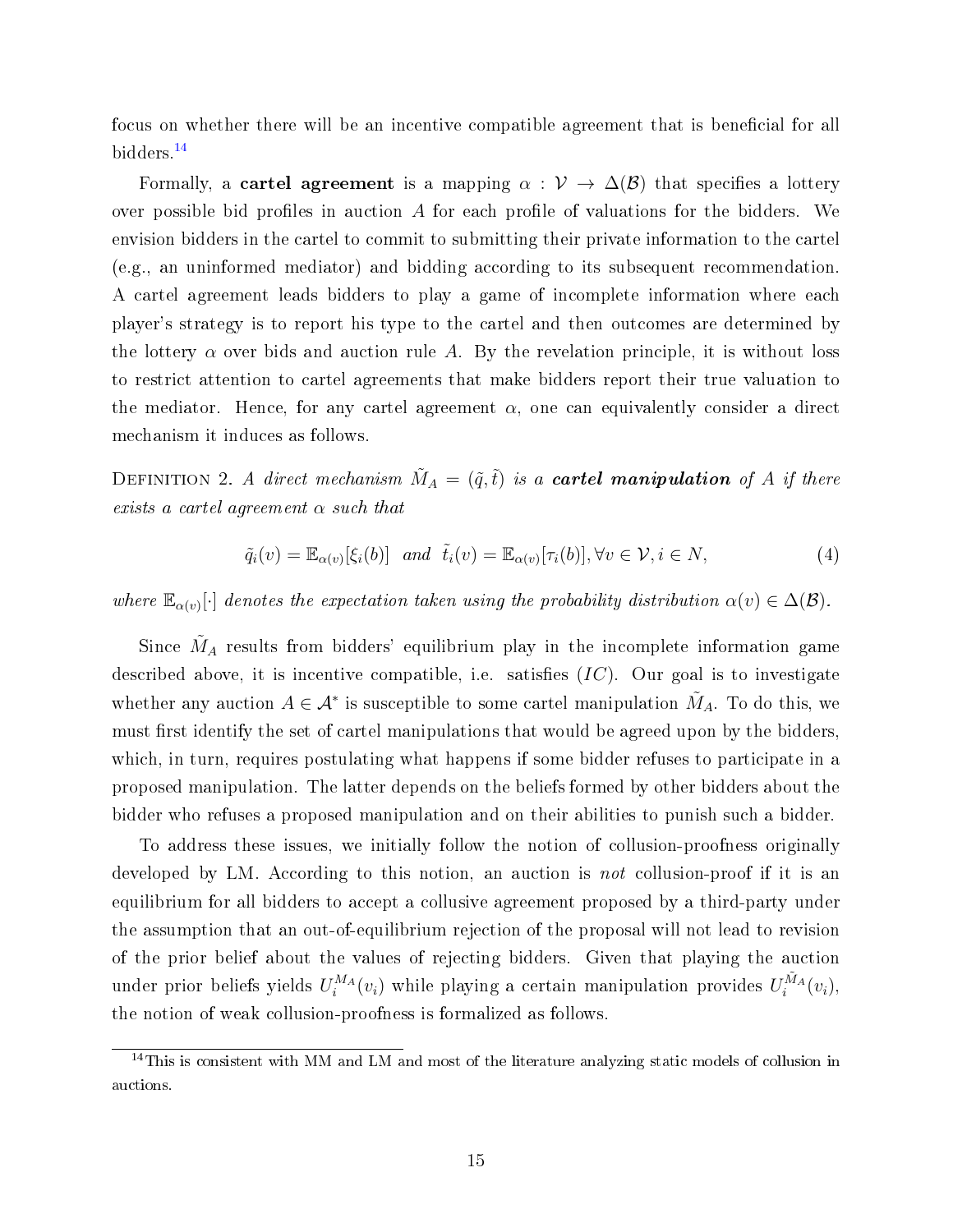<span id="page-15-2"></span>DEFINITION 3. Given an auction A, its collusion-free equilibrium outcome  $M_A$  is weakly collusion-proof (or WCP) if there exists no cartel manipulation  $\tilde{M}_A$  of A satisfying (IC) and

$$
(C - IR) \tU_i^{\tilde{M}_A}(v_i) \ge U_i^{M_A}(v_i), \forall v_i, i, \text{ with strict inequality for some } v_i, i.
$$

According to this definition, an auction is susceptible to bidder collusion if and only if there exists a cartel manipulation that interim Pareto dominates its collusion-free outcome.<sup>[15](#page-15-0)</sup> This condition provides a reasonable test for the collusion-proofness of an auction rule. The presence of an interim Pareto dominating manipulation would make it a common knowledge that everyone will gain from collusion (as argued by [Holmstrom and Myerson](#page-51-12) [\(1983\)](#page-51-12)), making cartel-forming a clear cause for concern. By contrast, its absence would mean that no consensus exists among bidders to form a cartel.<sup>[16](#page-15-1)</sup>

Our analysis focuses on weak-cartels. Weak cartels are characterized by two important restrictions on their behavior that differentiate them form strong-cartels. First, they are unable to use side payments to compensate losers. Second, they cannot reallocate the object once it leaves the seller's hand. While realistic in many settings, these limitations are nontrivial. Therefore, one might expect that strong cartels will always serve collusive bidders better then weak cartels. For instance, transfers could be used to prevent the sort of cartel unraveling described in Section [2,](#page-6-0) by providing compensation for high-value bidders and allowing them to join the cartel. This is not necessarily the case. As we formally show in Appendix [A,](#page-32-0) a winner-payable auction that is resistant to weak-cartels will be also resistant to strong-cartels, if bidders with values below the reserve price do not expect a positive payo from joining the strong cartel.

The latter condition is a natural one. MM were the first to recognize that a strong cartel may need to avoid making positive compensation to non serious bidders in case their entry into the cartel is difficult to restrict. The idea is that if a large pool of low-value bidders exists and positive compensation is offered to bidders that would never make a profit in the auction, then it would be difficult to prevent entry of such bidders into the cartel, and this would dissipate collusive rents for serious bidders. In light of this, following MM, we call

<span id="page-15-0"></span> $15$ Definition [3](#page-15-2) implies that at least one type of one bidder must have a strict incentive to accept the cartel manipulation. If that was not the case, then the manipulation would yield exactly the same outcome as the original auction, including the same revenue for the seller. In this case, collusion would not be a concern.

<span id="page-15-1"></span><sup>16</sup>One could argue this test to be rather weak; namely, a weak cartel may still form despite an auction being WCP. For instance, a WCP requirement does not preclude a scheme that may benefit only a subset of bidders perhaps for some types, possibly at the expense of the other bidders. Also, collusion could be sustained by letting the cartel maintain arbitrary beliefs on the value of bidders who refuse to collaborate. To address this concern, a more robust notion of collusion-proofness is introduced later in Section [6.](#page-28-0)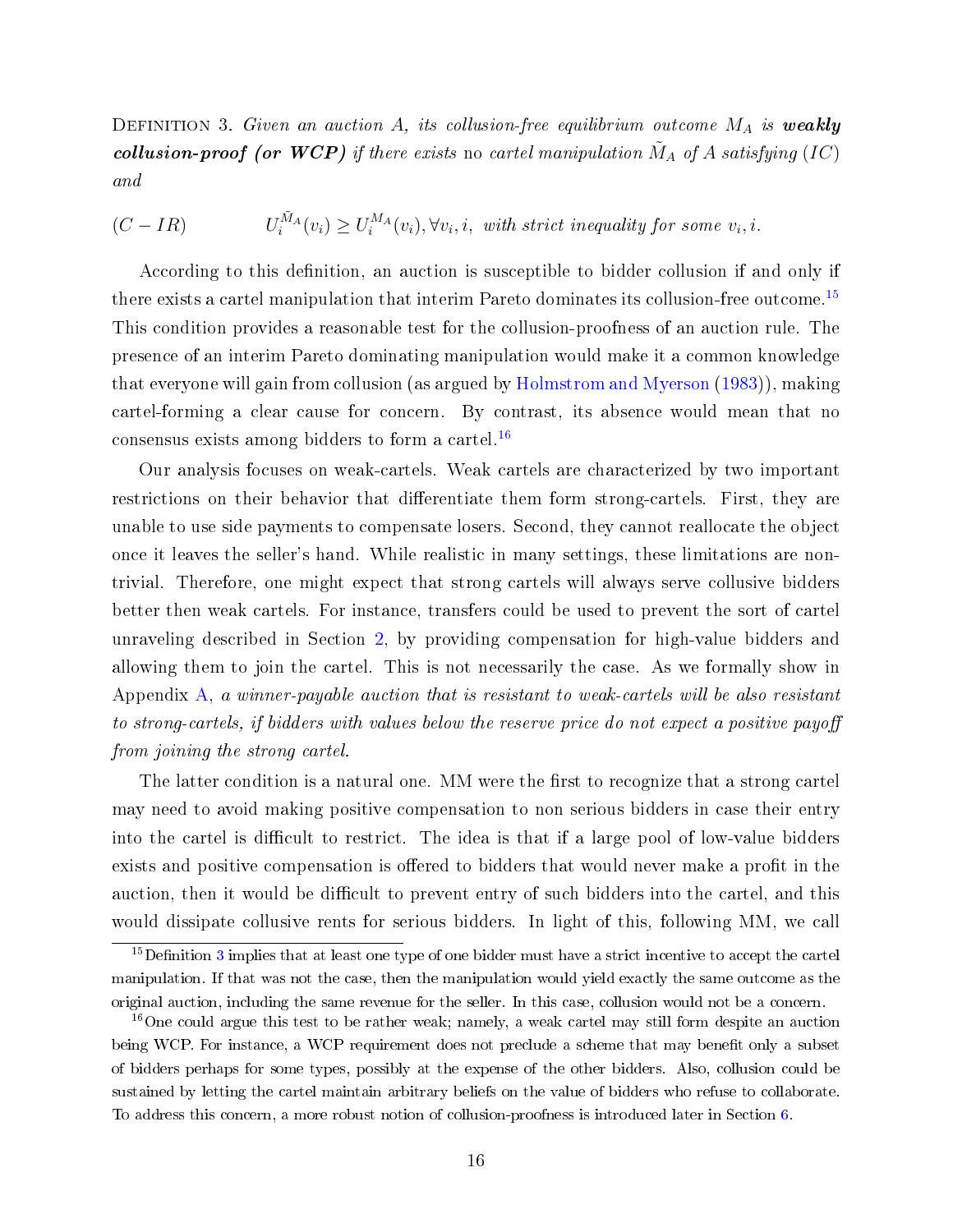entry exclusion constraint (or EEC) the requirement that in a strong cartels the expected utility of bidders with values below their reserve prices is zero.

The equivalence between weak cartels and strong cartels that satisfy the EEC means that the necessary and sufficient condition for an auction to be collusion-proof, which we will present in section [4,](#page-16-0) remains valid in the presence of strong cartels that satisfy the EEC. Furthermore, this implies that the optimal auction in the presence of collusion by weakcartels characterized in section [5](#page-22-0) is still optimal in the presence of strong cartels that satisfy the EEC.

## <span id="page-16-0"></span>4 When Are Auctions Susceptible to Weak Cartels?

In this section, we study the conditions that make a winner-payable auction weakly collusionproof. First, we provide a necessary condition for an auction to be weakly collusion-proof (Theorem [1\)](#page-17-0). Next we prove that this condition is also sufficient, when two further natural requirements are satisfied (Theorem [2\)](#page-20-0). We begin by introducing one key definition.

DEFINITION 4. For each  $i \in N$ ,  $r \in [\underline{v}_i, \overline{v}_i]$  and  $v \in [r_i, \overline{v}_i]$ , we define  $G_i(v; r_i)$  as:

 $G_i(v; r_i) := \max\{sF_i(v') + (1 - s)F_i(v'')|s \in [0, 1], v', v'' \in [r_i, \overline{v}_i], \text{ and } sv' + (1 - s)v'' = v\}.$ 

For fixed  $r_i$ , the function  $G_i(\cdot;r_i)$  is the concave closure of  $F_i$  over  $[r_i,\overline{v}_i]$ , that is, the lowest concave function such that  $G_i(v; r_i) \geq F_i(v)$  for all  $v \in [r_i, \overline{v}_i]$ . To simplify notation, we will henceforth write  $G_i(\cdot;r_i)$  as  $G_i$ .<sup>[17](#page-16-1)</sup> Figure [3](#page-17-1) depicts the concave closure  $G_i$  for a value distribution  $F_i$  that has a single-peaked density. Concave closure  $G_i$  is always linear on regions where  $F_i$  is linear or convex, but it may also be linear in areas where  $F_i$  is concave.<sup>[18](#page-16-2)</sup> Note that each concave function  $G_i$  admits density, denoted  $g_i(v)$ , for almost every  $v\in [r_i,\overline{v}_i],$ whose derivative is well defined and satisfies  $g_i'(v) \leq 0$  for almost every  $v \in [r_i, \overline{v}_i]$ . For each bidder *i*, we call  $\mathcal{V}_i^0 := \{v \geq r_i | g_i'(v) = 0\}$  susceptible types—namely a subset of types above  $r_i$  where the concave closure is linear. In Figure [3,](#page-17-1) the susceptible types are an interval  $[r_i, v^*(r_i)]$ , while in general the set  $\mathcal{V}_i^0$  is a collection of disjoint intervals.

The intuition provided in the introduction suggests that susceptible types are prone to a cartel manipulation. This intuition is formalized in the next theorem which provides a necessary condition for a winner-payable auction to be WCP .

<span id="page-16-1"></span><sup>&</sup>lt;sup>17</sup>We stress that  $G_i$  depends not only on type distribution  $F_i$  but also indirectly on the on the specific auction rule, which determines  $r_i$ .

<span id="page-16-2"></span><sup>&</sup>lt;sup>18</sup>In the case of single-peaked density, the upper bound of the linear segment,  $v^*(r_i)$ , is always above the peak of the density  $\hat{v}$  and falls as r rises, an observation we shall come back to in Section [5.](#page-22-0)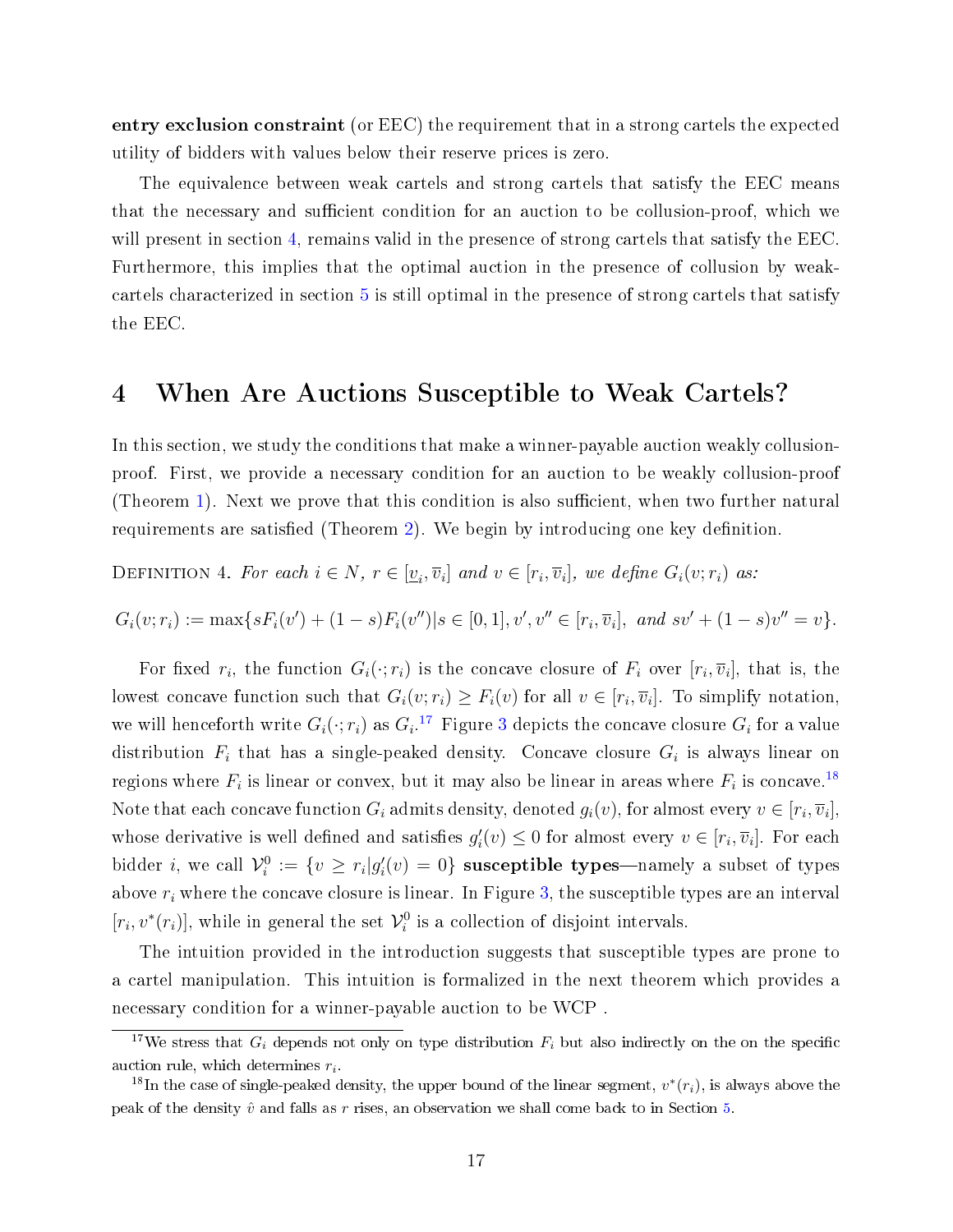<span id="page-17-0"></span>THEOREM 1. If an equilibrium outcome  $M_A$  of an auction  $A \in \mathcal{A}^*$  is weakly collusion-proof, then its interim allocation rule  $Q$  satisfies the following property:

(CP) 
$$
Q_i(v) = Q_i(v') \text{ if } [v, v'] \subset \mathcal{V}_i^0 \quad \forall v < v', \forall i \in N,
$$

<span id="page-17-1"></span>*Proof.* See Appendix B (page [35\)](#page-34-0). ■



Figure 3: Type Distribution  $F$  and Its Concave Closure  $G$ 

This result implies that if there is a positive measure of susceptible types for any bidder, then there is a scope for a profitable cartel manipulation unless that bidder's winning probability is constant within each interval of susceptible types. (The result is anticipated by the second example of Section [2,](#page-6-0) where the collusive manipulation involves pooling the types in the interval  $[0,1/2]$  in which  $G_i$  is linear.)

To see the logic behind this result, suppose that in (collusion-free) equilibrium, bidder i's winning probability  $Q_i(v_i)$  is strictly increasing within some interval  $[v, v']$  of susceptible types (i.e.,  $[v, v'] \subset V_i^0$ ). Consider a maximal interval  $[a, b] \subset V_i^0$  that contains  $[v, v']$ . (In Figure [3,](#page-17-1)  $[a, b] = [r_i, v^*(r_i)]$ .) Then, one can construct a cartel manipulation, labeled  $\tilde{M}_A$ , that: (i) leaves unchanged the interim winning probability and expected payments of all bidders other than bidder i and also of bidder i when his value is outside  $[a, b]$  and (ii) gives the good to bidder i with a constant probability  $\bar{p}$  if his value is inside [a, b], where

<span id="page-17-2"></span>
$$
\bar{p} = \frac{\int_a^b Q_i(s) f_i(s) ds}{F_i(b) - F_i(a)},\tag{5}
$$

that is, bidder i's average winning probability over the interval  $[a, b]$  in  $M_A$ .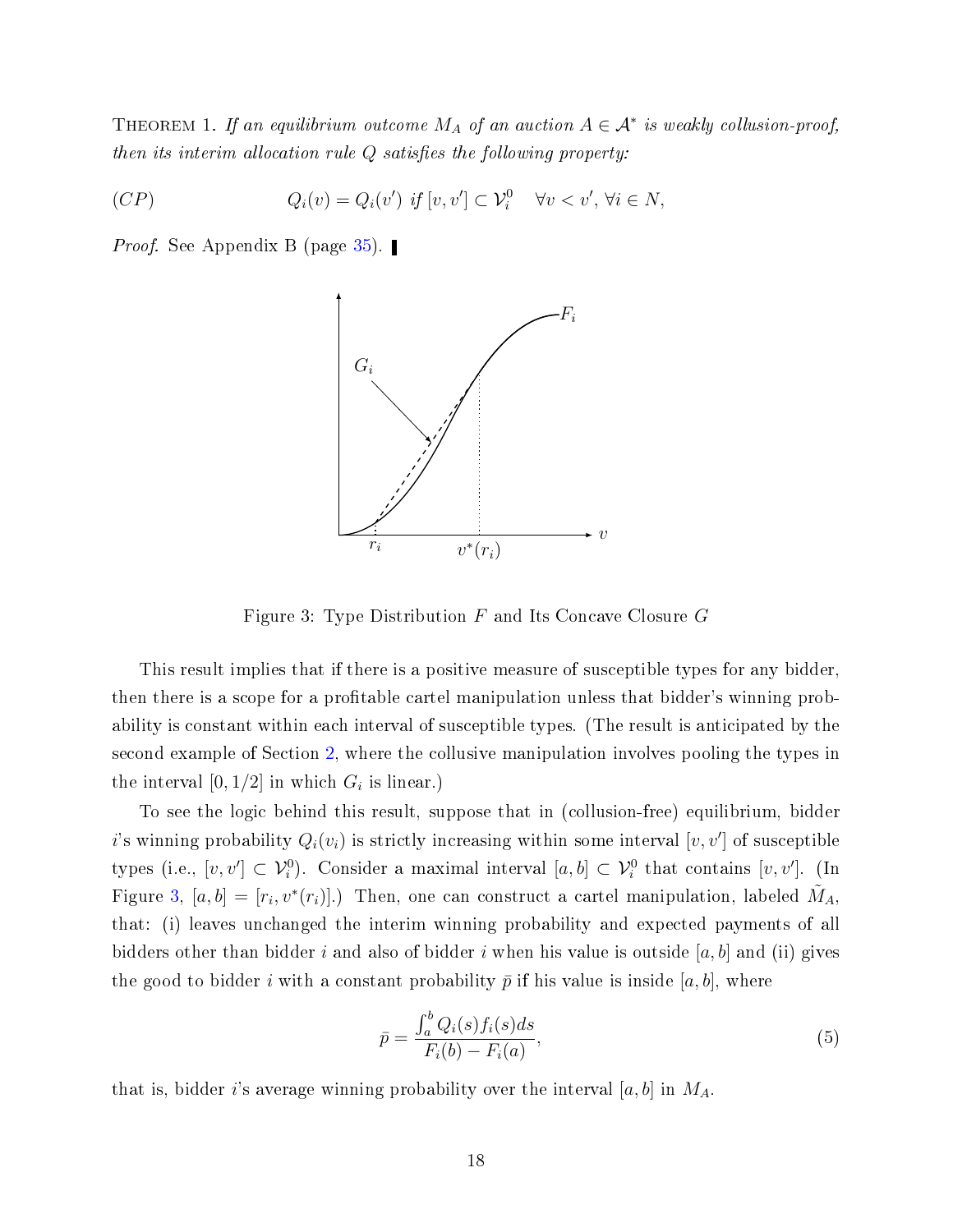Our proof in Appendix A shows that (i) this cartel manipulation can be implemented by the bidders in auction  $A$ ; and (ii) it is acceptable to all bidders in the sense of satisfying  $(C - IR)$ , thus making the auction not weakly collusion-proof.

Let us first show (ii), recalling that bidders other than i are unaffected by the manipulation. Absent collusion, we know that bidder  $i$  will earn the interim payoff of

<span id="page-18-1"></span>
$$
U_i^{MA}(v_i) = U_i^{MA}(a) + \int_a^{v_i} Q_i(s)ds,
$$
\n(6)

when his valuation is  $v_i \in [a, b]$ .

Observe next that

<span id="page-18-3"></span>
$$
\frac{\int_{a}^{b} Q_{i}(s) f_{i}(s) ds}{F_{i}(b) - F_{i}(a)} \ge \frac{\int_{a}^{b} Q_{i}(s) g_{i}(s) ds}{G_{i}(b) - G_{i}(a)} = \frac{\int_{a}^{b} Q_{i}(s) ds}{b - a},
$$
\n(7)

where the first inequality holds since  $G_i(b) = F_i(b), G_i(a) = F_i(a), G_i(v) \geq F_i(v)$ , so  $F_i(v)$ first-order stochastically dominates  $G_i(v)$  conditional on  $v \in [a, b]$ , and the equality holds since  $G_i$  is linear.<sup>[19](#page-18-0)</sup>

Under the manipulation  $\tilde{M}_A$ , bidder *i* with valuation  $v_i \in [a, b]$  will earn

<span id="page-18-2"></span>
$$
U_i^{\tilde{M}_A}(v_i) = U_i^{M_A}(a) + \int_a^{v_i} \bar{p} ds = U_i^{M_A}(a) + \frac{v_i - a}{F_i(b) - F_i(a)} \int_a^b Q_i(s) dF_i(s), \tag{8}
$$

where the last equality follows from  $(5)$ .

Next, note that the payoff in both  $(6)$  and  $(8)$  rises at a speed equal to the winning probability. Since  $Q_i$  rises strictly whereas  $\bar{p}$  is constant, the payoff without manipulation is strictly convex whereas the payoff under manipulation is linear, as depicted by Figure [4.](#page-19-0) Essentially, the manipulation speeds up the rate of payoff increase for lower values and slows down the rate for higher values. As was seen in [\(7\)](#page-18-3),

<span id="page-18-4"></span>
$$
\int_{a}^{b} Q_{i}(s) dF_{i}(s) \ge \frac{F_{i}(b) - F_{i}(a)}{b - a} \int_{a}^{b} Q_{i}(s) ds.
$$
\n(9)

Substituting [\(9\)](#page-18-4) into [\(8\)](#page-18-2) for  $v_i = b$ , we get

$$
U_i^{\tilde{M}_A}(b) \ge U_i^{M_A}(a) + \int_a^b Q_i(s)ds = U_i^{M_A}(b). \tag{10}
$$

In other words, bidder i with valuation  $v_i = b$  will be at least weakly better off from the manipulation. Given the curvatures of these two payoff functions, the bidder will be strictly better off from the manipulation for any intermediate value  $v_i \in (a, b)$  (see Figure [4a](#page-19-0)).

<span id="page-18-0"></span><sup>&</sup>lt;sup>19</sup>Note that the two equalities,  $G_i(a) = F_i(a)$  and  $G_i(b) = F_i(b)$ , follow from the fact that [a, b] is a maximal interval in  $\mathcal{V}_i^0$ .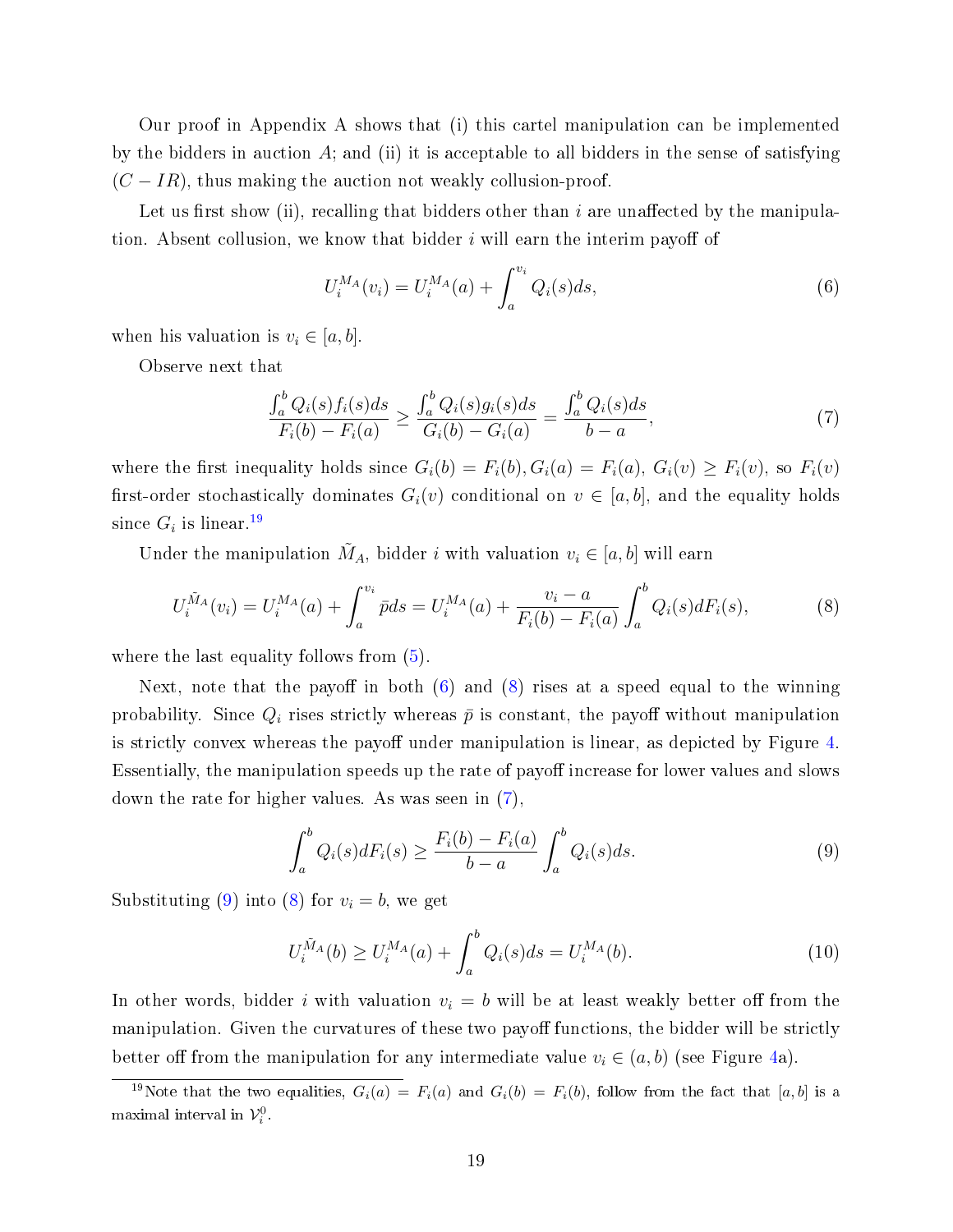<span id="page-19-0"></span>

Figure 4: Profitability of Manipulation

The same argument explains why this manipulation may not work if  $G_i$  is strictly concave (or equivalently,  $F_i$  is strictly concave). In this case, the inequality of  $(9)$  is reversed. Hence, as shown in Figure [4b](#page-19-0), bidder i will be strictly worse off from the manipulation when his valuation is  $v_i \approx b$ . This will be formally shown in the next theorem.

To complete our argument, we need to verify (i), i.e. that the cartel can implement the desired manipulation. In fact, pooling the types of bidder i in [a, b] requires shifting the winning probability away from high value types toward low value types of bidder  $i$ , and it is not clear whether and how such a shifting of the winning probabilities can be engineered, especially without altering the payoffs of the other bidders.

As a first step, we observe that the interim allocation from  $\tilde{M}_A$ ,  $\tilde{Q}$ , is feasible in the sense that there is an ex-post allocation rule  $\tilde{q}$  that gives rise to  $\tilde{Q}$  as the associated interim allocation rule. The tricky part is how to replicate the interim transfer  $\tilde{T},$  which makes  $\tilde{M}_A$ incentive compatible, along with the above allocation  $\tilde{q}$  via a weak cartel manipulation (that does not use any side payments among the cartel members). The winner-payability plays a role here: it allows the cartel to find, for each profile of reported values, a distribution of bids that produces  $\tilde{q}$  and  $\tilde{T}$  (in expectation) for the proposed manipulation.<sup>[20](#page-19-1)</sup>

Theorem [1](#page-17-0) suggests that a winner-payable auction which assigns the object with higher probability to bidders with higher values is vulnerable to weak cartels unless each bidder's value distribution is strictly concave wherever the object is allocated with a positive prob-

<span id="page-19-1"></span> $20$ Winner-payability is sufficient for the cartel to attain any incentive compatible allocation for values above reserve prices. Therefore, focusing on a set of auctions larger than  $A^*$  would not make collusion any easier for the cartel.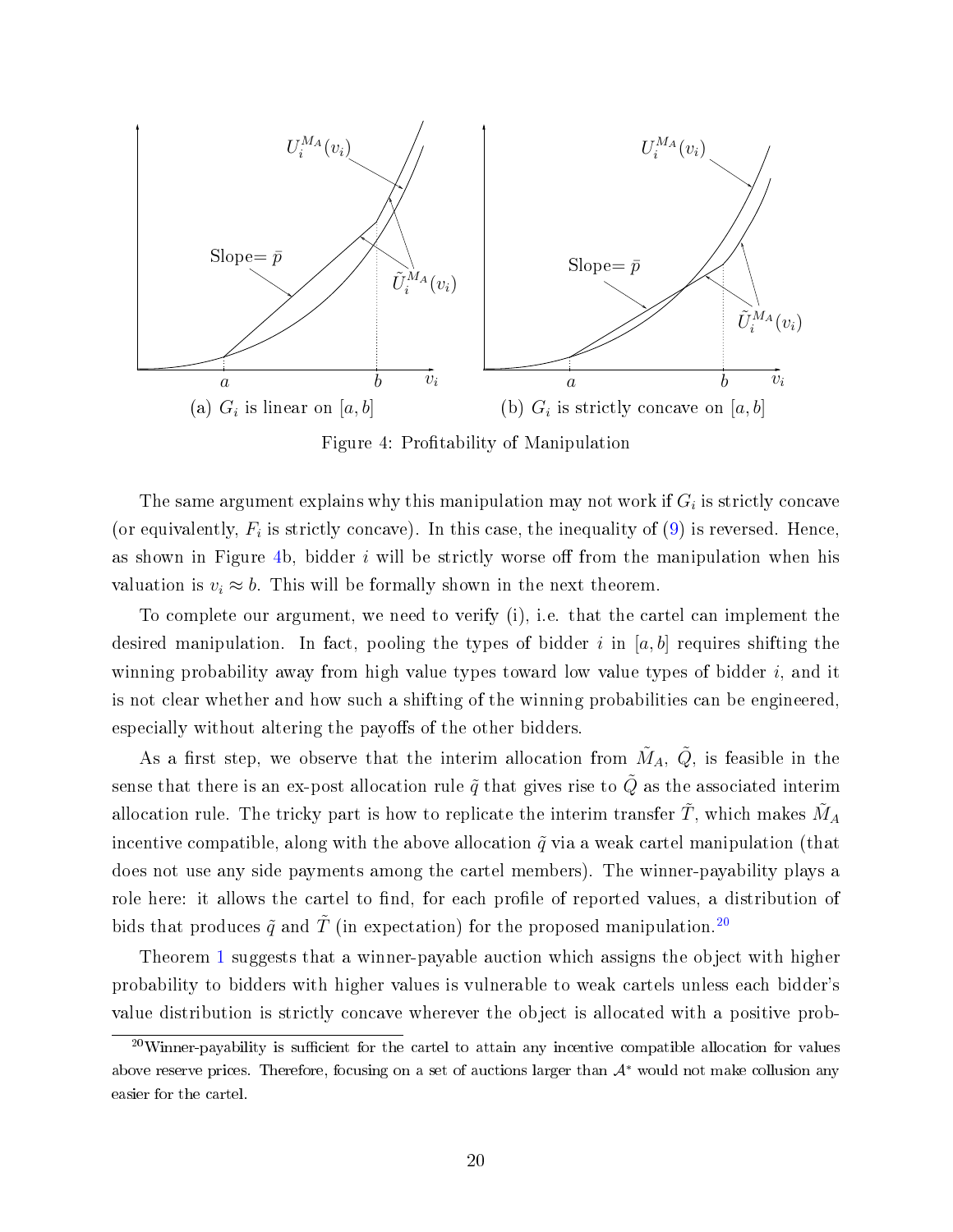ability. The following three corollaries state (under certain technical qualifications) that (i) standard auctions, (ii) revenue maximizing auctions (i.e. those which implement Myerson's optimal auction), and (iii) efficient auctions are all susceptible to weak cartels unless all distributions of values are strictly concave.

<span id="page-20-2"></span>COROLLARY 1. Letting  $\overline{v} := \min_{i \in N} \overline{v}_i$  and  $\underline{v} := \max_{i \in N} \underline{v}_i$ , assume that  $\overline{v} > \underline{v}$ . Then, the  $collusion-free\ equilibrium\ outcomes\ (in\ weakly\ undominated\ strategies) \ of\ first-price,\ second$ price, English, or Dutch auctions, with a reserve price  $r < \overline{v}$ , are not WCP if  $G_i$  is linear in some interval  $(a, b) \subset V_i$  with  $b > r$  and  $a \geq v$  for some bidder i.

*Proof.* See Appendix A (page [39\)](#page-37-0). ■

<span id="page-20-1"></span>COROLLARY 2. Suppose that the virtual valuation,  $J_i(v_i) := v_i - \frac{1-F_i(v_i)}{f_i(v_i)}$  $\frac{-F_i(v_i)}{f_i(v_i)},$  is strictly increasing in  $v_i$  for all  $i \in N$ . Suppose also that  $G_i$  is linear in some interval  $(a, b) \subset (r_i, \overline{v}_i], J_i(b) > 0$ , and  $\max_{j\neq i} J_j(\underline{v}_j) < J_i(b) < \max_{j\neq i} J_j(\overline{v}_j)$ , for some bidder i. Then, all auction rules in  $\mathcal{A}^*$ that maximize the seller's revenue are not WCP.

*Proof.* The hypotheses guarantee that there exists an interval  $[b - \epsilon, b]$  with  $\epsilon > 0$ , where  $Q_i(v_i)$  is strictly increasing in the optimal auction. The result follows from Theorem [1.](#page-17-0)

COROLLARY 3. Suppose that  $G_i$  is linear in some interval  $(a, b) \in (r_i, \overline{v}_i]$  and  $\max_{j \neq i} \underline{v}_j$  $b < \max_{j \neq i} \overline{v}_j$ , for some bidder i. Then, all auction rules in  $\mathcal{A}^*$  whose equilibrium outcomes are efficient are not WCP.

*Proof.* The hypotheses guarantee that there exists an interval  $[b - \epsilon, b]$  with  $\epsilon > 0$ , where  $Q_i(v_i)$  is strictly increasing in any efficient auction. The result follows from Theorem [1.](#page-17-0)

The next result establishes a converse of Theorem [1:](#page-17-0) a sufficient condition for an auction rule to be weakly collusion-proof. The sufficiency requires two further conditions that, roughly speaking, represent minimal optimality requirements from the seller's perspective.

<span id="page-20-0"></span>THEOREM 2. Suppose (a) that an auction rule  $A \in \mathcal{A}^*$  satisfies  $r_i \geq v_i$ , and (b) that  $\sum_{i\in N} q_i(v) = 1$  if  $v_i \geq r_i$  for at least one  $i \in N$ . Then, the  $M_A$  is weakly collusion-proof if it satisfies  $(CP)$ .

*Proof.* See Appendix B (page [40\)](#page-37-0).

The two conditions rule out auctions that are clearly undesirable from the seller's perspective, because these either leave the object unsold even though selling would raise her revenue without sacrificing incentives, or sell the object to some bidder at a price below his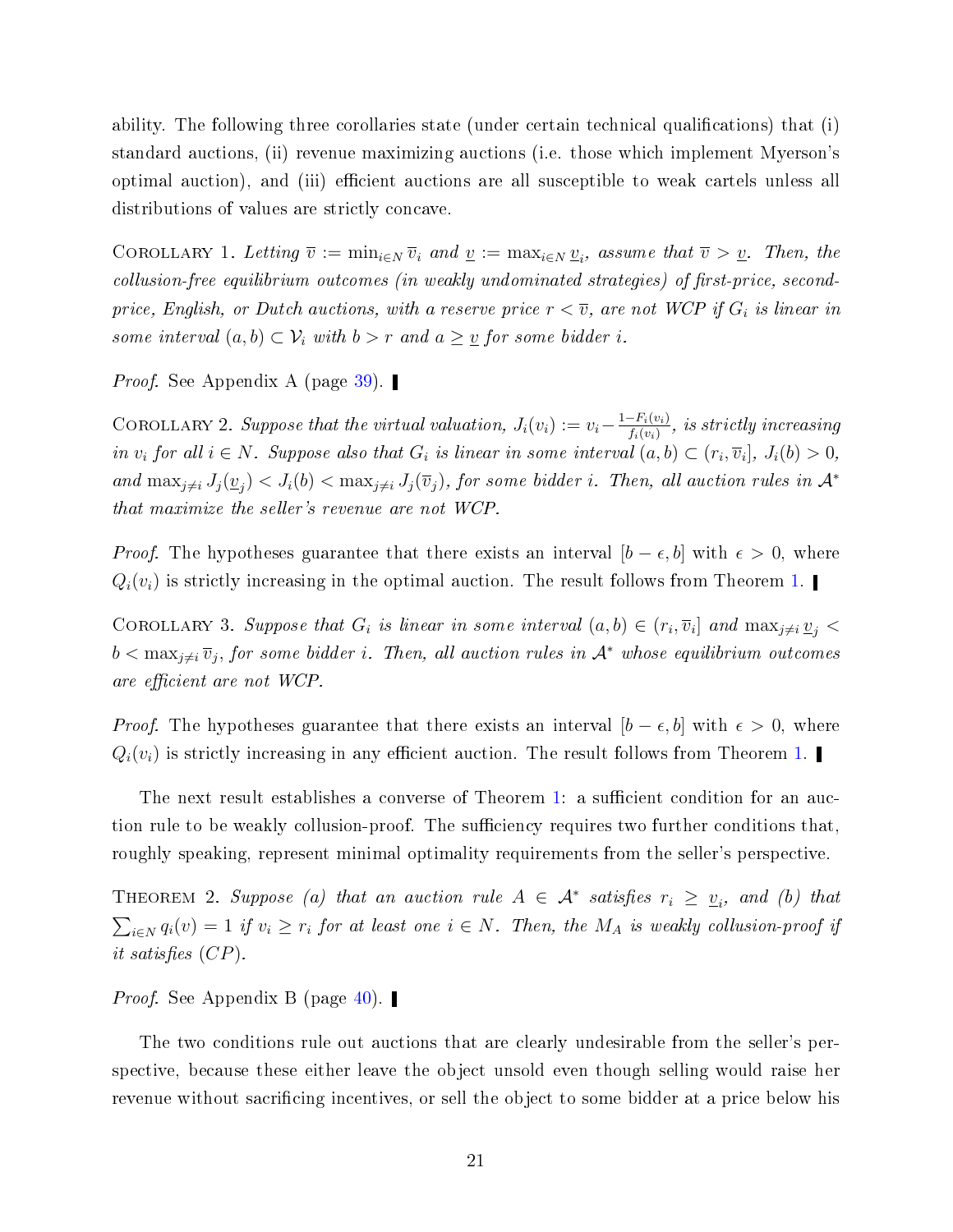lowest possible value. Given these additional optimality conditions, the intuition behind this result is essentially the flip-side of the intuition behind Theorem [1.](#page-17-0) In other words, starting from the suggested equilibrium, any manipulation including, but not limited to, those that involve pooling of some types, must leave some bidder types strictly worse off.

Theorem [2](#page-20-0) has the following immediate corollary, which collects in a single statement the natural counterparts to the three previous corollaries to Theorem [1.](#page-17-0)

<span id="page-21-1"></span>COROLLARY 4. If  $F_i$  is strictly concave for all  $i \in N$ , then the following auctions are WCP:  $(i)$  the collusion-free equilibrium equilibria of first-price, second-price, English, or Dutch auctions, with reserve price  $r \ge \max_{i \in N} \underline{v}_i$  (ii) any equilibrium of any auction with  $r_i \ge \underline{v}_i$ ,  $\forall i$ that results in an efficient allocation, and (iii) any equilibrium of any auction that maximizes the seller's revenue.

*Proof.* The proof is immediate given Theorem [2](#page-20-0) and the fact that there is no interval in  $\mathcal{V}_i$ for any  $i \in N$  where  $G_i$  is linear.

Our characterization of collusion-proof auctions in Theorem [1](#page-17-0) and [2](#page-20-0) contrasts with that of MM, who assume the cartel can successfully form if bidders benefit ex-ante from collusion. They show that if the hazard rates of the value distributions are increasing, then a cartel will always form, implementing a random allocation for all bidders types. In contrast, our theory suggests, and the example of Section [2](#page-6-0) illustrates, that this need not be the case once we take into consideration the bidders' interim incentives to participate in the cartel. That is, ignoring the latter could signicantly overstate the incidence of cartel formation.

Even when an auction is susceptible to a weak cartel, our theory leads to cartel behavior that is different from what MM suggests. In particular, the necessity to reward high-value bidders may cause the cartel to refrain from implementing a random allocation for all bidder types. How a cartel would behave when an auction is not weakly collusion-proof can be understood using Theorems [1](#page-17-0) and [2.](#page-20-0) To do so, let's define a cartel manipulation as **optimal** if the manipulation is not interim Pareto dominated by another manipulation (i.e., if there is no other cartel manipulation which yields weakly higher payoff for all types of all bidders. and strictly higher payoff for a positive measure of types for at least one bidder). Then we have the following corollary, stated without proof.

<span id="page-21-0"></span>COROLLARY 5. Assume the an auction  $A \in \mathcal{A}^*$  satisfies the conditions (a) and (b) in the statement of Theorem [2.](#page-20-0) Then a cartel manipulation of A is optimal if and only if the associated interim allocation satisfies condition  $(CP)$ .

To the extent that the assumption that the cartel operates in a Pareto efficient way is a mild one, Corollary [5](#page-21-0) gives rise to a "positive" theory of cartel behavior. Specifically,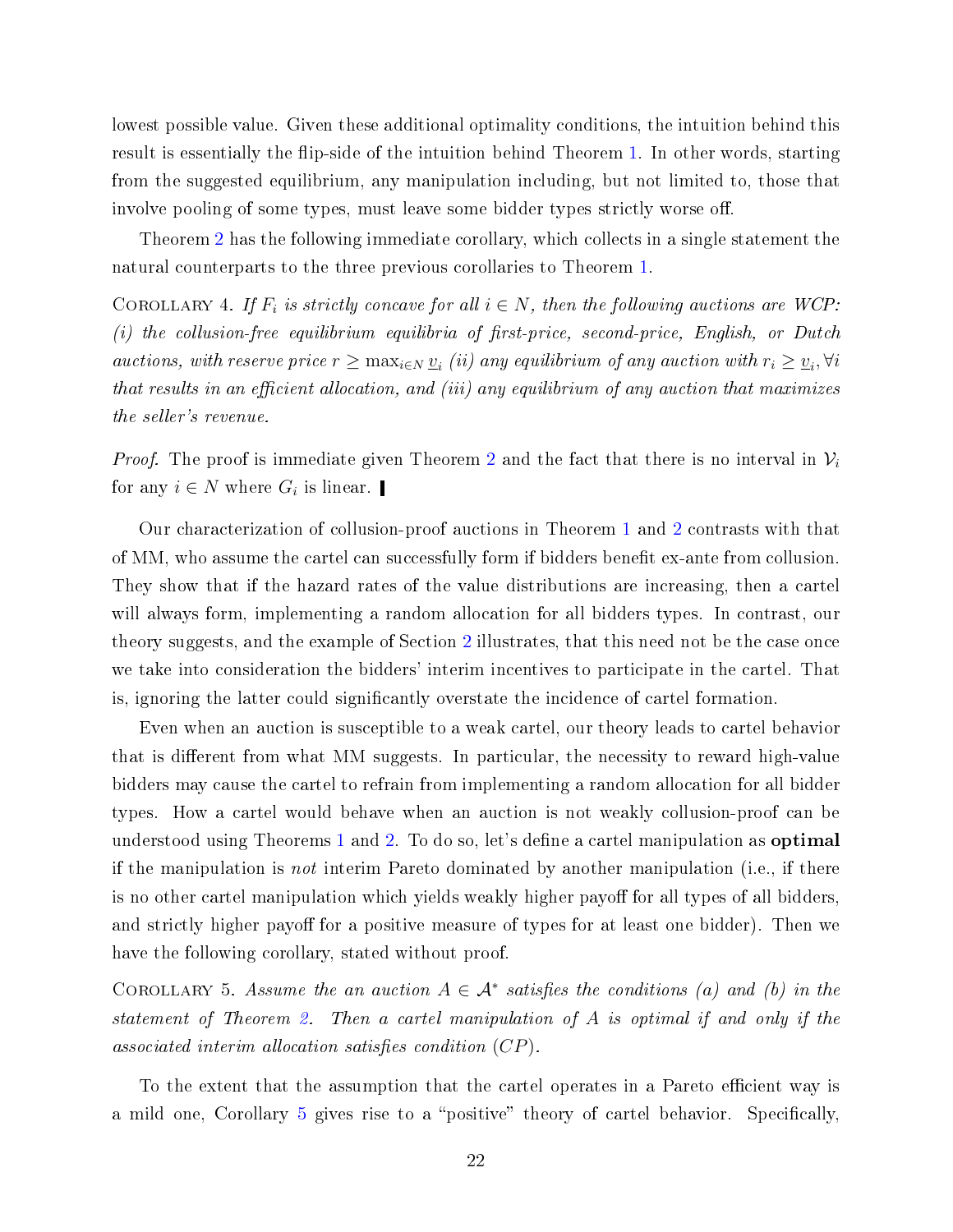it suggests that the the property emphasized in Theorem [1](#page-17-0) and Theorem [2](#page-20-0) should be an equilibrium feature of any standard (i.e., winner payable) auction with collusive bidders, whether the auctioneer intervenes to deter collusion or not.

By Corollary [5,](#page-21-0) one must expect pooling to arise *at least* for intervals of susceptible types. Yet, an optimal cartel manipulation need not limit random allocation of the object to the intervals in the type space to which condition  $(CP)$  applies, and this fact has an important consequence. To see the point, recall the triangular distribution in the second example of Section [2](#page-6-0) and suppose the seller holds a standard second-price auction. With  $r_i = 0$ , the susceptible types are  $[0, 1/2]$  $[0, 1/2]$  $[0, 1/2]$  and Section 2 exhibits an optimal cartel manipulation that induces a random allocation in that interval. However, one can find optimal cartel manipulations that implement random allocations in strictly larger sets; in fact, for any  $\tilde{v} \in [1/2, 0.76]$  there exists a manipulation that implements a random allocation in  $[0, \tilde{v}]$ .<sup>[21](#page-22-1)</sup> It follows that if in this example the auctioneer simply holds a second price auction, then a random allocation may arise for all types in  $[0, 0.76]$ . On the other hand, if the auctioneer deliberately induces a random allocation only for those types in  $[0, 1/2]$ , then no further cartel manipulation would occur, since the auction of the seller is now WCP. Hence, because random allocations are inefficient, there is a sense in which an active intervention by the auctioneer is desirable. This brings us to the problem of designing an optimal auction in the presence of collusion, which we take up in the next section.

## <span id="page-22-0"></span>5 Optimal Collusion-Proof Auctions

Corollary [2](#page-20-1) shows that in a wide range of circumstances, the auction that maximizes the seller's revenue in the absence of collusion will not be collusion-proof. If an auction is not WCP, then bidders can gain from coordinating their bidding strategies and this will typically leave the seller worse off. Therefore, in this section, we look for an auction that maximizes the seller's revenue among all winner-payable WCP auctions.<sup>[22](#page-22-2)</sup> Thanks to Lemma [1,](#page-13-0) we can focus on a direct auction mechanism.

Let us write  $J_i(v_i) := v_i - \frac{1-F_i(v_i)}{f_i(v_i)}$  $\frac{-F_i(v_i)}{f_i(v_i)}$  for the virtual valuation of bidder *i* with value  $v_i$ , and henceforth assume, as standard, that it is strictly increasing. Then, we can write the seller's

<span id="page-22-1"></span> $21$ While switching from an optimal manipulation to another manipulation must make some bidder worse off, observe that the larger the pooling area, the larger is the ex-ante welfare of bidders. This follows from the analysis of MM by observing that the hazard rate for the chosen triangular distribution is increasing.

<span id="page-22-2"></span> $22$ Corollary [5](#page-21-0) implies that there is no loss of generality in restricting attention to WCP auctions where bidders do not manipulate the outcome (i.e., the *collusion-proofness principle* of LM applies in this setting).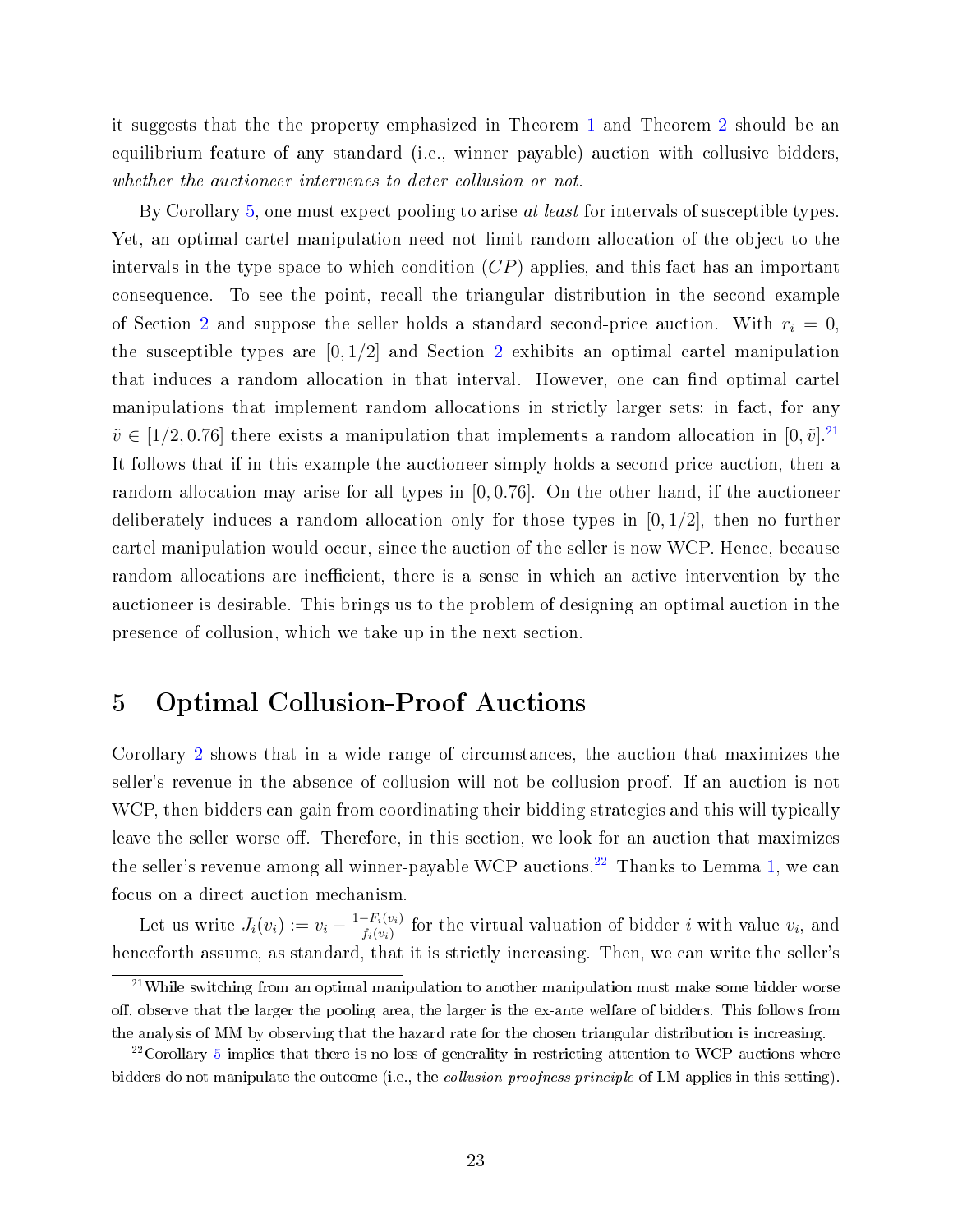maximization problem as

$$
[P] \qquad \qquad \max_{(q_i, t_i)_{i \in N}} \sum_{i \in N} \int_{r_i}^{\overline{v}_i} J_i(v_i) Q_i(v_i) dF_i(v_i)
$$

subject to the following constraints:  $(M)$  and  $(Env)$  (for incentive compatibility);  $(CP)$  (for collusion-proofness); and  $r_i = \inf \{ \frac{t_i(v)}{a_i(v)} \}$  $\frac{t_i(v)}{q_i(v)}\,|\,q_i(v) > 0\}$  (for definition of  $r_i$  as in [\(3\)](#page-11-1)).

The objective function represents the seller's expected revenue.<sup>[23](#page-23-1)</sup> The constraint  $(CP)$ arises from the characterization given by Theorems [1](#page-17-0) and [2.](#page-20-0) It can be easily veried that the solution of the program  $[P]$ , which is presented in Theorem [3](#page-23-0) below, also satisfies the conditions (a) and (b) in Theorem [2,](#page-20-0) which means that its equilibrium outcome is WCP.

Our first result identifies the optimal weakly collusion-proof auction up to the choice of the reserve prices  $(r_1, \ldots, r_n)$ . To state our result, we need to introduce some further notations. Recall first that  $\mathcal{V}_i^0 \subset [r_i, \overline{v}_i]$  denotes the set of susceptible types. Note that  $\mathcal{V}_i^0\subset[r_i,\overline{v}_i]$  is a disjoint union of countably many intervals  $I_i^k=[a_i^k,b_i^k], k\in K_i\subset\mathbb{N}$ , in each of which  $G_i$  is linear. Then, for every bidder i, we define the "ironed" virtual valuation as follow:

<span id="page-23-3"></span>
$$
\bar{J}_i(v_i) := \begin{cases}\nJ_i(v_i) & \text{if } v_i \in \mathcal{V}_i \backslash \mathcal{V}_i^0 \\
\frac{\int_{a_i^k}^{b_i^k} J_i(s) dF_i(s)}{F_i(b_i^k) - F_i(a_i^k)} & \text{if } v_i \in I_i^k \text{ for some } k \in K_i.\n\end{cases}
$$
\n(11)

The ironed virtual value function is constant within each interval  $I_i^k$  for which  $(CP)$  requires bidder *i* to receive the object with a constant probability. For any value in  $I_i^k$ , it coincides with the conditional expected value of the virtual valuation in that interval.<sup>[24](#page-23-2)</sup>

The following result shows that the optimal allocation rule is the one that, under optimal reserve prices, always assigns the object to the bidder with the highest ironed virtual value. As standard, the payoff equivalence allows us to focus on the allocation rule only.

<span id="page-23-0"></span>THEOREM 3. For any  $v \in \mathcal{V}$ , let  $W(v) := \{j \in N \mid \bar{J}_j(v_j) = \max_{k \in N} \bar{J}_k(v_k)\}\$  and let  $\#W(v)$ denote the cardinality of this set. Then, there is an auction rule  $(q_i^*, t_i^*)_{i \in N}$  that solves  $[P]$ 

<span id="page-23-1"></span><sup>&</sup>lt;sup>23</sup>It is well known that the expression is obtained by substituting for the payments  $T_i$  into the original objective function using the condition  $(Env)$  and noting that  $(IR')$  must be binding at the optimum for the lowest types, i.e., for all  $i \in N$ ,  $T_i(\underline{v}_i) = \underline{v}_i Q_i(\underline{v}_i)$ . In the above expression we also used the facts that  $Q_i(v_i) = 0$  for all  $v_i < r_i$ .

<span id="page-23-2"></span> $24$ The idea of ironing is in the spirit of [Myerson](#page-51-10) [\(1981\)](#page-51-10). In our case, ironing is needed to deal with the collusion-proofness constraint even though the virtual valuation is increasing; in [Myerson](#page-51-10) [\(1981\)](#page-51-10), ironing is required to satisfy the the monotonicity constraint that becomes binding in regions where the virtual value is decreasing.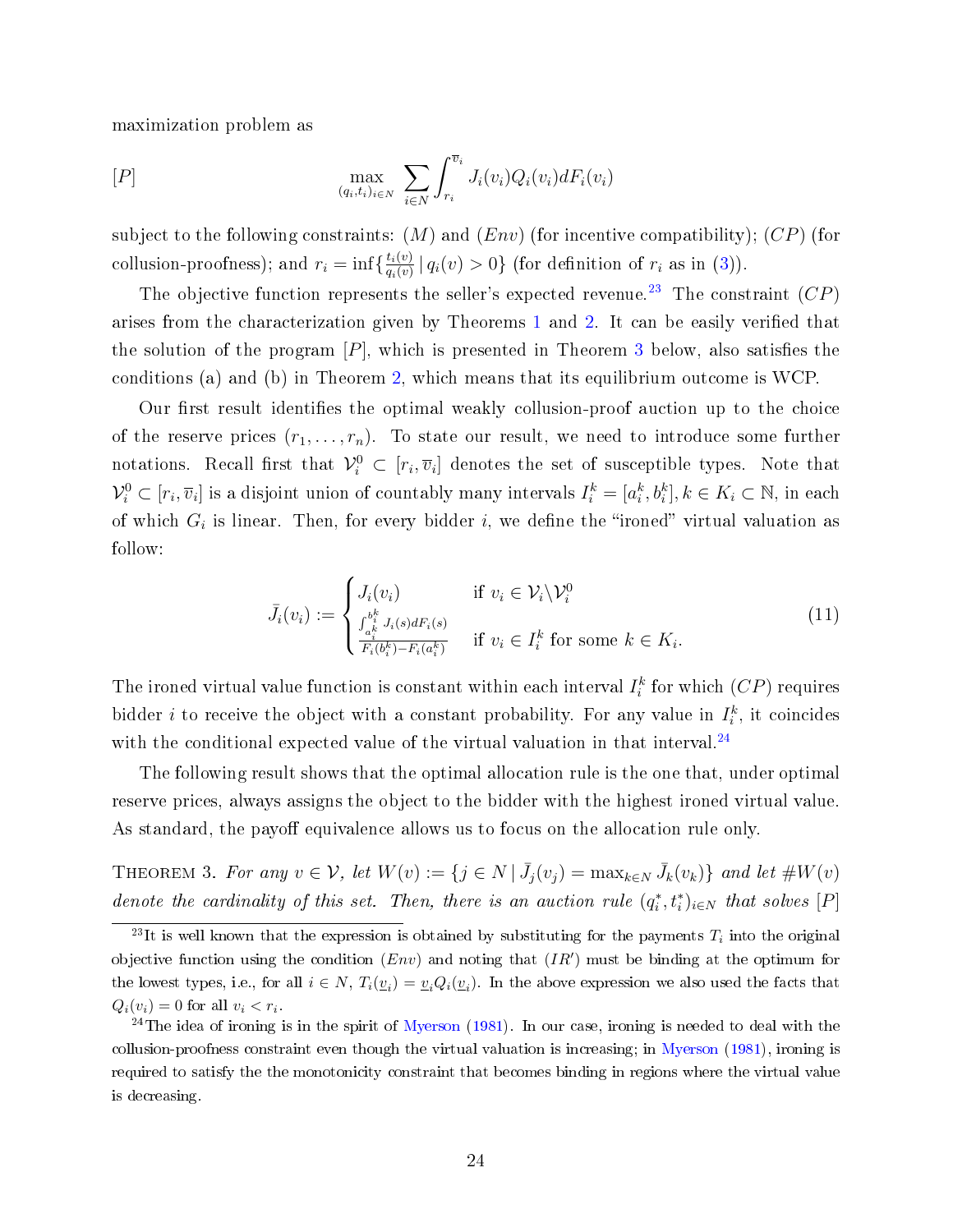such that  $r_i \geq J_i^{-1}$  $i_i^{-1}(0), \forall i \in N, \text{ and where}$ 

<span id="page-24-2"></span>
$$
q_i^*(v) = \begin{cases} 0 & \text{if } v_i < r_i \text{ or } \bar{J}_i(v_i) < \max_{j \in N} \bar{J}_j(v_j) \\ \frac{1}{\# W(v)} & \text{if } v_i \ge r_i \text{ and } i \in W(v). \end{cases}
$$
(12)

*Proof.* See Appendix C (page [42\)](#page-41-0). ■

The theorem characterizes the optimal WCP auction up to the choice of reserve prices. Therefore, once the allocation is chosen according to Theorem [3](#page-23-0) for each  $(r_1, \ldots, r_n)$ , the revenue maximizing WCP auction is obtained by choosing  $(r_1, \ldots, r_n)$  to maximize the resulting objective function in [P]. Note that  $r_i \geq J_i^{-1}$  $i_i^{-1}(0)$  for all  $i \in N$  follows immediately as inspection of  $[P]$  reveals that it is never optimal for the seller to sell to bidders with negative virtual valuations.

We can obtain a more complete characterization of the optimal auction by focusing on some special cases. We discuss, in turn, the case of nondecreasing densities and the case of symmetric bidders with single-peaked density.<sup>[25](#page-24-0)</sup>

#### 5.1 Monotone Nondecreasing Densities

If all bidders have nondecreasing densities, then for any  $r_i \in [\underline{v}_i,\overline{v}_i],$  the function  $G_i$  will be linear in  $[r_i,\overline{v}_i]$ . Hence, bidder  $i$  must expect a constant probability of obtaining the object for all his values above  $r_i$ . This implies that the seller's problem takes on a much simpler form.

<span id="page-24-1"></span>COROLLARY 6. Suppose that all  $f_i$ 's are nondecreasing. Then, the program  $[P]$  simplifies to

<span id="page-24-3"></span>
$$
\max_{(r_i)_{i \in N}} \Big[ \sum_{i \in N} \Big( \prod_{j: \pi(j) < \pi(i)} F_j(r_j) \Big) \left( 1 - F_i(r_i) \right) r_i \Big],\tag{13}
$$

where  $\pi : N \to N$  can be any permutation function that satisfies  $\pi(j) < \pi(i)$  if  $r_j > r_i$ .

*Proof.* See Appendix C (page [44\)](#page-42-0).

Interestingly, Corollary [6](#page-24-1) suggests that the optimal WCP auction can be implemented via a sequential negotiation process. Bidders are ordered from first to last and the seller approaches them in sequence and makes them take-it-or-leave-it offers. If bidder  $i$  refuses the offer, the seller proceeds to make an offer to the next bidder; and the process continues until either some bidder j accepts an offer and pays  $r_j$  to the seller, or the object remains

<span id="page-24-0"></span> $25$ We have already argued that if all bidders have monotone *decreasing* density, then the Myerson's revenue maximizing auction is WCP (see Corollary [4\)](#page-21-1).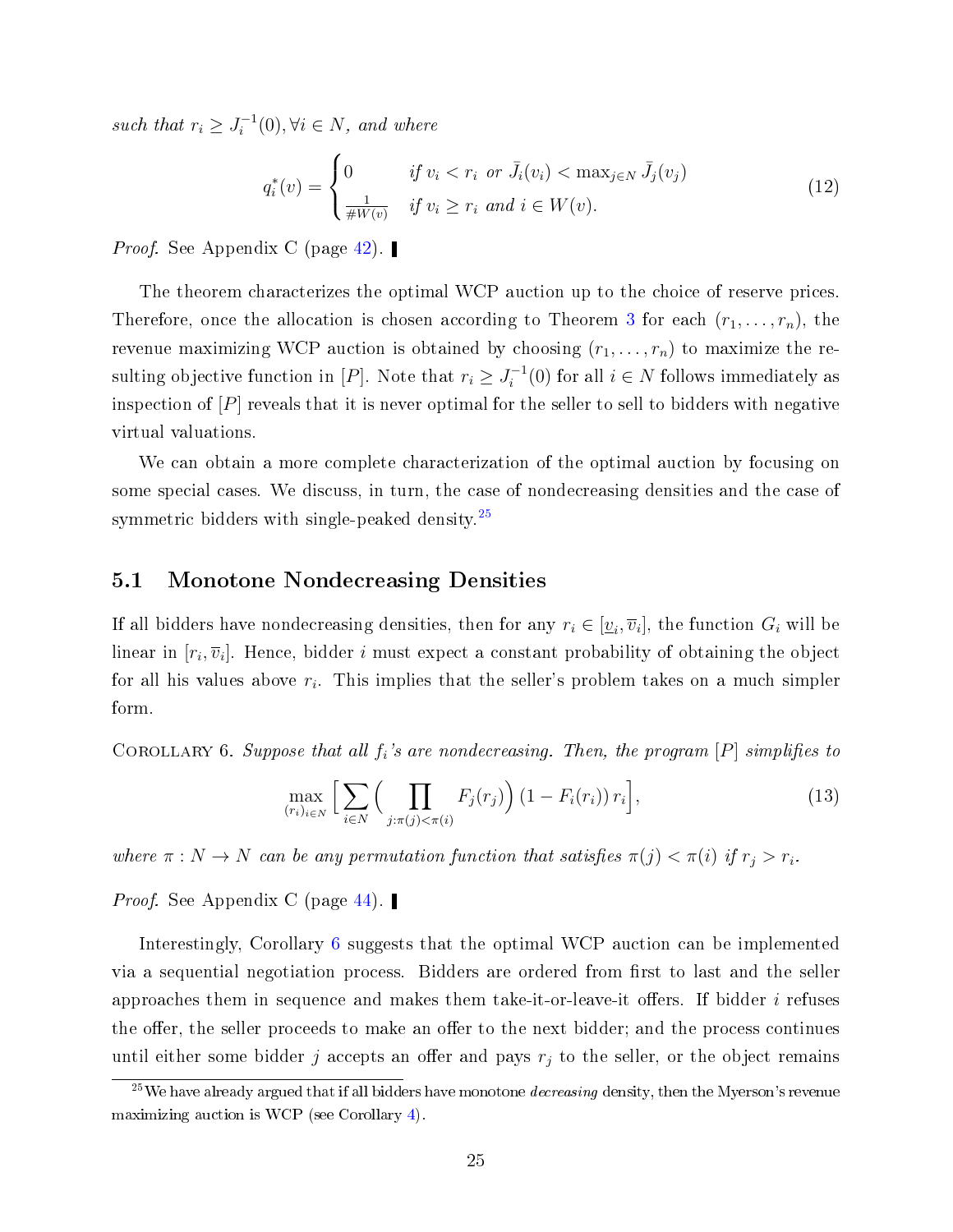unsold. Not surprisingly, the seller's optimal offer falls with each rejected offer and the last bidder in the sequence must receive an offer at price  $J_i^{-1}$  $i^{-1}(0).^{26}$  $i^{-1}(0).^{26}$  $i^{-1}(0).^{26}$ 

This result suggests that the seller can compute optimal reserve prices, recursively, for all possible orders of bidders and then select the order that is optimal. The order becomes irrelevant when bidders are ex-ante symmetric, and the problem is further simplied in this case as illustrated by the next corollary, which is stated without proof.

COROLLARY 7. Suppose that  $f_i = f$  for all  $i \in N$  and f is nondecreasing. Then, it is an optimal WCP auction to approach all bidders in sequence (i.e., in any arbitrary sequence) and offer to the  $k$ -th buyer a price  $r_k$  that maximizes

$$
r_k(1 - F(r_k)) + F(r_k)V_{n-k},
$$

where  $V_{n-k}$  is the revenue the seller gets from an subproblem dealing only with  $n-k$  bidders (*and*  $V_0 = 0$ ).

One insight that emerges from this corollary is that, contrary to [Myerson](#page-51-10) [\(1981\)](#page-51-10), reserve prices in an optimal WCP auction may be different even when bidders are ex-ante symmetric. To see this point, consider the recursive nature of the problem. It is straightforward to see that  $0 = V_0 < V_1 < \cdots < V_{n-1}$ , which implies that  $r_n = J_n^{-1}(0) < r_{n-1} < \cdots < r_1$ . Therefore, the optimal reserve price charged to bidder  $i$  will be different from the one charged to bidder j, for any  $i, j \in N$ .

The optimality of treating ex ante identical bidders asymmetrically extends beyond this case. Because virtual valuations are strictly increasing, optimal price discrimination calls for assigning the object to bidders with the highest values. However, the collusion-proof constraint makes this allocation infeasible. The asymmetric allocation, implicit in the sequential negotiation, accomplishes partial price discrimination without violating the collusion-proof constraint.

#### 5.2 Single-Peaked Density

Suppose now that bidders are ex-ante symmetric and that the (common) virtual valuation J is strictly increasing. In addition, assume that the (common) density  $f$  is (weakly) increasing in  $[\underline{v}, \hat{v}]$  and strictly decreasing  $[\hat{v}, \overline{v}]$  for some  $\hat{v} \in [\underline{v}, \overline{v}]$ . Let  $\hat{v} > r^M := J^{-1}(0)$  to avoid the trivial result in which the Myerson's optimal auction is WCP. Observe that for any  $r_i \geq \hat{v}$ ,

<span id="page-25-0"></span> $^{26}$ This is the optimal take-it-or-leave-it offer for a single bidder, which also corresponds to i's reserve price in the Myerson's optimal auction without collusion.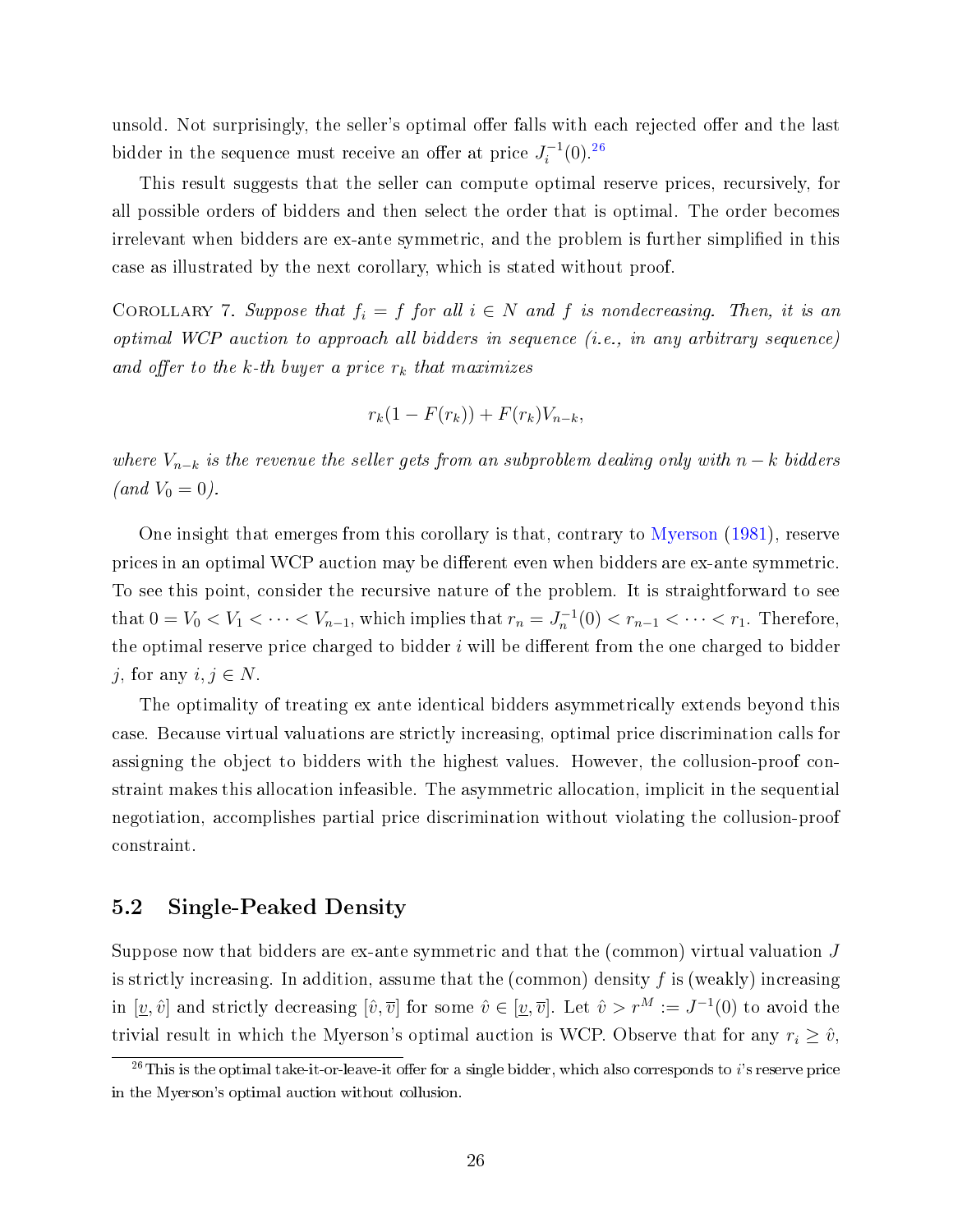one can find some  $v^*(r_i) \leq \hat{v}$  such that  $V_i^0 = [r_i, v^*(r_i)]$  (refer to Figure [3\)](#page-17-1), and also that  $v^*(r_i)$  is decreasing in  $r_i$  while  $v^*(\hat{v}) = \hat{v}^{27}$  $v^*(\hat{v}) = \hat{v}^{27}$  $v^*(\hat{v}) = \hat{v}^{27}$ . Let  $v_i^*$  denote  $v^*(r_i)$  to simplify notation.

Treating the single-peaked density case allows us to illustrate how the choice of the reserve prices interacts with the (endogenous) level of ironing at the optimal mechanism. Moreover, the case of single-peaked density covers a general class of many plausible and well-known distributions, including Uniform, Triangular, Cauchy, Exponential, Logistic, Normal, and Weibull.

General Auctions. We can use Theorem [3](#page-23-0) to identify the optimal WCP auction under the assumptions stated above. To simplify the explanation, we focus on the case of two bidders. We discuss the extension to multiple bidders at the end of the section.

To begin, consider a reserve price  $r_i \in [r^M, \hat{v}]$  for  $i = 1, 2^{28}$  $i = 1, 2^{28}$  $i = 1, 2^{28}$  Without loss of generality, let  $r_1 \geq r_2$  and thus  $v_1^* \leq v_2^*$ . Since  $r_i \leq \hat{v}$ , by  $(CP)$ , all types in  $[r_i, v_i^*]$  should have the same priority in the allocation, where  $v_i^* \geq \hat{v}$  is the upper bound of the linear part of  $G_i$  on  $[r_i, \overline{v}]$ . Then, the following corollary is a direct consequence of Theorem [3](#page-23-0) and is therefore stated without proof.

COROLLARY 8. For given  $r_1, r_2$  with  $r_1 \geq r_2$  and  $r^M \leq r_i \leq \hat{v}$  for all  $i = 1, 2$ , the optimal mechanism takes on one of two forms:

- (a) If  $\bar{J}(r_1) \geq \bar{J}(r_2)$  the optimal allocation is the one depicted in Figure [5a;](#page-27-0)
- (b) If  $\bar{J}(r_1) < \bar{J}(r_2)$  the optimal allocation is the one depicted in Figure [5b,](#page-27-0)

where  $\bar{J}$  is as defined in [\(11\)](#page-23-3).

The optimal mechanism assigns the object efficiently whenever any bidder has value higher than  $v_2^*$ ; no bidder obtains the object if both bidders have values below their reserve prices; if only one bidder has value below his reserve price, then the other bidder obtains the object. If  $v_1 \in [r_1, v_2^*]$  and  $v_2 \in [r_2, v_2^*]$ , then the optimal allocation depends on  $\bar{J}(r_1)$  and  $\bar{J}(r_2)$ . If  $\bar{J}(r_1) \geq \bar{J}(r_2)$ , then bidder 1 receives the good as long as  $v_1 \in [r_1, v_2^*]$ .<sup>[29](#page-26-2)</sup> (In this case, the optimal mechanism can be implemented via a standard auction with reserve price, followed by a sequence of two take-it-or-leave-it offers with prices being  $r_1$  and  $r_2$ , should the object go unsold at the auction.) On the other hand, if  $\bar{J}(r_1) < \bar{J}(r_2)$  and  $v_2 \in [r_2, v_2^*]$ ,

<span id="page-26-1"></span><span id="page-26-0"></span> $27$ The proof of these statements is straightforward and thus omitted.

 $^{28}$ We have already explained the first inequality. The second inequality must hold since the collusionproofness constraint is not binding when  $r_i > \hat{v}$  and J is strictly positive and increasing in  $[\hat{v}, \overline{v}]$ .

<span id="page-26-2"></span><sup>&</sup>lt;sup>29</sup>Note that 1 obtains the object when  $v_1 \in [v_1^*, v_2^*]$  and  $v_2 \in [r_2, v_2^*]$  because  $\bar{J}(v_1) = \bar{J}(v_1) > \bar{J}(r_1) \geq$  $\bar{J}(r_2) = \bar{J}(v_2).$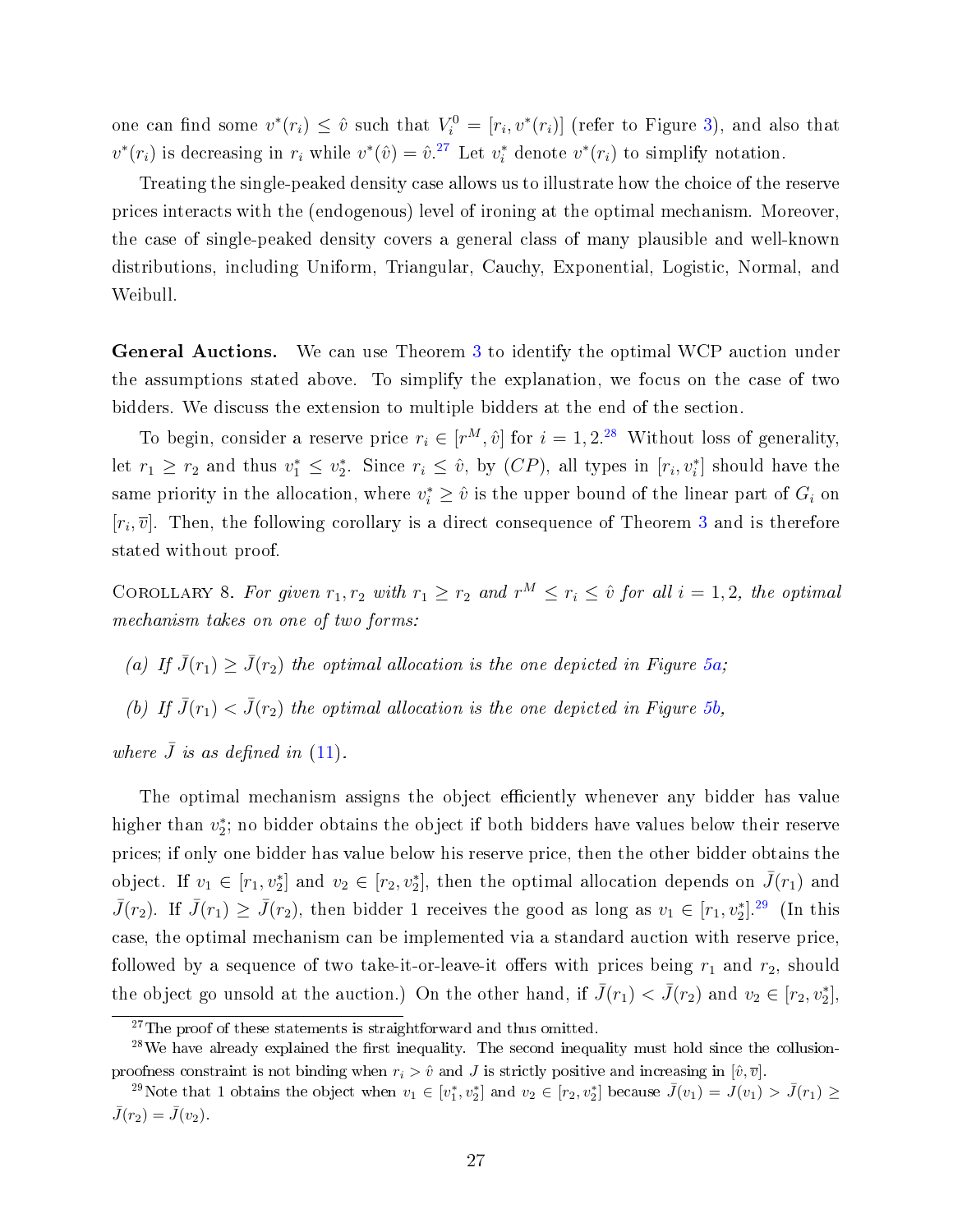<span id="page-27-0"></span>

Figure 5: Ex-post Allocation in the Optimal WCP Auction with  $n = 2$  and  $r_1 \ge r_2$ 

bidder 2 obtains the good if  $v_1 < v_1^*$ ; instead, when  $v_1 \in [v_1^*, v_2^*]$ , the object goes to bidder 2 if  $v_1 < \tilde{v}_1$  and goes to bidder 1 if  $v_1 > \tilde{v}_1$ , where  $\tilde{v}_1 := \inf\{v_1 \in [v_1^*, v_2^*) | J(v_1) \ge \bar{J}(r_2) \}$ .<sup>[30](#page-27-1)</sup>

EXAMPLE 1. To fix ideas, consider a single-peaked density with the peak at  $1/2$ , which is given as  $f(v) = 4v$  if  $v \in [0, 1/2]$  and  $f(v) = 4(1-v)$  if  $v \in [1/2, 1]$ . The optimal reserve prices are  $r_1^* = 0.433$  and  $r_2^* = 0.416$ . These reserve prices induce cutoffs  $v_1^* = 0.528, v_2^* = 0.535$ . The average virtual values are  $\bar{J}(r_{1}^{*}) = 0.197 > 0.184 = \bar{J}(r_{2}^{*})$ . Hence, an optimal mechanism allocates the object according to Figure [5a.](#page-27-0)

It is not difficult to see that the method used above extends to the case of more than two bidders, but the number of possible allocations one must consider grows large very quickly as the number of bidders increases. For instance, with three bidders, a given profile of reserve prices may give rise to six possible candidate optimal allocations.

Symmetric Auctions. There are many cases in which a seller, particularly government agency, may be compelled to treat the bidders in a nondiscriminatory manner. Theorem [3](#page-23-0) allows a natural characterization of the optimal WCP auction even in this case. Formally, in addition to the assumptions that bidders are ex-ante symmetric and that the density is single-peaked, we impose a *symmetry* requirement that  $Q_i = Q$  for all  $i \in N$ .<sup>[31](#page-27-2)</sup>

<span id="page-27-2"></span><span id="page-27-1"></span><sup>&</sup>lt;sup>30</sup>Note that  $\check{v}_1$  is guaranteed to exist because J is strictly increasing.

<sup>&</sup>lt;sup>31</sup>[Deb and Pai](#page-50-11) [\(2013\)](#page-50-11) study auctions where the allocation and payment rule cannot depend on the identity of bidders and show that almost any interim allocation can be implemented using anonymous auctions. In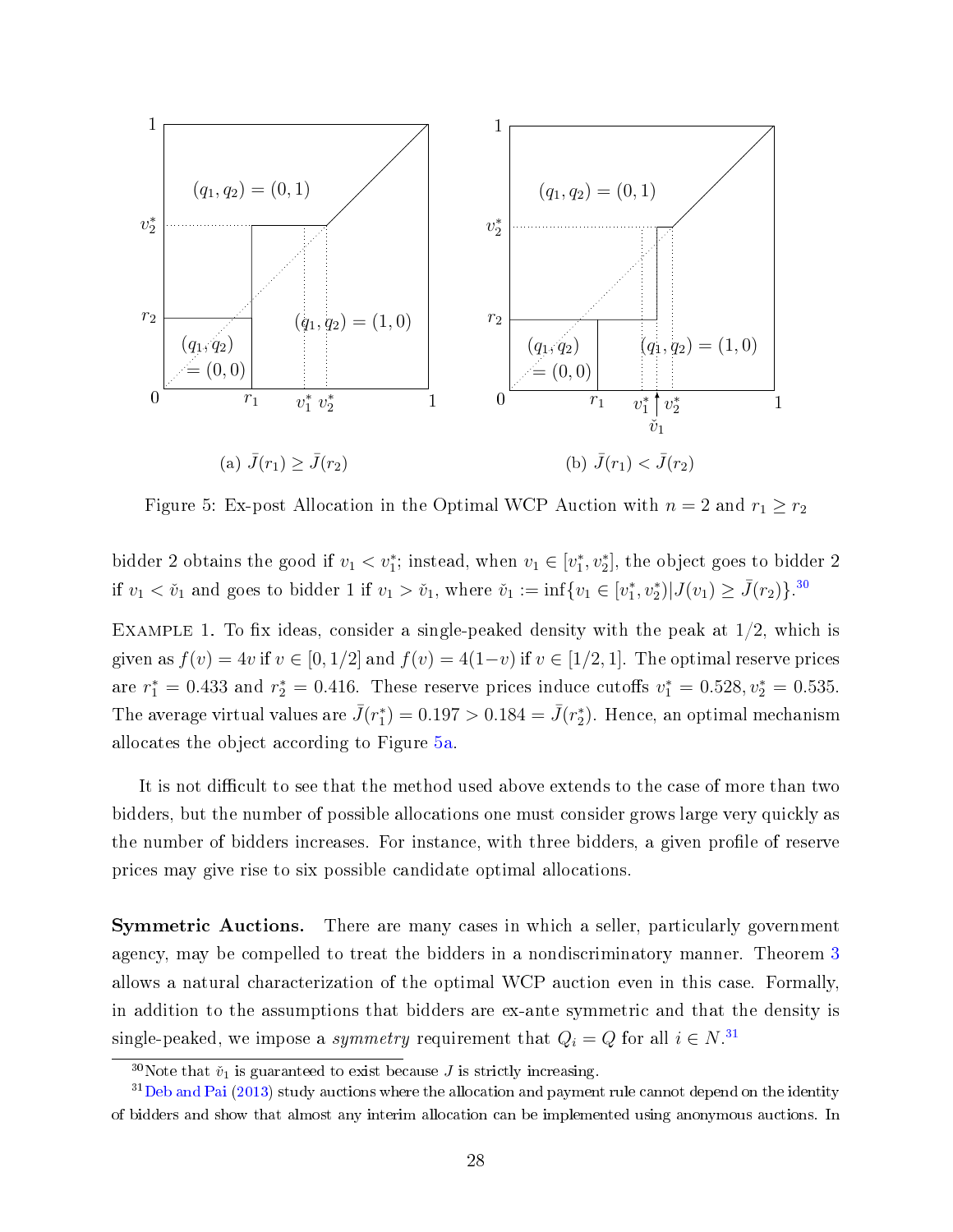Under the stated assumptions, for any reserve price  $r \leq \hat{v}$  (which must be the same for all bidders), there is a value  $v^*(r) \in [\hat{v}, \overline{v}]$  such that the concave closure of F on the interval  $[r, \overline{v}]$  is linear in  $[r, v^*(r)]$  and strictly concave in  $[v^*(r), \overline{v}]$ .

<span id="page-28-3"></span>COROLLARY 9. The allocation that solves  $[P]$  under the additional symmetry restriction is:

<span id="page-28-1"></span>
$$
q_i^*(v) = \begin{cases} \frac{1}{\# \{j \in N \mid v_j = \max_{k \in N} v_k\}} & \text{if } v_i = \max_{j \in N} v_j > v^*(r) \\ \frac{1}{\# \{j \in N \mid v_j \in [r, v^*(r)]\}} & \text{if } v_i \in [r, v^*(r)] \text{ and } \max_{j \in N} v_j \le v^*(r) \\ 0 & \text{otherwise,} \end{cases} \tag{14}
$$

where r is a value in  $(r^M, \hat{v})$ .

*Proof.* See Appendix C (page [44\)](#page-42-0). ■

Again, the characterization here is up to the choice of the reserve price. The auction allocates the object efficiently when bidders have high valuations, but allocates it randomly at a fixed price when bidders have low values. The optimal reserve price exceeds  $r^M$  since the region of efficient allocation  $[v^*(r), \overline{v}]$  expands as r rises (and the seller benefits from this expansion). Formally, suppose the reserve price is raised from  $r = r^M$  to  $r^M + \varepsilon$ . This entails only a second-order loss from withheld sale to the types in  $[r^M, r^M + \varepsilon]$  since in that region virtual values are close to zero, but it results in the object being allocated efficiently among types  $[v^*(r^M + \varepsilon), v^*(r^M)],$  which generates a first-order gain.

To conclude, we observe that the optimal symmetric collusion-proof auction given by [\(14\)](#page-28-1) can be implemented by the following simple mechanism: letting  $\overline{Q} = \frac{F(v^*)^n - F(r)^n}{n(F(v^*) - F(r))}$  $\frac{F(v^{\prime})^n-F(r)^n}{n(F(v^*)-F(r))}$  denote the constant winning probability for type  $v \in [r, v^*(r)]$ , run a first or second-price auction with a minimum price R that solves  $(v^*(r) - r)\overline{Q} = (v^*(r) - R)F(r)^{n-1}$ ; if the object goes unsold in the auction, then offer a posted price sale at price  $r^{32}$  $r^{32}$  $r^{32}$ 

## <span id="page-28-0"></span>6 Strengthening the Notion of Collusion-Proofness

The weak notion of collusion-proofness presumes that a cartel will form if, and only if, all bidders benefit at least weakly from coordinating their bids. This provides a conservative test on the susceptibility of an auction to bidder collusion; if an auction fails to be weakly collusion-proof, there will be a consensus among bidders to form a cartel and manipulate

contrast, we require the expected final outcome to be nondiscriminatory for ex-ante identical bidders.

<span id="page-28-2"></span><sup>&</sup>lt;sup>32</sup>Observe that the type  $v^*(r)$  are indifferent between obtaining the object in the auction at the minimum price  $R$  and obtaining it in the posted-price sale at price  $r$ .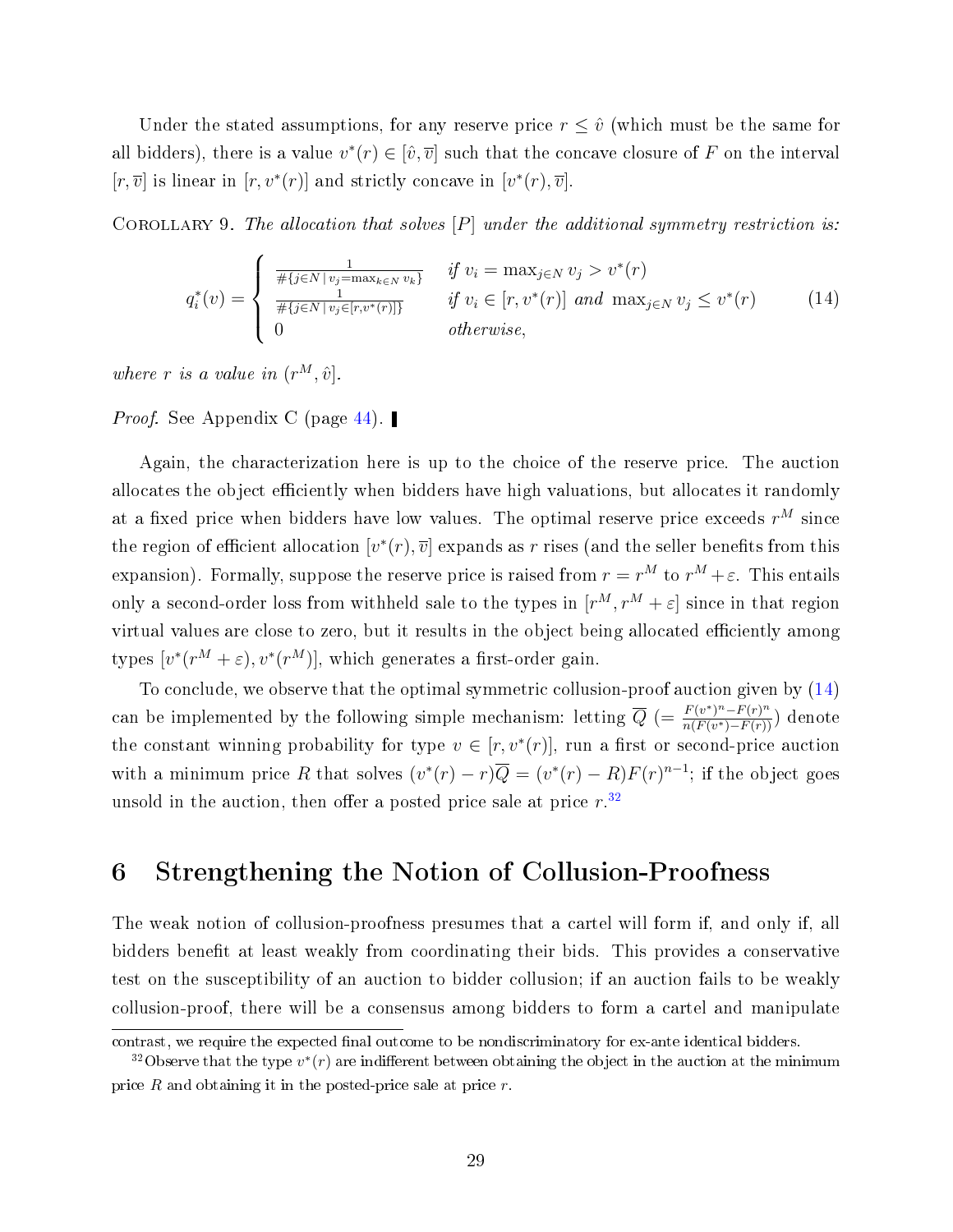the auction. At the same time, because consensus (i.e., common knowledge about the profitability of colluding) is a strong requirement, there is still the possibility that even weakly collusion-proof auctions may be susceptible to collusion.

In this section, we show that the optimal weakly collusion-proof mechanism identified in the previous section can be made unsusceptible to collusion in a much stronger sense. To this end, we stack the deck against the seller by taking a quite permissive approach on how weak cartels form and behave. First, any informed bidder(s) as well as an uninformed mediator is allowed to propose a cartel manipulation. Second, the cartel formation need not be all-inclusive; so there can be partial or multiple cartels in operation. Also, bidders need not unanimously agree to form a cartel, in the sense that after some bidders reject a cartel proposal, the remaining bidders can form an alternative cartel. Further, if a bidder refuses to participate, the remaining bidders may punish the refusing bidder. We then show that the outcome of the optimal collusion-proof auction identified in the previous section can be implemented even if cartels can form and behave as outlined above, as long as cartel members plays only cartel-undominated strategies—a notion which is formalized in the next paragraph.

Take an auction  $A \in \mathcal{A}^*$  and let  $u_i^A(b \mid v_i) := v_i \xi_i(b) - \tau_i(b)$  for any bid profile  $b \in \mathcal{B}$ ,  $i \in N$  and  $v_i \in V_i$ . For any potential cartel  $C \subset N$ , let  $b_C = (b_i)_{i \in C}$  and  $b_{N \setminus C} = (b_i)_{i \in N \setminus C}$ denote two arbitrary bid profiles for bidders within  $C$  and bidders outside  $C$ , respectively. Then, we say a bid profile  $b_C'$  cartel-dominates another profile  $b_C''$  at  $v_C$  if

$$
u_i^A(b'_C,\tilde{b}_{N\backslash C}|v_i)\geq u_i^A(b''_C,\tilde{b}_{N\backslash C}|v_i), \forall \tilde{b}_{N\backslash C}, \forall i\in C
$$

with strict inequality for at least one  $i \in C$  and one  $\tilde{b}_{N\setminus C}$ . We say that a bid profile  $b_C$  is  $\textbf{cartel-undominated} \, \, \text{at} \, \, v_C \, \, \text{if there is no profile} \, \, b_C' \, \, \text{that} \, \, \text{cartel-dominates it.}^{33}$  $\textbf{cartel-undominated} \, \, \text{at} \, \, v_C \, \, \text{if there is no profile} \, \, b_C' \, \, \text{that} \, \, \text{cartel-dominates it.}^{33}$  $\textbf{cartel-undominated} \, \, \text{at} \, \, v_C \, \, \text{if there is no profile} \, \, b_C' \, \, \text{that} \, \, \text{cartel-dominates it.}^{33}$ 

We now describe a **cartel-game** and present our notion of robust collusion-proofness as a property concerning all equilibrium outcomes of the cartel game. A cartel game starts after the seller has announced auction A. All bidders and uninformed third parties are allowed to propose cartel agreements to all other bidders or subsets of them. Analogous to our earlier definition of an all-inclusive cartel agreement, an agreement specifies a mapping from reports to lotteries over bids for the participating bidders. However, the agreement in this case also specifies which agreement comes into force among accepting bidders depending on the set of accepting and rejecting bidders. With all available proposals, each bidder decides which one proposal, if any, to accept.<sup>[34](#page-29-1)</sup> Decisions are simultaneous. If a bidder accepts a cartel

<span id="page-29-0"></span><sup>&</sup>lt;sup>33</sup>Observe that this condition impose less restrictions on cartel behavior than requiring that every bidder refrains from playing weakly dominated strategies.

<span id="page-29-1"></span> $34$ It is not necessary to assume that a bidder observes the identity of the bidder proposing the collusive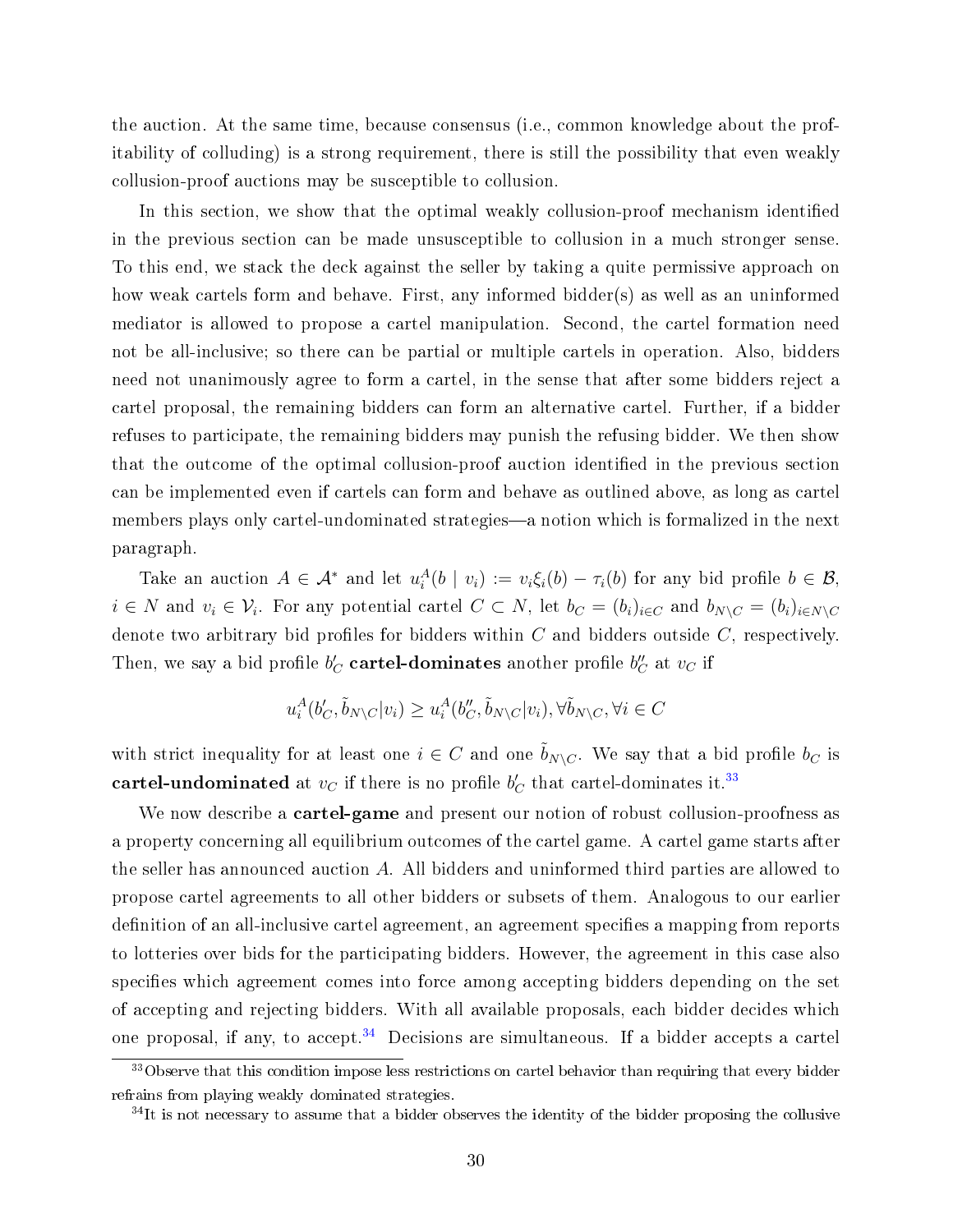proposal, then he commits to it. We allow bidders who have proposed a cartel to reject their own proposal in favor of a better one. We make no assumption on whether or not acceptance/rejection is observable and by whom. Subsequently, bidders play the auction A. As before, we maintain that cartels are enforceable and implemented by trustworthy third parties.

DEFINITION 5. An auction A with (interim) equilibrium outcome  $(Q_i, T_i)_{i \in N}$  is robustly collusion-proof (or  $RCP$ ) if there exists no equilibrium outcome of a cartel-game following the announcement of auction A which is different from  $(Q_i, T_i)_{i \in N}$  for at least one  $i \in N$ and a positive measure of  $v_i \in V_i$ , and where cartel-undominated strategies are played at any history.

Finally, we now state the main result of this section, which shows that the optimal allocation rule identified in section 3, coupled with the canonical payment rule from [Myerson](#page-51-10) [\(1981\)](#page-51-10) gives rise to an RCP mechanism.

<span id="page-30-0"></span>THEOREM 4. The direct mechanism  $(q^*, t^*)$  where  $q^*$  is the optimal allocation rule [\(12\)](#page-24-2) given in Theorem [3](#page-23-0) and, for all  $i \in N$ ,

$$
t_i^*(v) = q_i^*(v)v_i - \int_{\underline{v}_i}^{v_i} q_i^*(s_i, v_{-i}) ds_i,
$$

is an RCP mechanism.

*Proof.* See Appendix D (page [46\)](#page-45-0).

## 7 Conclusion

The current paper analyzes weak cartels in auctions. Unlike the seminal work by [McAfee and](#page-51-0) [McMillan](#page-51-0) [\(1992\)](#page-51-0), we explicitly consider the interim incentives of bidders to participate in a cartel. This perspective leads to a different characterization of when auctions are susceptible to a weak cartel, how a cartel would operate if it is active, and how the auctioneer should respond to a weak cartel.

We show that a large class of auction rules, called winner-payable, are susceptible to a weak cartel if and only if they seek to implement non-constant allocation for any interval of susceptible types—types for which the concave closure of value distribution is linear. This characterization stands in sharp contrast to the existing theory of MM. While the latter suggests that a (first-price sealed-bid) auction is susceptible to a cartel whenever a

agreement.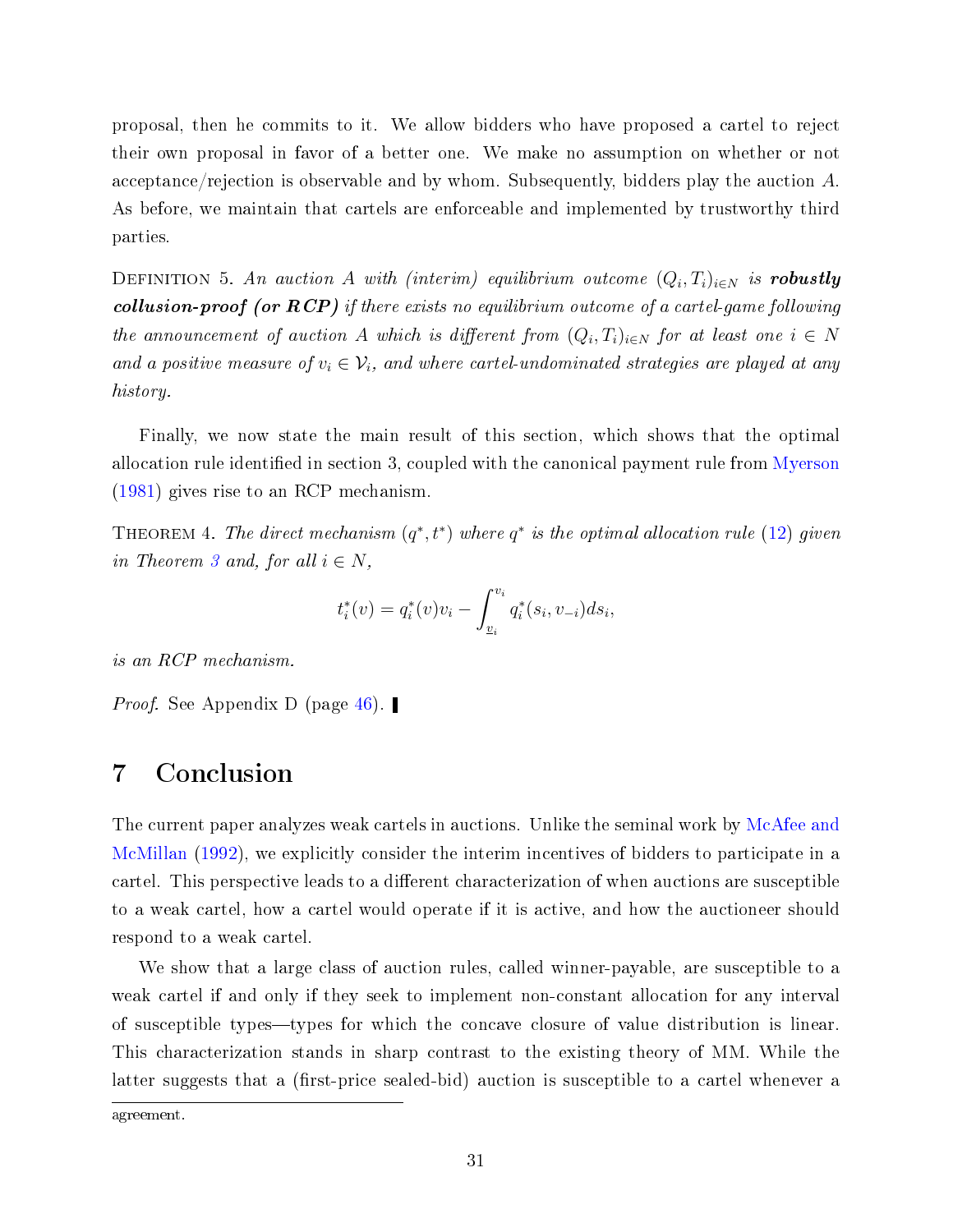bidder's value distribution satisfies a nondecreasing hazard rate, a condition satisfied by most standard distribution functions, the condition we identify for vulnerability to a cartel is much stronger, and not necessarily satisfied by all standard distribution functions. In particular, standard auctions as well as classical revenue-maximizing auctions are never susceptible to weak cartels if bidders' distribution functions are strictly concave. Furthermore, we use our characterization to identify optimal weakly collusion proof auctions. Our result suggests that an extension of the classical Myerson approach is optimal in the presence of a cartel.

Our analysis of a weak cartel focuses on the informational issue associated with a profitable cartel manipulation—i.e., how a cartel overcomes informational asymmetry among its members—but abstracts from the enforcement issues associated with carrying out the manipulation. In practice, the ease with which a cartel can enforce its agreement will also influence the extent to which an auction outcome can be manipulated. For instance, it is well known that an open ascending auction or second-price auction allows a cartel member to carry out its punishment against a deviator more easily than a first-price auction, and the difference could very well make the former more vulnerable than the latter to a cartel.<sup>[35](#page-31-0)</sup> This aspect deserves further inquiry.

<span id="page-31-0"></span> $35$ See [Robinson](#page-51-5) [\(1985\)](#page-51-5) and [Marshall and Marx](#page-51-7) [\(2007\)](#page-51-7).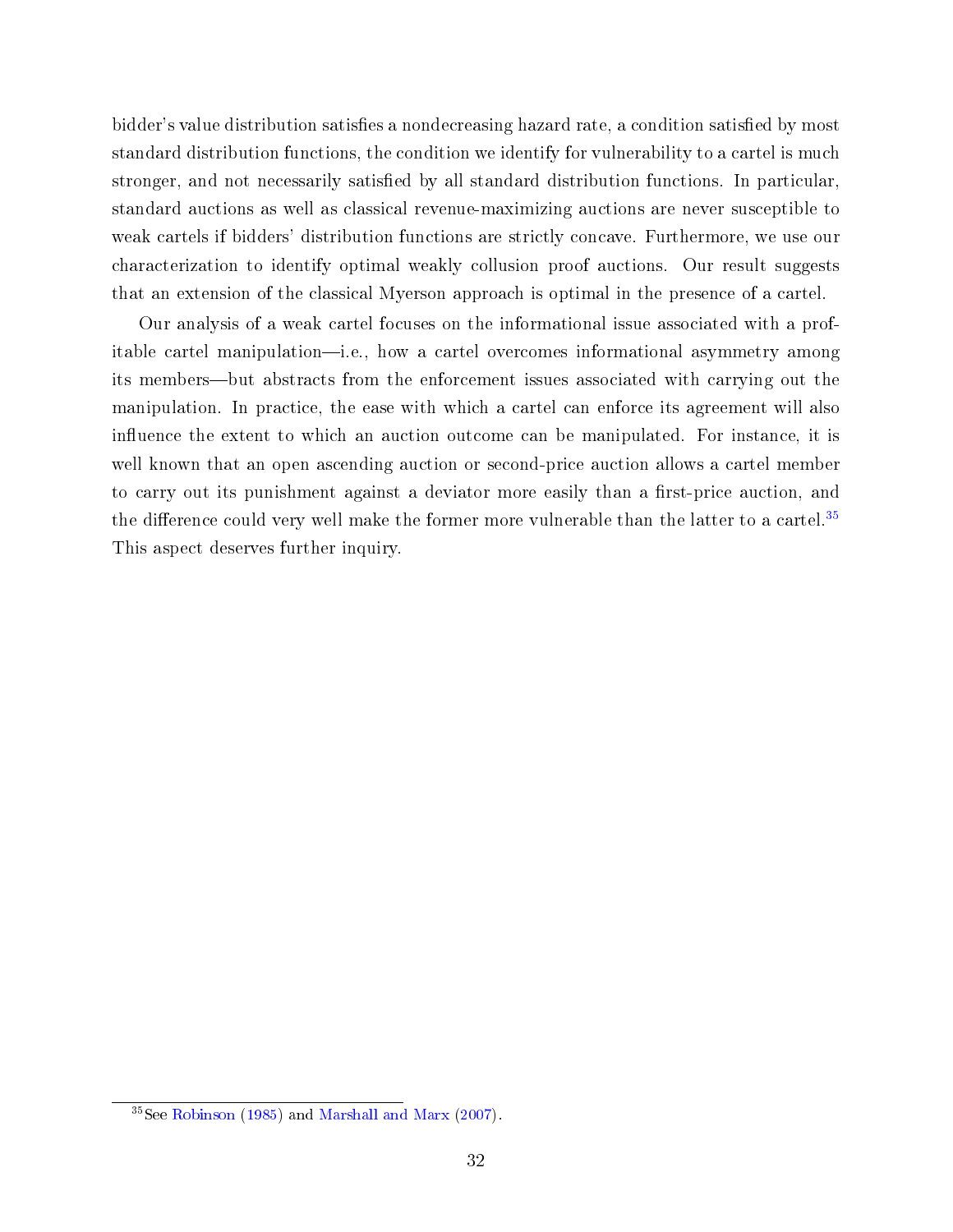### <span id="page-32-0"></span>A Strong Cartels

We begin by introducing the notion of strong cartel manipulation.

DEFINITION 6. A direct mechanism  $\tilde{M}_A = (\tilde{q}, \tilde{t})$  is a strong cartel manipulation of A if there exists a cartel agreement  $\alpha$  and side payment rules  $(\mu_1, ..., \mu_n) : \mathcal{V} \to \mathbb{R}^n$  satisfying  $\mathbb{E}[\sum_i \mu_i(v)] \leq 0$  such that

<span id="page-32-1"></span>
$$
\sum_{i\in N}\tilde{q}_i(v)=\mathbb{E}_{\alpha(v)}\left[\sum_{i\in N}\xi_i(b)\right] \text{ and } \tilde{t}_i(v)=\mathbb{E}_{\alpha(v)}[\tau_i(b)]+\mu_i(v). \tag{15}
$$

Comparing [\(15\)](#page-32-1) with [\(4\)](#page-14-1) reveals the way in which a strong cartel relaxes the limitation of a weak cartel. First, it allows side payments to be exchanged among bidders as long as they satisfy ex ante budget balancing (second term of [\(15\)](#page-32-1)). Second, the strong cartel can implement any allocation rule that can be attained via some manipulation of bids and possible reallocation after the initial assignment (the first term of  $(15)$ ). Note that  $(15)$ requires the total probability of assignment to be attainable via some profile of bids that the cartel coordinates on. In other words, the cartel is free to reallocate the good to its chosen member once the good is assigned by the seller.

As in the case of a weak cartel manipulation, it is without loss to assume that  $\tilde{M}_A$  is incentive compatible, i.e. satisfies  $(IC)$ . Given the definition of strong cartel manipulation, the definition of weakly collusion-proofness in the presence of strong cartels obtains naturally from the one for weak cartels.

DEFINITION 7. Given an auction A, its collusion-free equilibrium outcome  $M_A$  is weakly collusion-proof in the presence of a strong cartel (or WCP-S) if there exists no strong cartel manipulation  $\tilde{M}_A$  of A satisfying (IC) and  $(C - IR)$ .

We shall be interested in a strong cartel under a behavioral restriction—namely that a cartel never pays off bidders whose valuations are their reserve prices.

DEFINITION 8. We say that a cartel manipulation  $\tilde{M}_A$  satisfies the entry-exclusion constraint if

(EEC) U <sup>M</sup>˜<sup>A</sup> (ri) = 0, ∀i ∈ N.

We refer to MM for a formal justification of (EEC) as a constraint on strong cartel behavior. In short, the constraint would arise in a model in which a large group of nonserious fringe bidders, all with no or small value for the object, could mimic serious bidders and request to join the cartel. In that case, if bidders with no chance of winning the auction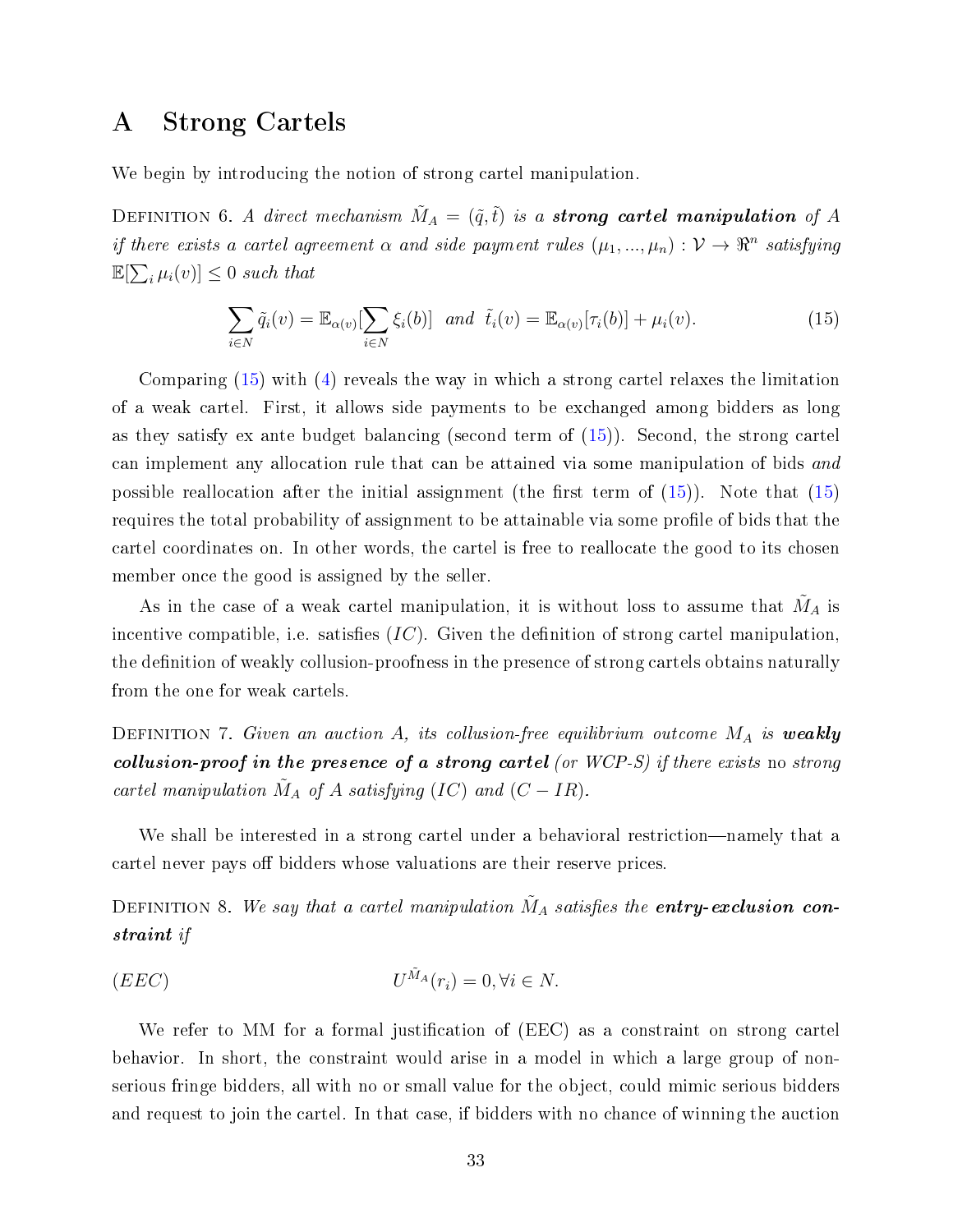were offered a positive compensation, profits for all cartel members would shrink to zero as a result of entry of a large number of bidders into the cartel.

The main result of this section is that, given (EEC), a strong cartel is reduced to a weak cartel—namely, a cartel can never collude more profitably with the help of side payments and reallocation than without, as long as it is either unable or unwilling to pay off the bidders with values below the reserve price.

COROLLARY 10. Assume the an auction  $A \in A^*$  satisfies the conditions (a) and (b) in the statement of Theorem [2.](#page-20-0) Then, an outcome  $M_A$  of A is WCP in the presence of a weak cartel if and only if it is WCP in the presence of a strong cartel that satisfies  $(EEC)$ .

*Proof.* Given (b), any (weak) cartel manipulation must satisfy  $(EEC)$ . Hence, if a  $M_A$  is WCP in the presence of a strong cartel that satisfies  $(EEC)$ , then it is WCP in the presence of a weak cartel. To prove the converse, suppose  $M_A$  is WCP in the presence of a weak cartel. Then, it must satisfy  $(CP)$  by Theorem [1.](#page-17-0) Then, the proof of Theorem [2](#page-20-0) shows that given  $(CP)$  (in addition to (b)), no strong cartel manipulation satisfying  $(EEC)$  satisfies both  $(IC)$  and  $(C - IR)$ .

This result shows that side payments are of no help in relaxing incentive constraints for bidders, as long as the side payments are not used to cross-subsidize noncompetitive bidders. The key reason is that informational asymmetry among cartel member restricts the way the gains from collusion can be redistributed among bidder types, even with the help of side payments. The well-known payoff equivalence suggests that, once the allocation is fixed. high valuation bidders cannot be made better off unless low valuation bidders are equally made better off.

Theorem 2 of MM asserts that the ex ante optimal collusion under a weak cartel continues to be the optimal manipulation for a strong cartel satisfying  $(EEC)$ . While the current result has the same flavor, there are several notable differences. First, as emphasized before, MM do not consider bidders' interim incentives to participate in a cartel, so the role side payments may play in offering participation incentives is different. Second, their result focuses on the first-price sealed-bid auction, whereas the current result applies to all winner-payable auctions. In fact, the nontrivial aspect of the proof pertains to the generality of the class of auctions considered.

## <span id="page-33-0"></span>B Proofs for Section [3](#page-10-1)

**Proof of Lemma [1:](#page-13-0)** Let  $(Q, T)$  be the interim rule that corresponds to  $M = (q, t)$ . Let us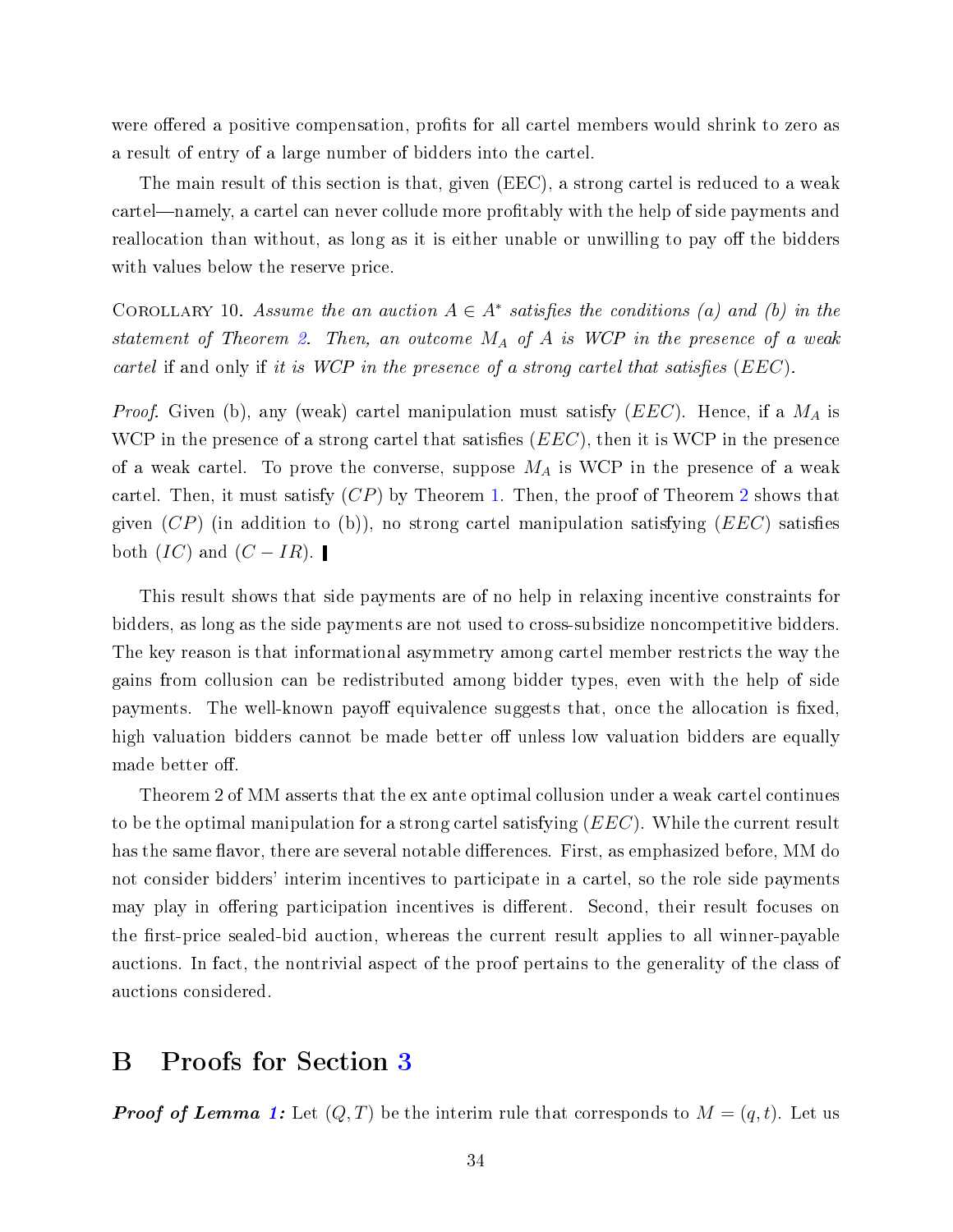define  $v_i^0 = \inf \{ v_i \in \mathcal{V}_i \, | \, Q_i(v_i) > 0 \}$  and

$$
B_i(v_i) = \begin{cases} \frac{T_i(v_i)}{Q_i(v_i)} & \text{if } v_i > v_i^0\\ v_i^0 & \text{if } v_i \le v_i^0. \end{cases}
$$

Given that  $M$  satisfies  $(IC)$  and  $(IR)$ , it is straightforward to see that  $B_i$  is nondecreasing over  $(v_i^0, \overline{v}_i], B_i(v_i) \in [v_i^0, \overline{v}_i], \forall v_i \in [v_i^0, \overline{v}_i],$  and  $v_i^0 = \lim_{v_i \searrow v_i^0} B_i(v_i).^{36}$  $v_i^0 = \lim_{v_i \searrow v_i^0} B_i(v_i).^{36}$  $v_i^0 = \lim_{v_i \searrow v_i^0} B_i(v_i).^{36}$  We now construct a winner-payable auction  $A = (\mathcal{B}, \xi, \tau)$  by augmenting the message space so that for each  $i \in N$ ,  $\mathcal{B}_i = \mathcal{V}_i \cup \{b_i^0\}$ , where  $b_i^0$  is the non-participation option. For any message profile  $b \in \mathcal{B}$ , let

$$
(\xi_i(b), \tau_i(b)) = \begin{cases} (q_i(v), q_i(v)B_i(v_i)) & \text{if } b = v \text{ for some } v \in \mathcal{V} \\ (1, b_i) & \text{if } b_i \in \{v_i^0, \overline{v}_i\} \text{ and } b_{-i} = b_{-i}^0 \\ (0, 0) & \text{otherwise,} \end{cases}
$$

where  $b_{-i}^0 = (b_j^0)_{j \neq i}$ . Then, for any  $b = v \in \mathcal{V}$  with  $\xi_i(b) > 0$ , we have  $\frac{\tau_i(b)}{\xi_i(b)} = B_i(v_i) \in [v_i^0, \overline{v}_i]$ . Also, for  $b_i \in \{v_i^0, \overline{v}_i\}$ ,  $\xi_i(b_i, b_{-i}^0) = 1$  and  $\tau_i(b_i, b_{-i}^0) = b_i$ . The winner-payability of A can be verified by setting  $\underline{b}^i = (v_i^0, b_{-i}^0)$  and  $\overline{b}^i = (\overline{v}_i, b_{-i}^0)$ .

Observe now that truthtelling is an equilibrium strategy in  $A$ . If all bidders other than  $i$ report their value truthfully, then it can be checked that the interim winning probability and payment bidder *i* obtains from reporting  $v'_i \in \mathcal{V}_i$  is given by  $Q_i(v'_i)$  and  $T_i(v'_i)$ , respectively. If he reports  $b_i^0$ , then his payoff is equal to 0. Thus, it is bidder *i*'s best response to be truthful, since M satisfies  $(IC)$  and  $(IR)$ . Finally, note that if all bidders employ the truthtelling strategy in A, then the resulting interim outcome is the same as  $(Q, T)$ .

## <span id="page-34-0"></span>C Proofs for Section [4](#page-16-0)

**Proof of Theorem [1:](#page-17-0)** Fix an equilibrium outcome  $M_A = (q, t)$  of an auction  $A \in \mathcal{A}^*$  and let  $(Q, T)$  denote its interim outcome. Suppose for a contradiction that  $M_A$  is WCP but  $Q_k$ is not constant in some interval  $(a',b')\subset (r_k,\overline{v}_k]$  for some  $k\in N$ , where  $G_k$  is linear. Let  $(a, b)$  be the maximal (connected) interval in  $[r_k, \overline{v}_k]$  containing  $(a', b')$  on which  $G_k$  is linear. Note that  $F_k(s) = G_k(s)$  at  $s = a, b$ .

<span id="page-34-1"></span><sup>&</sup>lt;sup>36</sup>To see the monotonicity of  $B_i$  suppose to the contrary that there are two types  $v_i$  and  $\tilde{v}_i > v_i$  such that  $Q_i(\tilde{v}_i) \ge Q_i(v_i) > 0$  but  $B_i(\tilde{v}_i) < B_i(v_i)$ . Then,  $U_i^M(v_i) = Q_i(v_i)(v_i - B_i(v_i)) < Q_i(\tilde{v}_i)(v_i - B_i(\tilde{v}_i))$  so  $v_i$ finds it profitable to deviate to  $\tilde{v}_i$ 's strategy.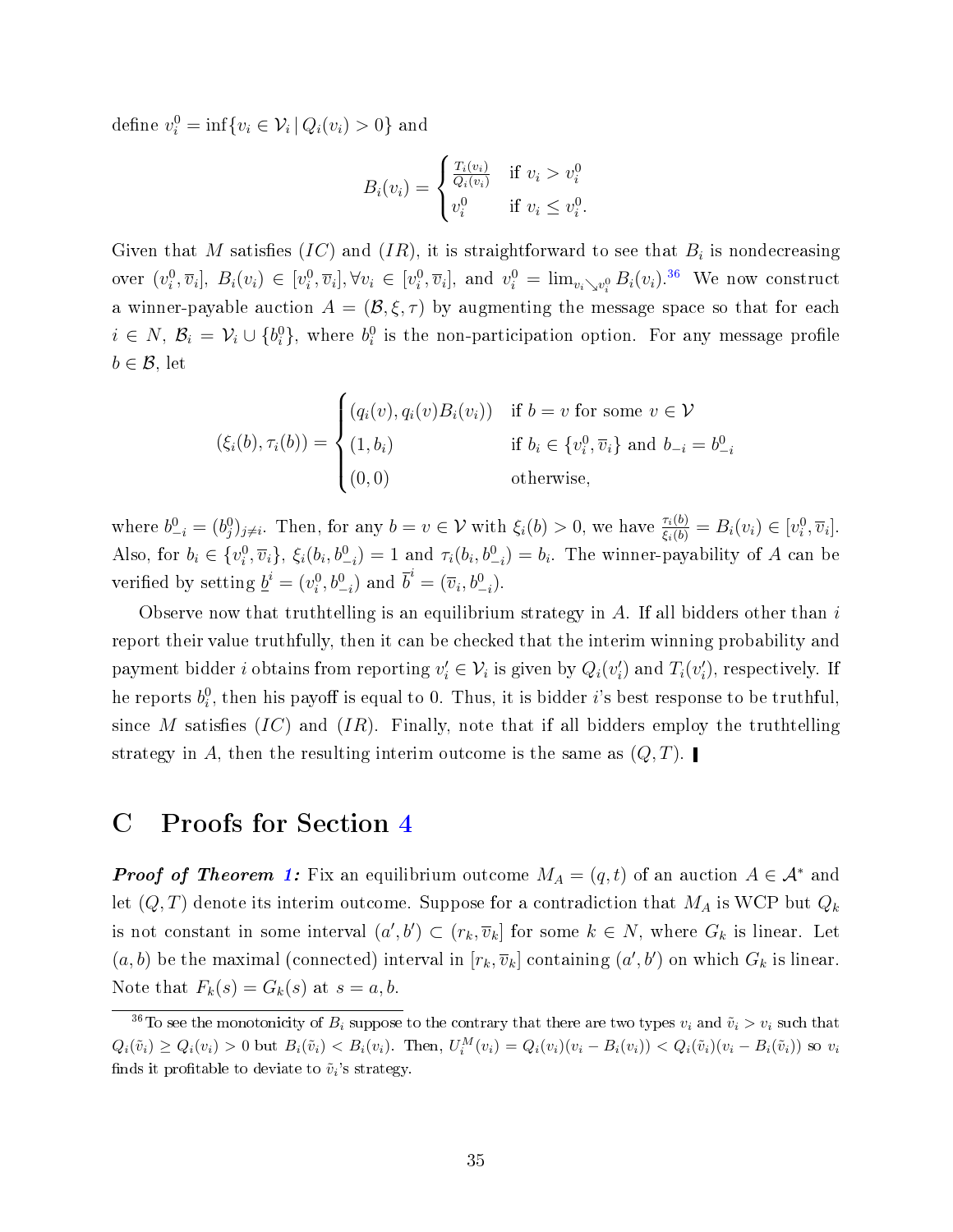Let us define  $\tilde{Q} = (\tilde{Q}_1, \cdots, \tilde{Q}_n)$  as follows:

<span id="page-35-0"></span>
$$
\tilde{Q}_i(v_i) = \begin{cases} \bar{p} & \text{if } i = k \text{ and } v_i \in (a, b) \\ Q_i(v_i) & \text{otherwise} \end{cases}
$$
\n(16)

where  $\bar{p}$  is defined to satisfy

$$
\bar{p}(F_k(b) - F_k(a)) = \int_a^b Q_k(s) dF_k(s).
$$
\n(17)

Observe first that  $\tilde{Q}$  satisfies  $(M)$ . For this, we only need to check that  $Q_k(a) \leq \bar{p} =$  $\frac{\int_a^b Q_k(s) dF_k(s)}{F_k(b) - F_k(a)} \leq Q_k(b)$ , which clearly holds since  $Q_k$  is nondecreasing.

Since we need to ensure that  $\tilde{Q}$  admits an ex-post allocation rule, we invoke the following result (for the proof see [Mierendor](#page-51-13)ff  $(2011)$  or [Che et al.](#page-50-12)  $(2013)$ ).

<span id="page-35-4"></span>LEMMA 2. For any interim rule  $(Q_i)_{i\in N}$ , there exists an ex-post allocation rule that has Q as an interim allocation rule if and only if

(B) 
$$
\sum_{i \in N} \int_{v_i}^{\overline{v}_i} Q_i(s) dF_i(s) \leq 1 - \prod_{i \in N} F_i(v_i), \forall v = (v_i)_{i \in N} \in \mathcal{V}.
$$

The, the next claim shows that, in addition to  $(M)$ ,  $\tilde{Q}$  also satisfies  $(B)$ .

<span id="page-35-3"></span>CLAIM 1. The interim allocation rule  $\tilde{Q}$  satisfies (B).

*Proof.* Since Q satisfies (B), it suffices to show that for all  $v = (v_1, \dots, v_n) \in V$ ,

$$
\sum_{i \in N} \int_{v_i}^{\overline{v}_i} \tilde{Q}_i(s) dF_i(s) \le \sum_{i \in N} \int_{v_i}^{\overline{v}_i} Q_i(s) dF_i(s),
$$

which, given [\(16\)](#page-35-0), will hold if for all  $v_k \in [\underline{v}_k, \overline{v}_k]$ ,

<span id="page-35-2"></span><span id="page-35-1"></span>
$$
\int_{v_k}^{\overline{v}_k} \tilde{Q}_k(s) dF_k(s) \le \int_{v_k}^{\overline{v}_k} Q_k(s) dF_k(s).
$$
\n(18)

Note that [\(18\)](#page-35-1) clearly holds for  $v_k \geq b$  since  $\tilde{Q}_k(s) = Q_k(s), \forall s \in [b, \overline{v}_k]$ . Let us pick  $v_k \in [a, b)$ and then we obtain as desired

$$
\int_{v_k}^{\overline{v}_k} \tilde{Q}_k(s) dF_k(s) = \int_{v_k}^{b} \bar{p} dF_k(s) + \int_{b}^{\overline{v}_k} Q_k(s) dF_k(s)
$$
\n
$$
= \left[ \frac{F_k(b) - F_k(v_k)}{F_k(b) - F_k(a)} \right] \int_{a}^{b} Q_k(s) dF_k(s) + \int_{b}^{\overline{v}_k} Q_k(s) dF_k(s)
$$
\n
$$
\leq \int_{v_k}^{b} Q_k(s) dF_k(s) + \int_{b}^{\overline{v}_k} Q_k(s) dF_k(s) = \int_{v_k}^{\overline{v}_k} Q_k(s) dF_k(s), \tag{19}
$$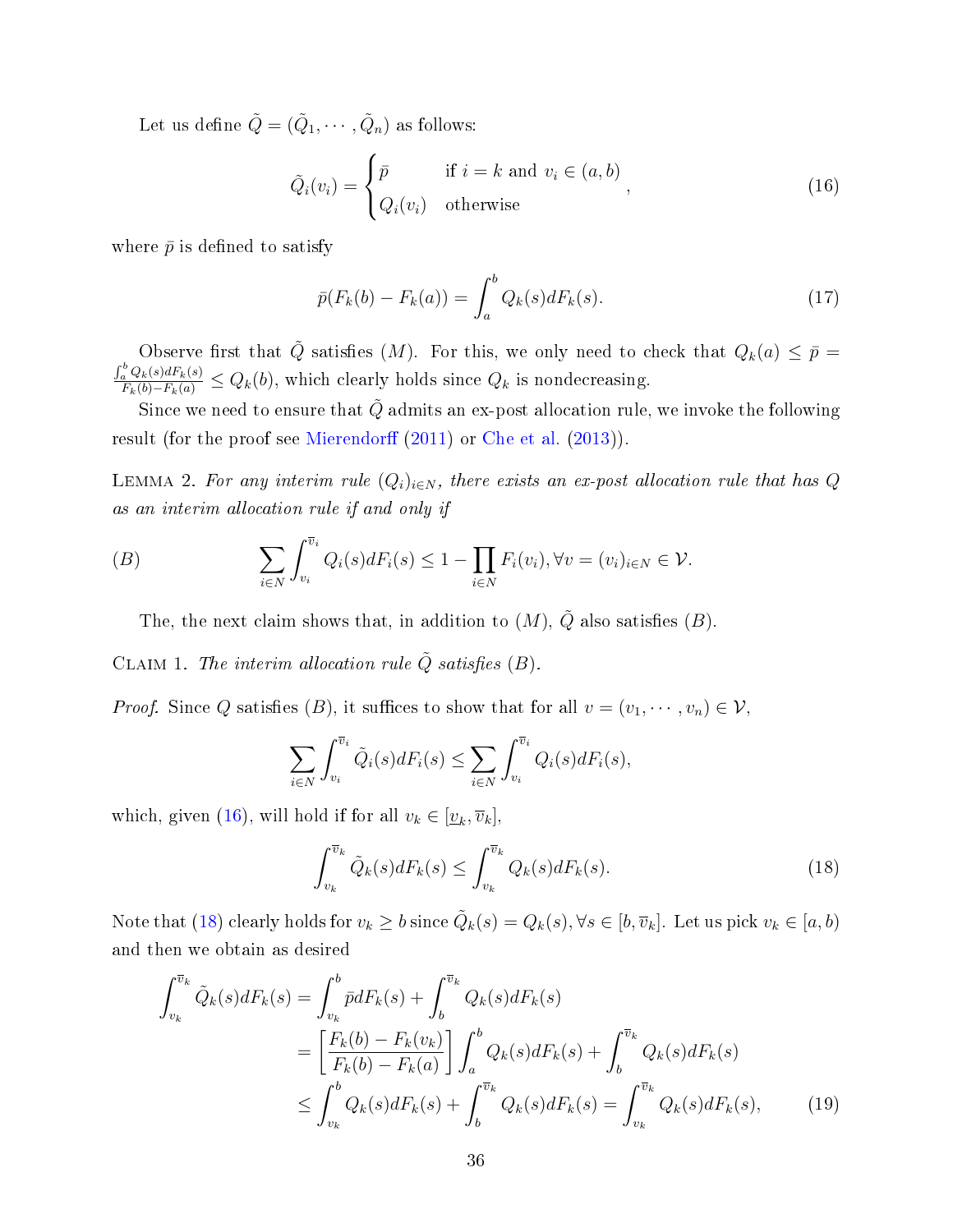where the second equality follows from the definition of  $\bar{p}$ , and the inequality from the fact that  $Q_k(\cdot)$  is nondecreasing and thus

$$
\int_{a}^{b} \frac{Q_{k}(s)}{F_{k}(b) - F_{k}(a)} dF_{k}(s) \leq \int_{v_{k}}^{b} \frac{Q_{k}(s)}{F_{k}(b) - F_{k}(v_{k})} dF_{k}(s).
$$

Also, for  $v_k < a$ , we have

$$
\int_{v_k}^{\overline{v}_k} \tilde{Q}_k(s) dF_k(s) = \int_{v_k}^a Q_k(s) dF_k(s) + \int_a^{\overline{v}_k} \tilde{Q}_k(s) dF_k(s)
$$
  

$$
\leq \int_{v_k}^a Q_k(s) dF_k(s) + \int_a^{\overline{v}_k} Q_k(s) dF_k(s) = \int_{v_k}^{\overline{v}_k} Q_k(s) dF_k(s),
$$

where the inequality follows from  $(19)$ .

By Claim [1](#page-35-3) and Lemma [2,](#page-35-4)  $\tilde{Q}$  admits an ex post allocation rule  $\hat{q}$  that has  $\tilde{Q}$  as an interim allocation rule. Next, we use  $(Env)$  to construct an interim payment rule  $\tilde{T}$  satisfying  $\tilde{T}_i(r_i) = T_i(r_i)$  for all  $i \in N$ . Given this, we construct an (ex post) payment rule  $\tilde{t}$  defined by

$$
\tilde{t}_i(v) = \tilde{q}_i(v) \frac{\tilde{T}_i(v_i)}{\tilde{Q}_i(v_i)}.
$$

Clearly,  $E_{v_{-i}}[\tilde{t}_i(v)] = \tilde{T}_i(v_i)$ . Then, a direct mechanism  $\tilde{M}_A = (\tilde{q}, \tilde{t})$  has  $(\tilde{Q}, \tilde{T})$  as the interim rule. By construction,  $\tilde{M}_A$  satisfies  $(IC)$ . We next show that it satisfies  $(C - IR)$ .

<span id="page-36-0"></span>CLAIM 2.  $\tilde{M}_A$  interim Pareto dominates the original equilibrium payoff of the auction rule A (i.e. satisfies  $(C - IR)$ ).

*Proof.* First, it is clear that all bidders other than k will have their payoffs unaffected. Moreover, bidder k's payoff will only be affected when his value is above  $a$ . To show that  $U_k^{\tilde{M}_A}(v_k) \geq U_k^{M_A}(v_k)$  for all  $v_k \in [a, \overline{v}_k]$ , with strict inequality for some  $v_k$ , it suffices to show that  $U_k^{\tilde{M}_A}(b) \geq U_k^{M_A}(b)$ , since  $U_k^{\tilde{M}_A}$  is linear in  $[a, b]$  while  $U_k^{M_A}$  is convex but not linear, and since  $\tilde{Q}_k(v_k) = Q_k(v_k)$  for all  $v_k \in (b, \overline{v}_k]$  so  $\tilde{U}_k^{M_A}$  and  $U_k^{M_A}$  have the same slope beyond b.

To do so, we let  $\hat{\mathcal{V}}_k \subset [r_k,\overline{v}_k]$  denote the (countable) set of points at which  $Q_k$  is discontinuous (i.e., jumps up). Given the nondecreasing  $Q_k$  and the concave closure  $G_k$  of  $F_k$  over the interval  $[a, b] \in [r_k, \overline{v}_k]$ , we obtain

$$
\int_{a}^{b} Q_{k}(s)(f_{k}(s) - g_{k}(s))ds
$$
\n
$$
=Q_{k}(s)(F_{k}(s) - G_{k}(s))\Big|_{a+}^{b-} - \sum_{v \in \hat{\mathcal{V}}_{k} \cap (a,b)} Q_{k}(s)(F_{k}(s) - G_{k}(s))\Big|_{v-}^{v+} - \int_{a}^{b} Q'_{k}(s)(F_{k}(s) - G_{k}(s))ds
$$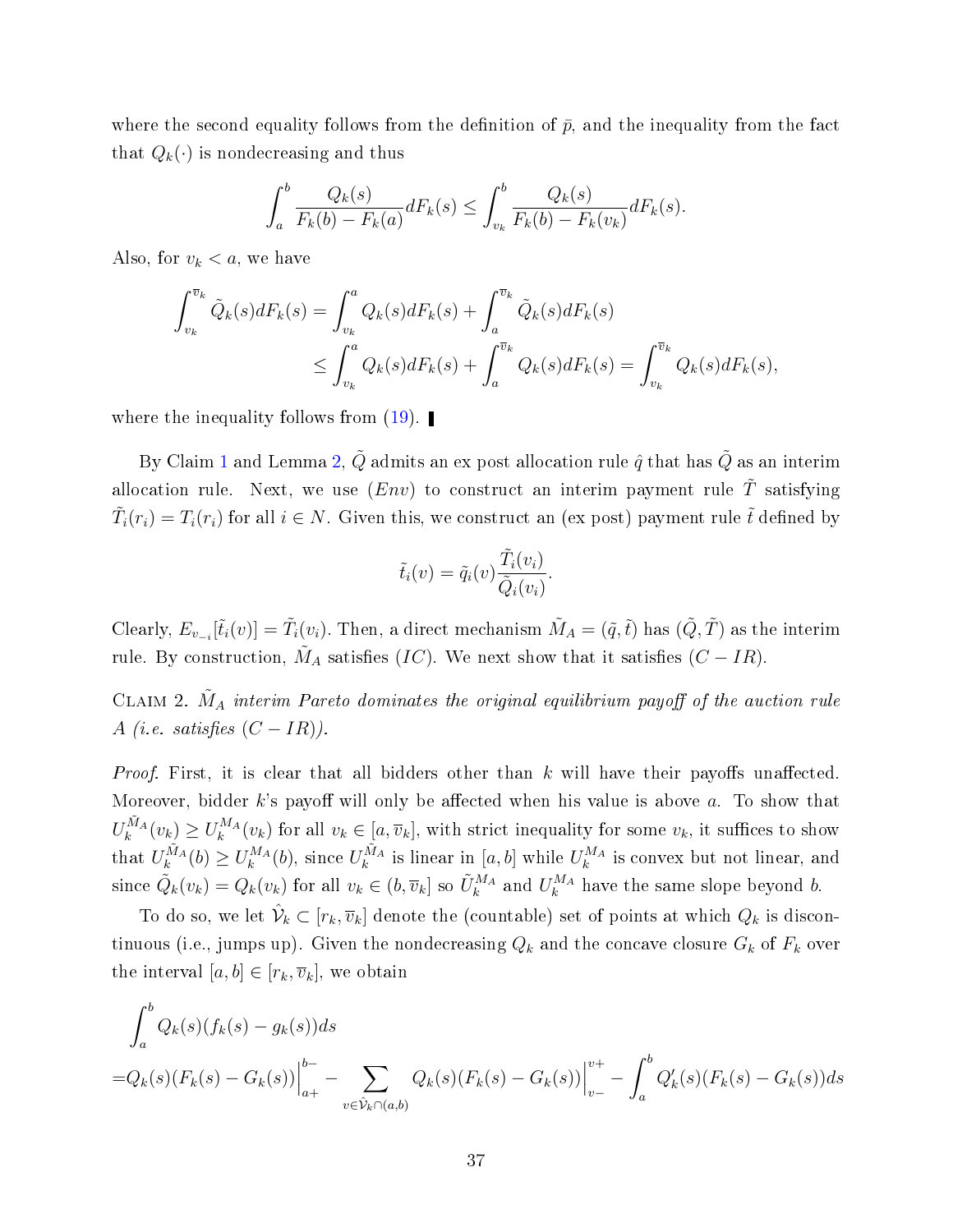$$
= \sum_{v \in \hat{\mathcal{V}}_k \cap (a,b)} (Q_k(v+)-Q_k(v-))(G_k(v)-F_k(v))+\int_a^b Q'_k(s)(G_k(s)-F_k(s))ds \ge 0,
$$

where v– and v+ denote the left and right limit, respectively. Here the second equality follows from the fact that  $F_k(s) = G_k(s)$  at  $s = a, b$  and  $F_k$  and  $G_k$  are continuous, while the inequality from the fact that  $Q_k$  is nondecreasing and  $G_k(s) \geq F_k(s)$ ,  $\forall s$ . By the above inequality and the fact that  $g_k$  is constant over the interval [a, b], we obtain

$$
\int_a^b Q_k(s) f_k(s) ds \ge \int_a^b Q_k(s) g_k(s) ds
$$
  
= 
$$
\left( \int_a^b Q_k(s) ds \right) \left( \frac{G_k(b) - G_k(a)}{b - a} \right) = \left( \int_a^b Q_k(s) ds \right) \left( \frac{F_k(b) - F_k(a)}{b - a} \right),
$$

which yields

$$
\bar{p} = \frac{\int_a^b Q_k(s) f_k(s) ds}{F_k(b) - F_k(a)} \ge \frac{\int_a^b Q_k(s) ds}{b - a}.
$$

Thus, we obtain

$$
U_k^{\tilde{M}_A}(b) - U_k^{\tilde{M}_A}(a) = \bar{p}(b-a) \ge \int_a^b Q_k(s)ds = U_k^{M_A}(b) - U_k^{M_A}(a).
$$

or  $U_k^{\tilde{M}_A}(b) \ge U_k^{M_A}(b)$  since  $U_k^{\tilde{M}_A}(a) = U_k^{M_A}(a)$ .

Given Claim [2,](#page-36-0) the desired contradiction will follow if we show that  $\tilde{M}_A$  can be implemented via a weak cartel manipulation. To this end, let  $\tilde{B}_i(v_i) := \frac{\tilde{T}_i(v)}{\tilde{O}_i(w_i)}$  $\frac{T_i(v)}{\tilde{Q}_i(v_i)}$  if  $v_i \in [r_i, \overline{v}_i]$  and  $\tilde{B}_i(v_i) := 0$  otherwise.<sup>[37](#page-37-1)</sup> We then exploit the winner-payability property to establish the following result.

CLAIM 3. Given the winner-payability of A, for any given  $v_i \in [r_i, \overline{v}_i]$ , there exists  $z_i(v_i) \in$  $[0, 1]$ , such that

<span id="page-37-2"></span><span id="page-37-0"></span>
$$
z_i(v_i)\tau_i(\underline{b}^i) + (1 - z_i(v_i))\tau_i(\overline{b}^i) = \tilde{B}_i(v_i).
$$
\n(20)

Proof. First, we show that

$$
B_i(r_i) \le \tilde{B}_i(v_i) \le B_i(\overline{v}_i), \forall v_i \in [r_i, \overline{v}_i], \forall i,
$$
\n
$$
(21)
$$

where  $B_i(v_i) = \frac{T_i(v_i)}{Q_i(v_i)}$  for  $v_i \in [r_i, \overline{v}_i]$ . This is immediate if  $i \neq k$  or if  $i = k$  and  $v_k \in [\underline{v}_k, a]$ since in those cases,  $B_i(v_i) = \tilde{B}_i(v_i)$  and  $B_i$  is nondecreasing.

<span id="page-37-1"></span><sup>37</sup>Note that  $r_i = \inf \{ v_i \in V_i \mid \tilde{Q}_i(v_i) > 0 \} = \inf \{ v_i \in V_i \mid Q_i(v_i) > 0 \}.$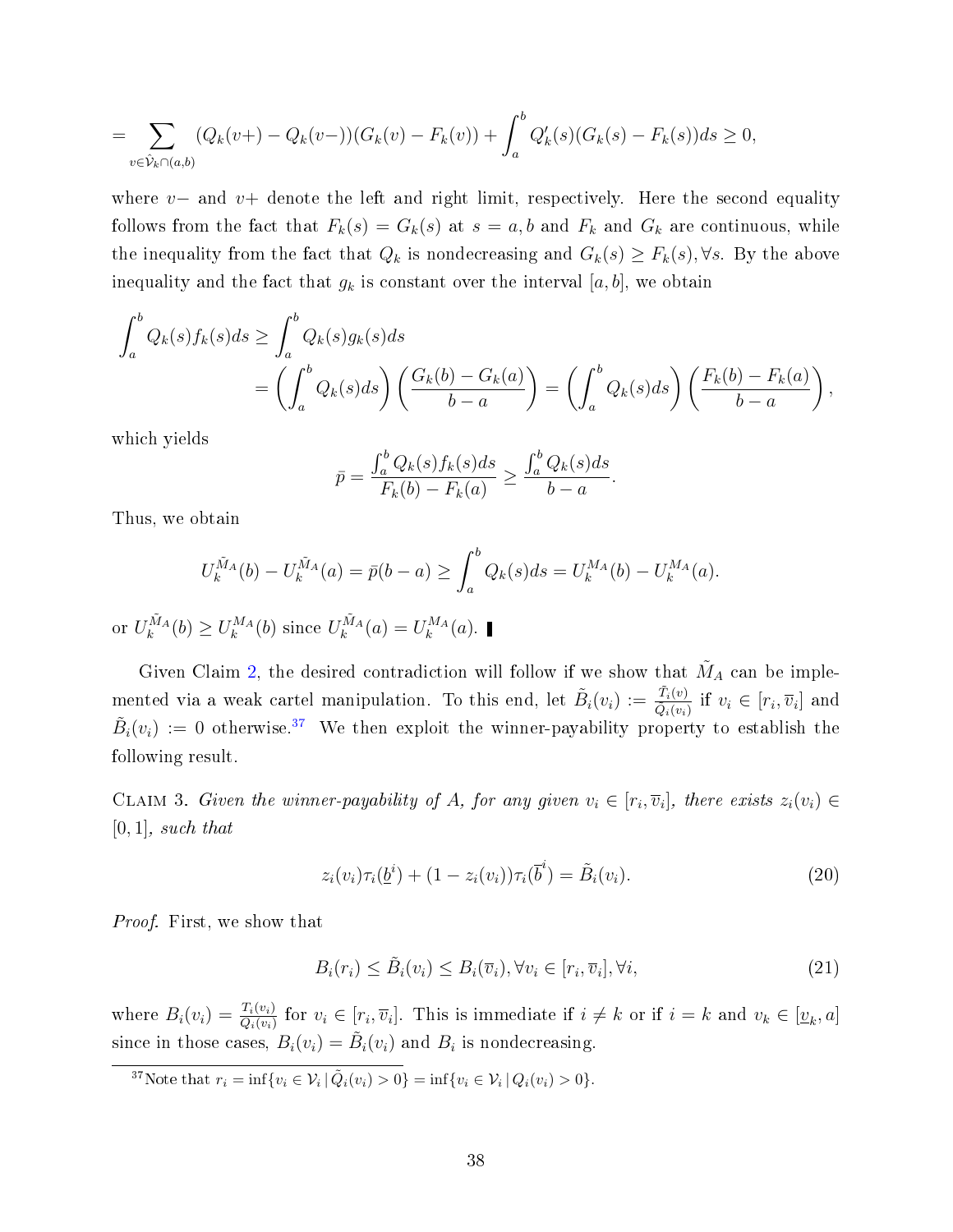Consider now  $i = k$  and any  $v_k \in (a, \overline{v}_k]$ . The first inequality of [\(21\)](#page-37-0) holds trivially. To prove the latter inequality, it suffices to show that  $\tilde{B}_i(\overline{v}_i)\leq B_i(\overline{v}_i)$ , since  $\tilde{B}_i(\cdot)$  is nondecreasing. This inequality holds trivially if  $\overline{v}_k = b$  since  $B_k(b) \ge B_k(a) = \tilde{B}_k(a) = \tilde{B}_k(b)$ . If  $\overline{v}_k > b$ , then  $Q_k(\overline{v}_k) = \tilde{Q}_k(\overline{v}_k)$  and also

$$
T(\overline{v}_k) - \tilde{T}(\overline{v}_k) = \overline{v}_k Q_k(\overline{v}_k) - \overline{v}_k \tilde{Q}_k(\overline{v}_k) + U_k^{\tilde{M}_A}(\overline{v}_k) - U_k^{M_A}(\overline{v}_k) = U_k^{\tilde{M}_A}(\overline{v}_k) - U_k^{M_A}(\overline{v}_k) \ge 0.
$$

This implies  $B_i(\overline{v}_i) \geq \tilde{B}_i(\overline{v}_i)$ .

Next, we observe that for any  $v_i \in [r_i, \overline{v}_i],$ 

$$
\inf\big\{\frac{\tau_i(b)}{\xi_i(b)}\,|\,\xi_i(b)>0,b\in\mathcal{B}\big\}\leq B_i(v_i)\leq \sup\big\{\frac{\tau_i(b)}{\xi_i(b)}\,|\,\xi_i(b)>0,b\in\mathcal{B}\text{ and }\frac{\tau_i(b)}{\xi_i(b)}\leq\overline{v}_i\big\}.
$$

By definition,  $\tau_i(\underline{b}^i)$  and  $\tau_i(\overline{b}^i)$  equal respectively the first and the last terms in the above inequalities. Combining this with [\(21\)](#page-37-0) means that for each  $v_i\in[r_i,\overline{v}_i],$   $\tilde{B}_i(v_i)\in[\tau_i(\underline{b}^i),\tau_i(\overline{b}^i)],$ which guarantees the existence of  $z_i(v_i)$  as in [\(20\)](#page-37-2).

It remains to show that  $\tilde{M}_A$  is a cartel manipulation. To this end, we construct a cartel agreement  $\alpha$  that implements  $\tilde{M}_A$  in the sense of [\(4\)](#page-14-1). First, the agreement  $\alpha(v)$  assigns probability one to a bid profile  $(b_1^0, \dots, b_n^0)$  if  $v_i \geq r_i$  for all i. Otherwise,  $\alpha(v)$  assigns probability  $\tilde q_i(v)z_i(v_i)$  to a bid profile  $\underline{b}^i$  and probability  $\tilde q_i(v)(1-z_i(v_i))$  to a bid profile  $\overline{b}^i$ , for each i, and probability  $1-\sum_i \tilde q_i(v)$  to a bid profile  $(b_1^0,\cdots,b_n^0)$ . Under this cartel agreement, given profile  $v \in V$  of (reported) values, bidder i obtains the object with probability  $\tilde{q}_i(v)$ and pays  $\tilde{q}_i(v)\tilde{B}_i(v_i)$  in expectation. Hence, for each  $v\in\mathcal{V},$ 

$$
\tilde{q}_i(v) = \mathbb{E}_{\alpha(v)}[\xi_i(b)]
$$
 and  $\tilde{t}_i(v) = \tilde{q}_i(v)\tilde{B}_i(v_i) = \mathbb{E}_{\alpha(v)}[\tau_i(b)],$ 

as it remained to be shown.

**Proof of Corollary [1:](#page-20-2)** Fix a bidder k for whom  $G_k$  is linear on some interval  $(a, b)$  with  $b > r$  and  $a \geq \underline{v}$ . We show that in any standard auction, the winning probability of bidder k is non-constant in the interval  $(\max\{a, r\}, b)$ , which will imply by Theorem [1](#page-17-0) that the auction is not WCP. Consider first the second-price and English auctions where each bidder bids his value in the undominated strategy. The interim winning probability of bidder  $k$ with  $v_k \in (\max\{a, r\}, b)$  is equal to  $Q_k(v_k) = \prod_{i \neq k} F_i(v_k)$ , which is strictly increasing in the interval  $(\max\{a, r\}, b)$ .

Consider next the first-price auction (or Dutch auction since the two auctions are strategically equivalent). Note first that in undominated strategy equilibrium, (i) no bidder bids more than his value and (ii) no bidder puts an atom at any bid  $B$  if  $B$  wins with positive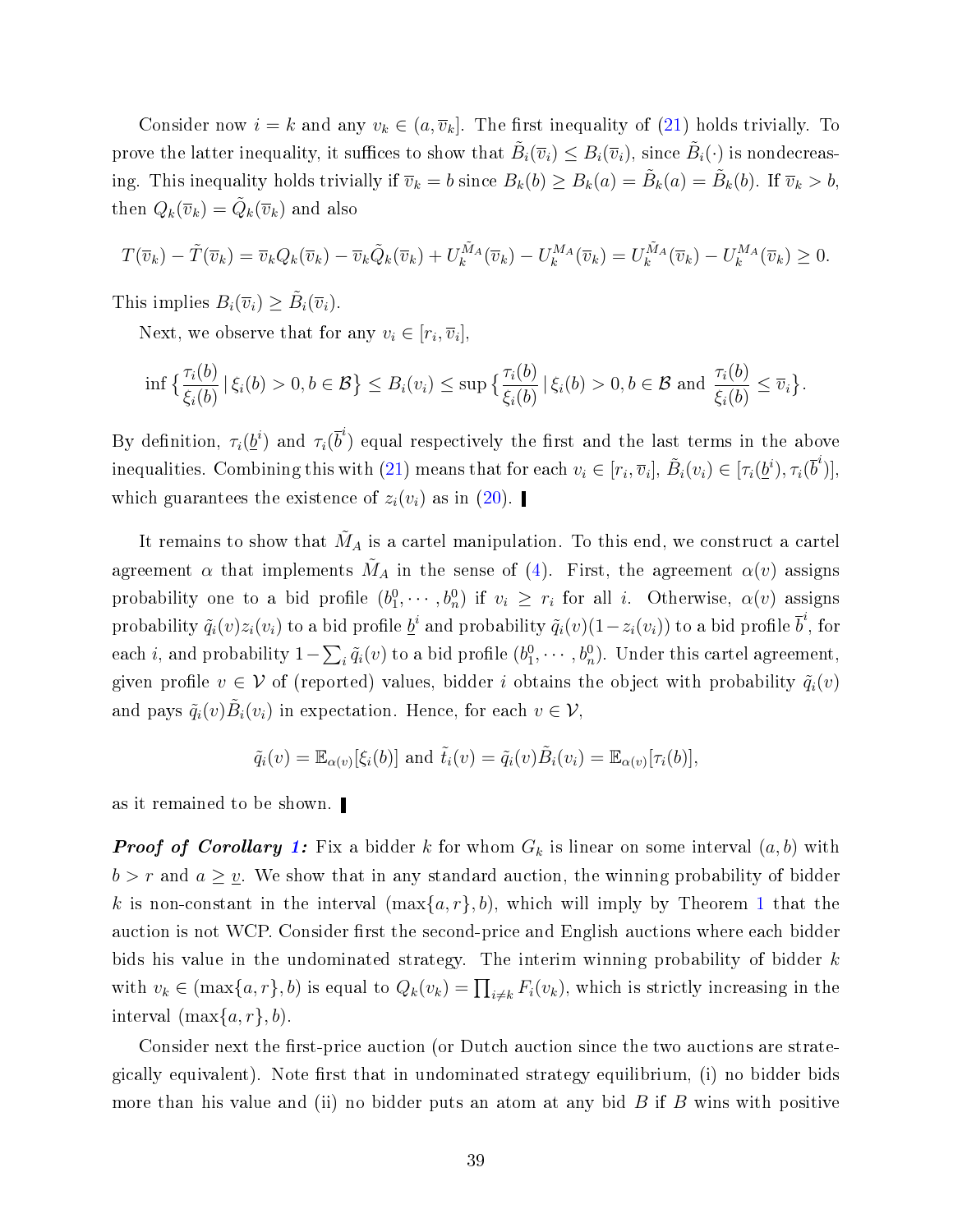probability. Letting  $\beta_i$  denote bidder  $i$ 's equilibrium strategy, note also that  $\beta_i$  is nondecreasing. Given (i), we must have  $Q_k(v_k) > 0$  for all  $v_k \in (\max\{a, r\}, b)$  since he can always bid some amount  $B \in (\max\{a, r\}, v_k)$  and enjoy a positive payoff. Next, by (ii), there must be some  $v_k \in (\max\{a, r\}, b)$  such that  $\beta_k(v_k) < \beta_k(b)$  since otherwise  $\beta_k(b)$  would be an atom bid. For such  $v_k$ , we must have  $Q_k(v_k) < Q_k(b)$  so  $Q_k$  is non-constant in  $(\max\{a, r\}, b)$ . To see why, suppose to the contrary that  $Q_k(v_k) = Q_k(b)$ , which implies that no one else is submitting any bid between  $\beta_k(v_k)$  and  $\beta_k(b)$ . Then, bidder k with value b can profitably deviate to lower his bid below  $\beta_k(b)$  but above  $\beta_k(v_k)$ , a contradiction.

**Proof of Theorem [2:](#page-20-0)** Recall  $\mathcal{V}_i^0 = \{v \in [r_i, \overline{v}_i] | g_i'(v) = 0\}$  is the set of susceptible types, and let  $\mathcal{V}_i^ \hat{v}_i^- := [r_i, \overline{v}_i] \setminus \mathcal{V}_i^0$  be the remaining set of types above  $r_i$  in which  $g_i$  is strictly decreasing. We let  $\mathcal{V}_i^D \subset \mathcal{V}_i$  denote the set of types at which  $g_i$  drops discontinuously.

Consider an auction A which induces an equilibrium whose interim allocation probability satisfies  $Q_i'(v) = 0$  for all  $v \in V_i^0$  and and the conditions (a) and (b). We prove that A is unsusceptible to collusion.

Suppose for contradiction that there is a weak cartel manipulation  $\tilde{M}_A = (\tilde{q}, \tilde{t})$  implementing an interim Pareto improvement. Since, by definition of  $r_i$ , we have  $\tau_i(b) \geq \xi_i(b)\underline{v}_i, \forall i \in$  $N, \forall b \in \mathcal{B}_i$   $\tilde{M}_A$  is a weak manipulation of A, for each  $v \leq r_i$ ,

$$
U_i^{\tilde{M}_A}(v) \leq \max_{b \in \mathcal{B}_i} \xi_i(b)v - \tau_i(b) \leq \max_{b \in \mathcal{B}_i} \xi_i(b)v - \xi_i(b)\tau_i \leq 0,
$$

so  $(C - IR)$  implies that  $U_i^{\tilde{M}_A}(v) = 0$ , for  $v \leq r_i$ . That  $\tilde{M}_A$  Pareto dominates  $M_A$  implies  $U_i^{M_A}(v) = 0$ , for  $v \leq r_i$ . Then, interim Pareto domination implies that

$$
X_i(v_i) := U_i^{\tilde{M}_A}(v_i) - U_i^{M_A}(v_i) = \int_{r_i}^{v_i} (\tilde{Q}_i(s) - Q_i(s))ds \ge 0, \forall i, v_i.
$$
 (22)

Next, by the condition (b), we have

$$
\sum_{i \in N} \int_{r_i}^{\bar{v}_i} Q_i(v_i) f_i(v_i) dv_i = \mathbb{E}[\sum_{i \in N} q_i(v)] = 1 - \prod_{i \in N} F_i(r_i).
$$

It follows from this equality and Lemma [2](#page-35-4) that

$$
\sum_{i \in N} \int_{r_i}^{\overline{v}_i} \tilde{Q}_i(v_i) f_i(v_i) dv_i \le 1 - \prod_{i \in N} F_i(r_i) = \sum_{i \in N} \int_{r_i}^{\overline{v}_i} Q_i(v_i) f_i(v_i) dv_i,
$$

or

<span id="page-39-0"></span>
$$
\sum_{i \in N} \int_{r_i}^{\bar{v}_i} (\tilde{Q}_i(v_i) - Q_i(v_i)) f_i(v_i) dv_i \le 0.
$$
\n(23)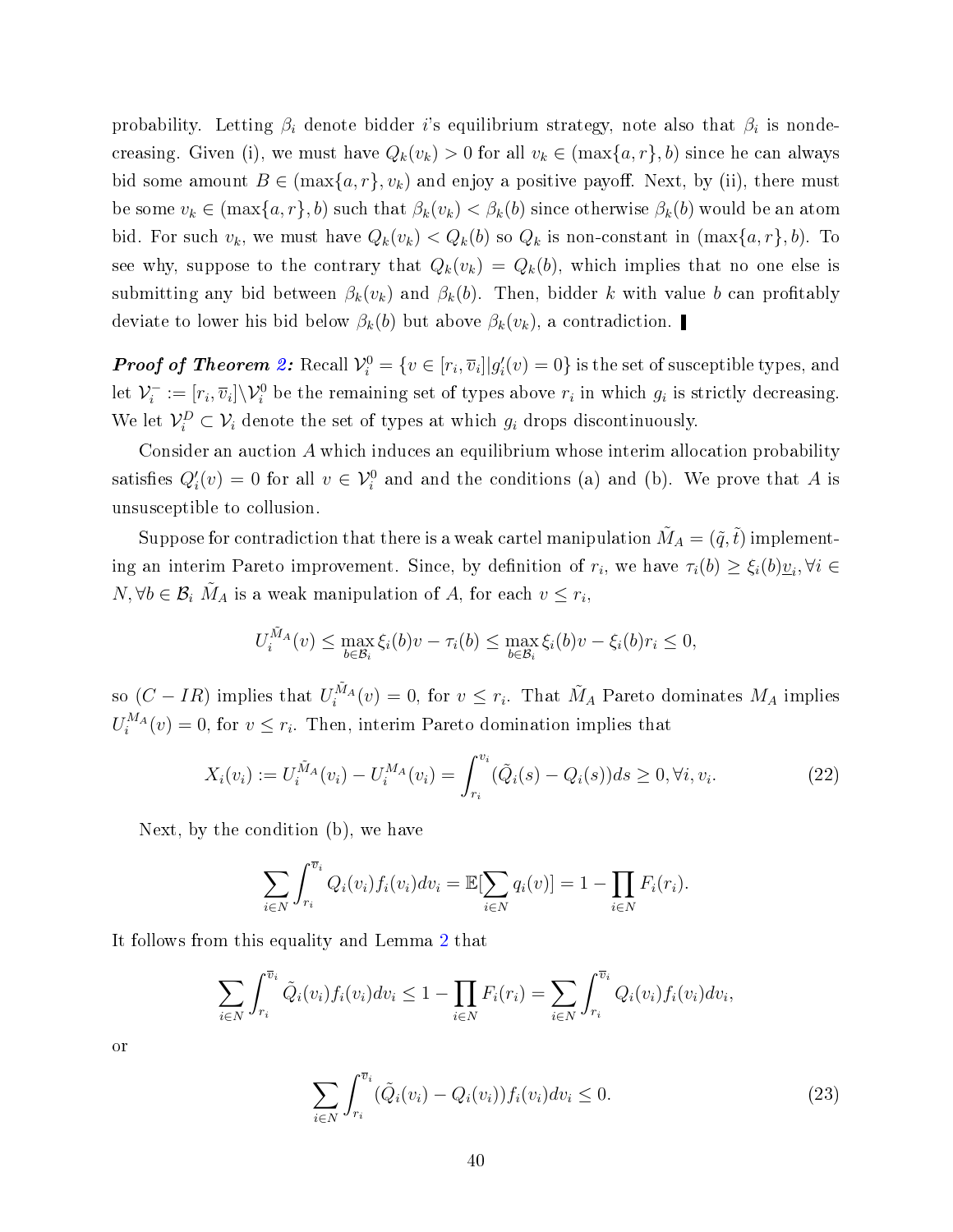Meanwhile,

$$
\sum_{i \in N} \int_{r_i}^{\overline{v}_i} (\tilde{Q}_i(v_i) - Q_i(v_i)) f_i(v_i) dv_i
$$
\n
$$
= \sum_{i \in N} \int_{r_i}^{\overline{v}_i} (\tilde{Q}_i(v_i) - Q_i(v_i)) g_i(v_i) dv_i - \left( \sum_{i \in N} \int_{r_i}^{\overline{v}_i} (\tilde{Q}_i(v_i) - Q_i(v_i)) [g_i(v_i) - f_i(v_i)] dv_i \right)
$$
\n
$$
= \sum_{i \in N} \left( X_i(\overline{v}_i) g_i(\overline{v}_i) - \sum_{v \in V_i^D} \left[ X_i(v) g_i(v) \right]_{v}^{v^+} - \int_{r_i}^{\overline{v}_i} X_i(v_i) g_i'(v_i) dv_i \right)
$$
\n
$$
+ \sum_{i \in N} \sum_{v \in V_i^D} \left[ (G_i(v) - F_i(v)) (\tilde{Q}_i(v) - Q_i(v)) \right]_{v^-}^{v^+} + \sum_{i \in N} \int_{r_i}^{\overline{v}_i} (G_i(v_i) - F_i(v_i)) [\tilde{Q}_i'(v_i) - Q_i'(v_i)] dv_i
$$
\n
$$
= \sum_{i \in N} \left( X_i(\overline{v}_i) g_i(\overline{v}_i) - \sum_{v \in V_i^D} X_i(v) (g_i(v^+) - g_i(v^-)) - \int_{r_i}^{\overline{v}_i} X_i(v_i) g_i'(v_i) dv_i \right)
$$
\n
$$
+ \sum_{i \in N} \sum_{v \in V_i^D} (G_i(v) - F_i(v)) \left[ \tilde{Q}_i(v^+) - \tilde{Q}_i(v^+) - (Q_i(v^+) - Q_i(v^-)) \right]
$$
\n
$$
+ \sum_{i \in N} \int_{r_i}^{\overline{v}_i} (G_i(v_i) - F_i(v_i)) [\tilde{Q}_i'(v_i) - Q_i'(v_i)] dv_i
$$
\n
$$
\geq 0, \qquad (24)
$$

<span id="page-40-1"></span>where  $\mathcal{V}^{D'}_i$  is the set of values at which either  $\tilde{Q}_i$  or  $Q_i$  jumps up. The first equality follows from the integration by parts. The second equality holds since  $X_i$ ,  $G_i$  and  $F_i$  are continuous. The inequality holds since, for each  $i \in N$ ,  $X_i(v) \geq 0$ ,  $g'_i(v) \leq 0$  whenever it is well defined, and  $g_i(v^+) - g_i(v^-) < 0$  for each  $v \in \mathcal{V}_i^D$ , and, whenever  $G_i(v_i) > F_i(v_i)$ ,  $Q_i(v^+) = Q_i(v^-)$ ,  $\tilde{Q}_i(v^+) \ge \tilde{Q}_i(v^-)$ , and  $Q_i'(v_i) = 0 \le \tilde{Q}_i'(v_i)$  (by the monotonicity of  $\tilde{Q}_i$ ).

The last inequality combined with [\(23\)](#page-39-0) means that the inequality must hold as equality, which in turn implies that  $X_i(\overline{v}_i) = 0$ , and  $X_i(v) = 0$  for a.e.  $v \in \mathcal{V}_i^-$  for each  $i \in N$ .<sup>[38](#page-40-0)</sup>

We now prove that  $U_i^{\tilde{M}_A}(v) - U_i^{M_A}(v) = \int_{r_i}^v (\tilde{Q}_i(s) - Q_i(s))ds = X_i(v) \leq 0$  for all  $v \geq r_i$ , for all  $i \in N$ , which will have established the desired contradiction. Suppose to the contrary that there exists v' such that  $X_i(v') > 0$ . Recall that  $X_i(r_i) = X_i(\overline{v}_i) = 0$  and that  $X_i$  is continuous, and differentiable on  $(r_i,\overline{v}_i)$ . By the mean value theorem, there exists  $v^1\in (r_i,v')$ such that  $X_i(v^1) > 0$  and that  $X'_i(v^1) = \tilde{Q}_i(v^1) - Q_i(v^1) > 0$  and  $v^2 \in (v', \overline{v}_i)$  such that  $X_i(v^2) > 0$  and that  $X_i'(v^2) = \tilde{Q}_i(v^2) - Q_i(v^2) < 0$ . It follows that there exist  $v'' \in (v^1, v^2)$ such that  $X_i(v'') > 0$ , and  $X'_i(v) = \tilde{Q}_i(v) - Q_i(v)$  falls in v at  $v = v''$ , meaning either  $\tilde{Q}_i(v) - Q_i(v)$  jumps down at  $v = v''$  or  $\tilde{Q}'_i(v'') - Q'_i(v'') < 0$ . In either case, since  $\tilde{Q}_i$ 

<span id="page-40-0"></span><sup>&</sup>lt;sup>38</sup>If  $X_i(v) > 0$  for some  $v \in V_i^D$ , or for a positive measure set of v's in  $V_i^-$ , then the inequality in [\(24\)](#page-40-1) becomes strict, a contradiction to [\(23\)](#page-39-0).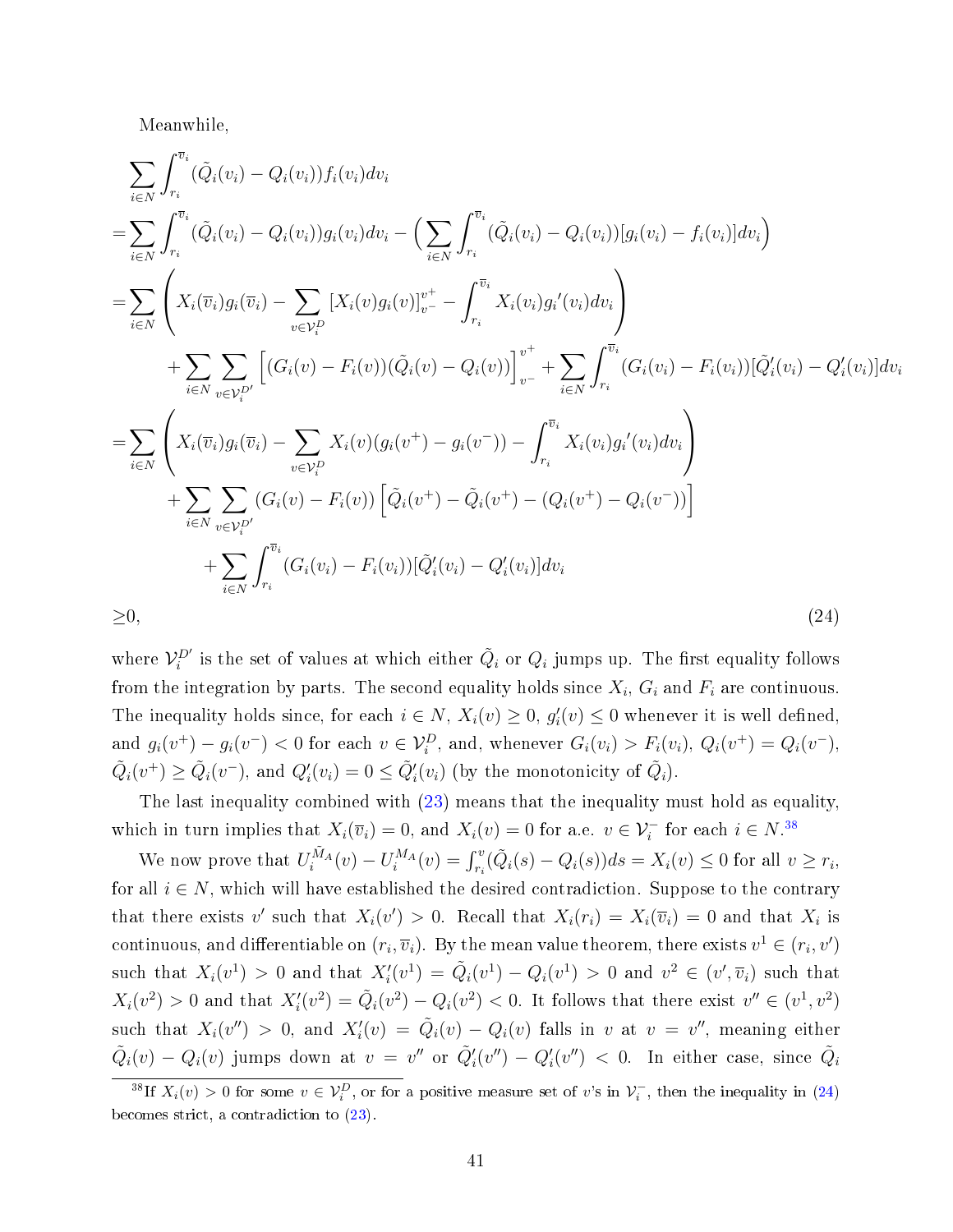is nondecreasing,  $Q_i(v)$  must increase in v at  $v = v''$ . This means that  $v'' \in V_i^-$  by the construction of  $Q_i$ . But then the above observation implies that  $X_i(v'') = 0$ , a contradiction. We thus conclude that  $U_i^{\tilde{M}_A}(v) - U_i^{M_A}(v) = X_i(v) \leq 0$  for all v, and i.

## <span id="page-41-0"></span>D Proofs for Section [5](#page-22-0)

**Proof of Theorem [3:](#page-23-0)** We first establish a two lemmas, Lemma [3](#page-41-1) and [4.](#page-42-1) To do so, some notation is first required. Given any vector  $r = (r_1, \ldots, r_n) \in \mathcal{V}$ , we write the allocation rule in [\(12\)](#page-24-2) as  $q^*(\cdot;r)$  to make its dependence on r explicit. Next, we define

<span id="page-41-2"></span>
$$
t_i^*(v; r) = q_i^*(v; r)v_i - \int_{\underline{v}_i}^{v_i} q_i^*(s_i, v_{-i}; r) ds_i.
$$
 (25)

Then, from now on, we let  $M^*(r)$  denote a direct mechanism  $(q^*(\cdot; r), t^*(\cdot; r))$ . It is straightforward to see that  $M^*(r)$  is dominant-strategy implementable. For any  $r = (r_i)_{i \in N}$ , let  $[P; r]$  be the same optimization program as  $[P]$ , except that it *ignores* the constraint  $r_i = \inf \{ \frac{t_i^*(v;r)}{a_i^*(v;r)} \}$  $\frac{t_i^*(v;r)}{q_i^*(v;r)}\,|\,q_i^*(v;r) > 0\},\$  which we will refer to as the constraint  $(R)$  henceforth.

<span id="page-41-1"></span>LEMMA 3. For any  $r = (r_i)_{i \in N}$  with  $r_i \geq J^{-1}(0)$ ,  $\forall i \in N$ , the mechanism  $M^*(r)$  solves  $[P; r]$ .

*Proof.* We first prove that  $q^*(\cdot;r)$  maximizes the objective function of  $[P;r]$ . To do so, rewrite the objective function by incorporating the collusion-proofness constraint into it: For each  $i \in N$  and  $k \in K_i$ , define  $Q_i^k = Q_i(v_i)$  and let  $J_i^k :=$  $\int_{a_i^k}^{b_i^k} J_i(s) dF_i(s)$  $\frac{a_i^{\kappa}}{F_i(b_i^k) - F_i(a_i^k)}$  if  $v_i \in I_i^k$ . Then, express the seller's expected revenue as

$$
\sum_{i \in N} \int_{r_i}^{\overline{v}_i} J_i(v_i) Q_i(v_i) dF_i(v_i)
$$
\n
$$
= \sum_{i \in N} \int_{v_i \in [r_i, \overline{v}_i] \setminus \mathcal{V}_i^0} J_i(v_i) Q_i(v_i) dF_i(v_i) + \sum_{i \in N} \sum_{k \in K_i} \int_{a_i^k}^{b_i^k} J_i(v_i) Q_i(v_i) dF_i(v_i)
$$
\n
$$
= \sum_{i \in N} \int_{v_i \in [r_i, \overline{v}_i] \setminus \mathcal{V}_i^0} J_i(v_i) Q_i(v_i) dF_i(v_i) + \sum_{i \in N} \sum_{k \in K_i} Q_i^k \int_{a_i^k}^{b_i^k} J_i(v_i) dF_i(v_i)
$$
\n
$$
= \sum_{i \in N} \int_{v_i \in [r_i, \overline{v}_i] \setminus \mathcal{V}_i^0} J_i(v_i) Q_i(v_i) dF_i(v_i) + \sum_{i \in N} \sum_{k \in K_i} J_i^k Q_i^k (F_i(b_i^k) - F_i(b_i^k))
$$
\n
$$
= \sum_{i \in N} \int_{r_i}^{\overline{v}_i} \overline{J}_i(v_i) Q_i(v_i) dF_i(v_i)
$$
\n
$$
= \mathbb{E}[\sum_{i \in N} \overline{J}_i(v_i) 1_{\{v_i \ge r_i\}} q_i(v_i, v_{-i})].
$$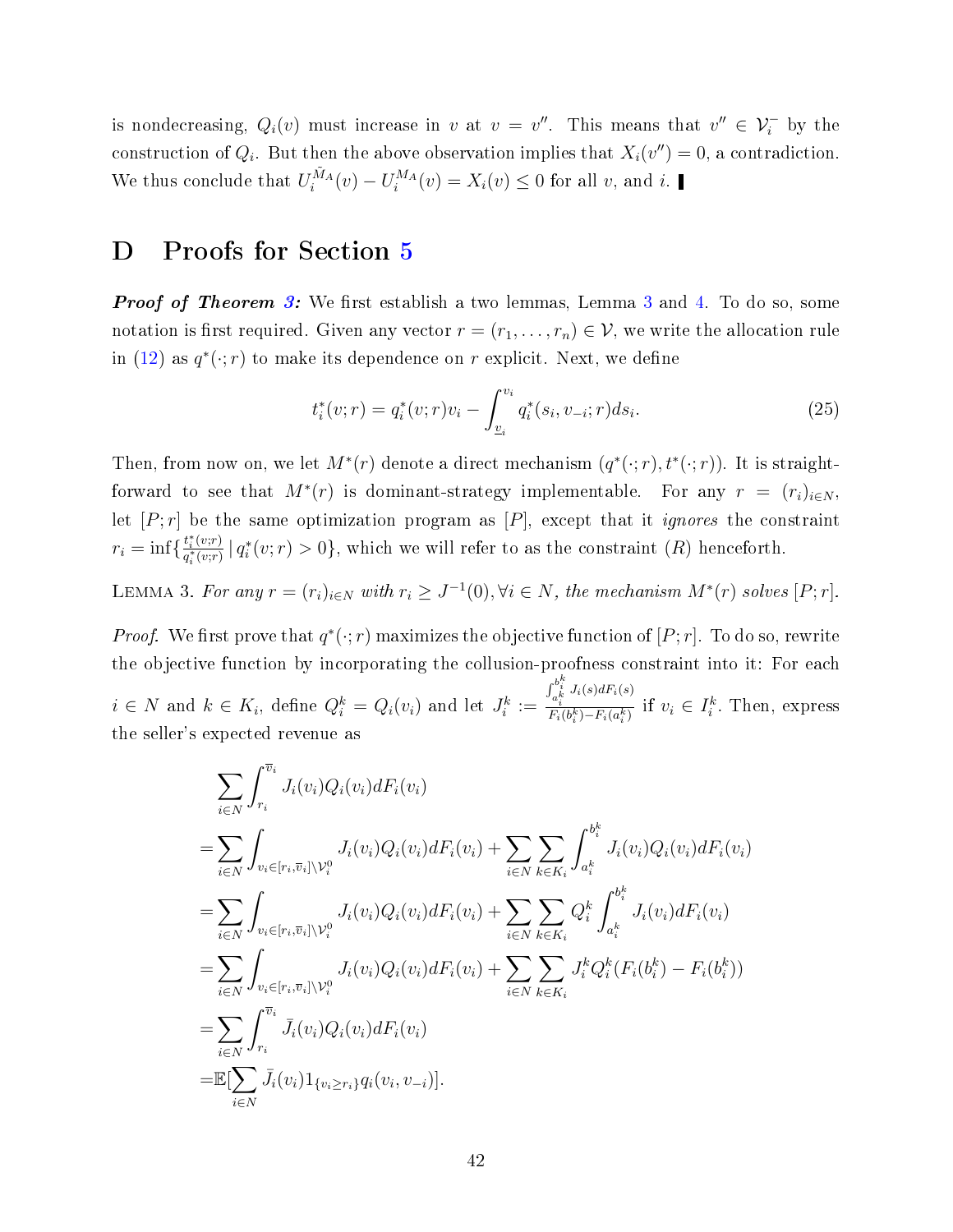The expression within the expectation operator above is maximized by the allocation rule  $q_i^*(\cdot; r)$  for each realization  $v = (v_i)_{i \in N}$ .

It is clear that since  $\bar{J}_i$  is (weakly) increasing, the interim allocation rule resulting from  $q^*(\cdot;r)$  satisfies  $(M)$ . Also,  $(Env)$  is easily satisfied since  $M^*(r)$  is dominant-strategy implementable. Lastly, the constraint  $(CP)$  is satisfied because, since the fact that  $\bar{J}_i$  is constant over  $I_i^k$  implies all types in the interval  $I_i^k$  receive the object with a constant probability under  $q_i^*(\cdot; r)$  for each  $i \in N$ . We thus conclude that  $M^*(r)$  solves  $[P; r]$ .

However, there is no guarantee that the mechanism  $M^*(r)$  satisfies the constraint  $(R)$ . The following result shows that starting from  $M^*(r)$  it is always possible to satisfy  $(R)$ without reducing the seller's revenue.

<span id="page-42-1"></span>LEMMA 4. For any  $r = (r_i)_{i \in N} \in V$ , there exists  $\hat{r} \geq r$  such that  $M^*(\hat{r})$  satisfies  $(R)$  and yields a (weakly) higher revenue for the seller than  $M^*(r)$ .

*Proof.* As a first step, we prove the following claim.

<span id="page-42-0"></span>CLAIM 4. For any  $\tilde{r}_i \geq r_i$ ,  $\mathcal{V}_i^0(\tilde{r}_i) \subset \mathcal{V}_i^0(r_i)$ .

*Proof.* Consider any interval  $I = [a, b] \subset \mathcal{V}_i^0(\tilde{r}_i)$  on which  $G_i(\cdot; \tilde{r}_i)$  is linear. Then, for each  $v_i \in I$ , there is some  $s \in [0,1]$  and  $v'_i, v''_i \in [\tilde{r}_i, \overline{v}_i]$  such that  $G_i(v_i; \tilde{r}_i) = sF_i(v'_i) + (1-s)F_i(v''_i)$ . Since  $\tilde{r}_i \geq r_i$  and thus  $v'_i, v''_i \in [r_i, \overline{v}_i]$ , we have  $G_i(v_i; r_i) \geq sF_i(v'_i) + (1 - s)F_i(v''_i) = G_i(v_i; \tilde{r}_i)$ by definition of  $G_i(v_i; r_i)$ . Thus, we have  $G_i(v_i; r_i) \ge G_i(v_i; \tilde{r}_i)$  for all  $v_i \in I$ . This implies that  $G_i(\cdot; r_i)$  is also linear over the interval I since, if not, it must be the case that over some subinterval of I,  $G_i(\cdot, r_i)$  is strictly concave and  $G_i(\cdot, r_i) = F_i(\cdot) > G_i(\cdot; \tilde{r}_i)$ , which cannot happen due to the fact that  $G_i(\cdot;\tilde{r}_i)$  is the concave envelope of  $F_i.$  Thus, we have shown that  $I \subset \mathcal{V}_i^0(r_i)$  so  $\mathcal{V}_i^0(\tilde{r}_i) \subset \mathcal{V}_i^0(r_i)$ .

For any  $r = (r_i)_{i \in N} \in V$ , let  $Q^*(\cdot; r)$  denote the interim allocation rule corresponding to  $q^*(\cdot; r)$ , and define  $r_i^*(r) := \inf\{v_i \in V_i | Q_i^*(v_i; r) > 0\}$ . (If  $Q_i^*(\cdot, r) \equiv 0$ , then let  $r_i^*(r) = \overline{v}_i$ .) Note that by construction of  $q^*(\cdot;r)$ , we have  $r_i^*(r) \ge r_i, \forall i \in N$ . Let  $\pi^*(r)$  denote the seller's revenue that is generated by the mechanism  $M^*(r)$ .

Now fix any  $r = (r_i)_{i \in N}$  and denote  $r^1 = r$ . Define  $r^2 \in V$  such that  $r_i^2 = r_i^*(r^1)$  for each  $i \in N$ . Then, we must have  $\pi^*(r^2) \geq \pi^*(r^1)$ . To see this, note that  $q^*(\cdot; r^1)$  satisfies all the constraints of  $[P; r^2]$ , in particular  $(CP)$  since, for each  $i \in N$ ,  $Q_i^*(v_i; r^1) = 0$ ,  $\forall v_i \leq r_i^2$ and also since  $Q_i^*(\cdot;r^1)$  is constant in each interval belonging to  $\mathcal{V}_i^0(r_i^2)$ , which is because  $\mathcal{V}_i^0(r_i^2) \subset \mathcal{V}_i^0(r_i^1)$  by Claim [4](#page-42-0) and the fact that  $r_i^2 = r_i^*(r^1) \ge r_i^1$ . Thus,  $M^*(r^1)$  cannot yield a higher seller's revenue than  $M^*(r^2)$ , which is a solution of  $[P; r^2]$ . Define recursively  $r^n \in \mathcal{V}$ for all  $n \geq 2$  such that  $r_i^n = r_i^*(r^{n-1})$  for each  $i \in N$ . By following the same reasoning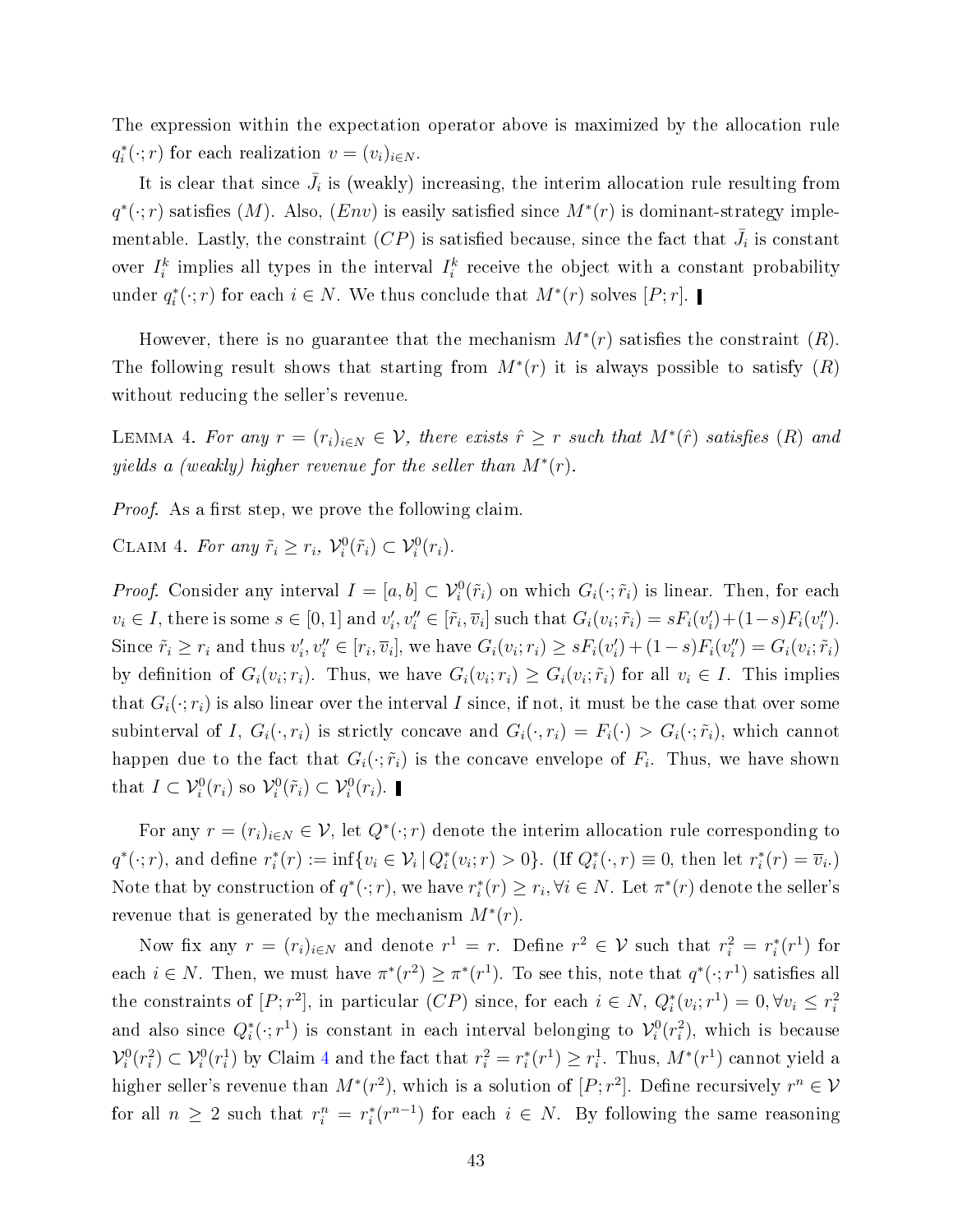as above, we have  $\pi^*(r^n) \ge \pi^*(r^{n-1})$  for all  $n \ge 2$ . Also, the sequence  $(r^n)_{n \in \mathbb{N}}$  is (weakly) increasing in the set  $V$ , and thus has a limit  $\hat{r} \in V$  such that  $\hat{r}_i = r_i^*(\hat{r})$ . Then, we have  $\pi^*(r) = \pi^*(r^1) \leq \pi^*(r^2) \leq \cdots \leq \pi^*(\hat{r}).$ 

It remains to show that  $M^*(\hat{r})$  satisfies  $(R)$ . Note first that for each  $v_i > \hat{r}_i$ , we have some  $v_{-i}$  with  $q_i^*(v_i, v_{-i}; \hat{r}) > 0$  since  $Q_i^*(v_i; \hat{r}) > 0$ . For such profile  $v = (v_i, v_{-i})$ , we have  $t_i^*(v; \hat{r}) \leq$  $q_i^*(v; \hat{r})v_i$  or  $\frac{t_i^*(v; \hat{r})}{q_i^*(v; \hat{r})}$  $\frac{t_i^*(v;\hat{r})}{q_i^*(v;\hat{r})} \leq v_i$ . Since this is true for all  $v_i > \hat{r}_i$ , we have  $\inf \{\frac{t_i^*(v;\hat{r})}{q_i^*(v;\hat{r})}\}$  $\frac{t_i^*(v;\hat{r})}{q_i^*(v;\hat{r})} | q_i^*(v;\hat{r}) > 0 \} \leq \hat{r}_i.$ The desired result will follow if it is shown that this inequality cannot be strict. To do so, note first that for any  $v_i < \hat{r}_i$ , we have  $q_i^*(v_i, v_{-i}; \hat{r}) = 0, \forall v_{-i}$ . Also, for any  $v_i \geq \hat{r}_i$ ,

$$
t_i^*(v_i, v_{-i}; \hat{r}) \geq q_i^*(v_i, v_{-i}; \hat{r}) - (v_i - \hat{r}_i)q_i^*(v_i, v_{-i}; \hat{r}) = \hat{r}_i q_i^*(v_i, v_{-i}; \hat{r}), \forall v_{-i}
$$

where the inequality holds since  $q_i^*(\cdot, v_{-i}; \hat{r})$  is nondecreasing.

We are now ready to prove Theorem [3.](#page-23-0) Consider any profile of reserve prices  $\tilde{r} = (\tilde{r}_i)_{i \in N}$ that results from solving  $[P]$ . Then, the optimal revenue cannot be greater than that from  $M^*(\tilde{r})$  since  $M^*(\tilde{r})$  solves  $[P; \tilde{r}]$  according to Lemma [3.](#page-41-1) Then, by Lemma [4,](#page-42-1) one can find a profile r such that  $M^*(r)$  satisfies all the constraints of  $[P]$  and yields no less revenue for the seller than  $M^*(\tilde{r})$  does, which means that  $M^*(r)$  is a solution of  $[P]$ . The proof that  $r_i \geq J_i^{-1}$  $i_i^{-1}(0), \forall i \in N$  at the optimum of  $[P]$  is straightforward and hence omitted.

**Proof of Corollary [6:](#page-24-1)** We first observe that

$$
\int_{r_i}^{\overline{v}_i} J_i(v_i) dF_i(v_i) = (1 - F_i(r_i))r_i,
$$

which can be readily verified using the definition of  $J_i$  and integration-by-parts. Thus, for any  $v_i \in \mathcal{V}_i^0 = [r_i, \overline{v}_i],$  we have  $\overline{J}_i(v_i) = r_i$ . Then, the allocation rule in [\(12\)](#page-24-2) requires allocating the object to bidder *i* if  $v_i \geq r_i = \bar{J}_i(v_i) > \max\{r_j | v_j \geq r_j = \bar{J}_j(v_j) \text{ and } j \neq i\}.$  This means that bidder  $i$  must always be given the priority to receive the object over bidder  $j$  if  $r_i > r_j$ . In case  $r_i = r_j$ , the priority can be given to either of bidder i and j. (Note that in the statement of Theorem [3](#page-23-0) bidders with equal virtual values obtain the object with the same probability; it is without loss to treat them asymmetrically as we do here). Let such priority rule be denoted by a permutation function  $\pi : N \to N$  satisfying that  $\pi(j) < \pi(i)$ if  $r_i < r_j$ . The interim allocation rule that results from this priority rule is then given as  $\prod_{j:\pi(j)<\pi(i)} F_j(r_j)$  for each bidder i with  $v_i \geq r_i$ . Also, the seller's expected revenue under this interim allocation rule coincides with the expression within the square bracket of [\(13\)](#page-24-3), which must then be maximized by choosing  $r = (r_i)_{i \in N}$  optimally.

**Proof of Corollary [9:](#page-28-3)** First, by the symmetry of auction rule, we must have  $r_i = r$  for all *i* and some  $r \geq r^M$ . Let us consider the case where  $r \leq \hat{v}$  (while we will see below that  $r \leq \hat{v}$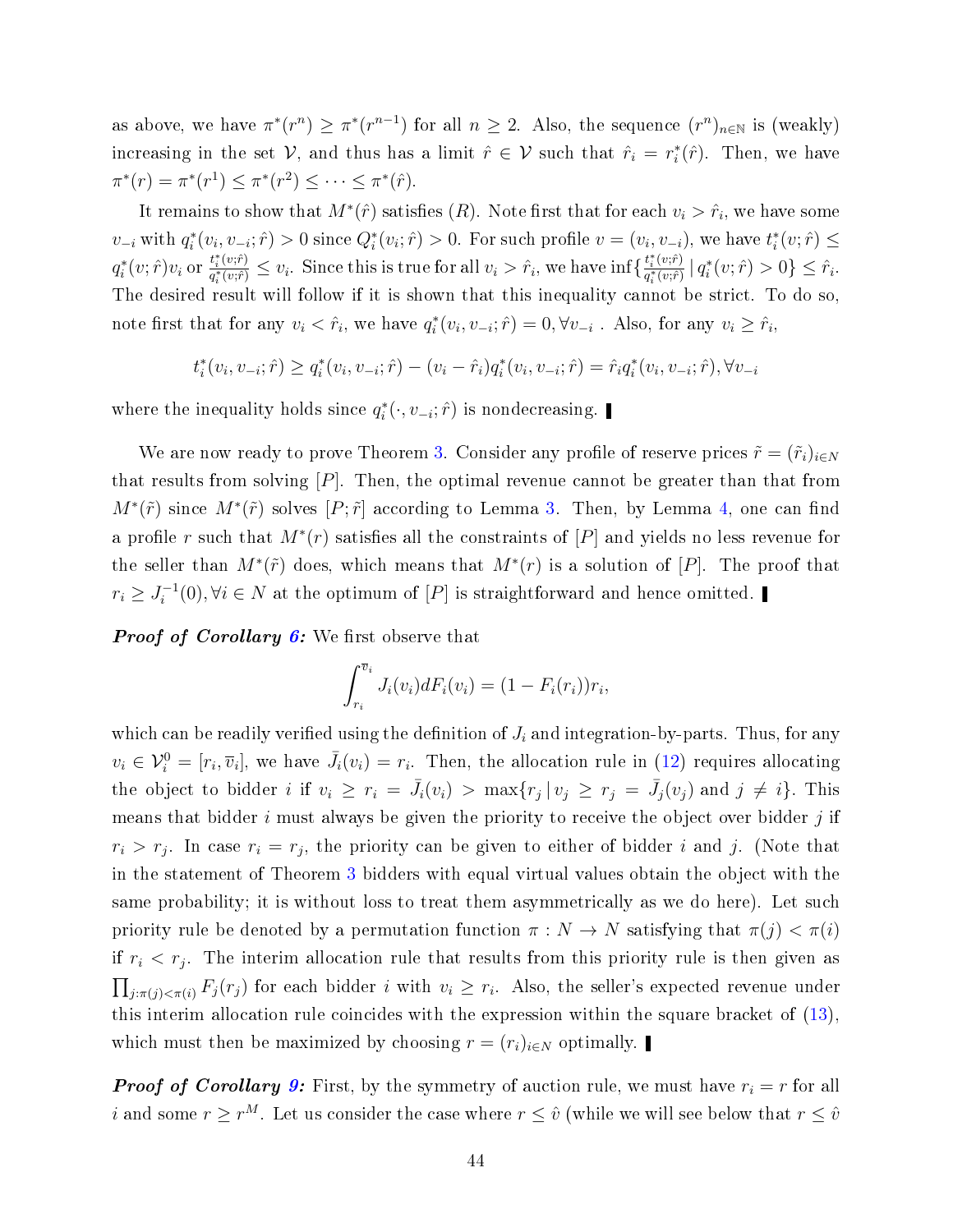is required at the optimum). There is a value  $v^*(r) \geq \hat{v}$  such that G is linear in  $[r, v^*(r)]$ while it is strictly concave elsewhere, which implies that  $\bar{J}(v)$  defined in [\(11\)](#page-23-3) is constant for  $v \in [r, v^*(r)]$  and strictly increasing for  $v > v^*(r)$ . Using this, it is straightforward to see that the allocation  $q_i^*$  in [\(12\)](#page-24-2) coincides with [\(14\)](#page-28-1).

We now show that  $r^M < r \leq \hat{v}$  at the optimum. We first argue that  $r \leq \hat{v}$ . If  $r > \hat{v}$ , then there is no range where  $G$  is linear, which means that the corresponding optimal rule given by  $(12)$  is the one which allocates the object efficiently among the bidders whose values are greater than r. Clearly, this mechanism is revenue-dominated by a mechanism where  $r' = \hat{v}$ and the object is efficiently allocated to the bidders whose values are greater than  $r'$ , since  $\hat{v} > r^M$  so the extra revenue can be generated from selling to bidders with values in  $[\hat{v}, r]$ .

We next show that  $r > r^M$ . Since we already know that  $r \geq r^M$  at the optimum, we need to argue that  $r \neq r^M$  at the optimum. Note first that the interim allocation rule is given by

$$
Q^*(v) = \begin{cases} F(v)^{n-1} & \text{if } v > v^* \\ \frac{F(v^*)^n - F(r)^n}{n(F(v^*) - F(r))} = \frac{\sum_{k=0}^{n-1} F(v^*)^{n-1-k} F(r)^k}{n} & \text{if } v \in [r, v^*] \\ 0 & \text{otherwise.} \end{cases}
$$

The seller's revenue from each bidder can then be written as

$$
n\int_r^{\overline{v}} J(v)Q^*(v)f(v)dv = \left(\sum_{k=0}^{n-1} F(v^*)^{n-1-k}F(r)^k\right)\int_r^{v^*} J(v)f(v)dv + n\int_{v^*}^{\overline{v}} F(v)^{n-1}J(v)f(v)dv.
$$

Keeping in mind that  $v^*$  is a function of r, we differentiate the above expressions with r, set  $r = r^M$ , and use  $J(r^M) = 0$  to obtain

$$
\underbrace{\left(\sum_{k=0}^{n-2} (n-1-k) F(v^*)^{n-2-k} F(r^M)^k f(v^*) \left(\frac{dv^*}{dr}\right) + \sum_{k=1}^{n-1} F(v^*)^{n-1-k} F(r^M)^{k-1} f(r^M)\right)}_{=A} \int_{r^M}^{v^*} J(v) f(v) dv
$$
  
+ 
$$
J(v^*) \underbrace{\left(\sum_{k=0}^{n-1} F(v^*)^{n-1-k} F(r^M)^k - n F(v^*)^{n-1}\right) f(v^*) \left(\frac{dv^*}{dr}\right)}_{=B}.
$$

It is straightforward to check that

$$
A \ge \left(\sum_{k=0}^{n-2} (n-1-k) F(v^*)^{n-2-k} F(r^M)^k\right) f(v^*) \left(\frac{dv^*}{dr}\right) = \frac{-B}{F(v^*) - F(r)}.
$$

Thus the above expressions is no less than

$$
\left( J(v^*) - \frac{\int_{r^M}^{v^*} J(v) f(v) dv}{F(v^*) - F(r^M)} \right) B > 0,
$$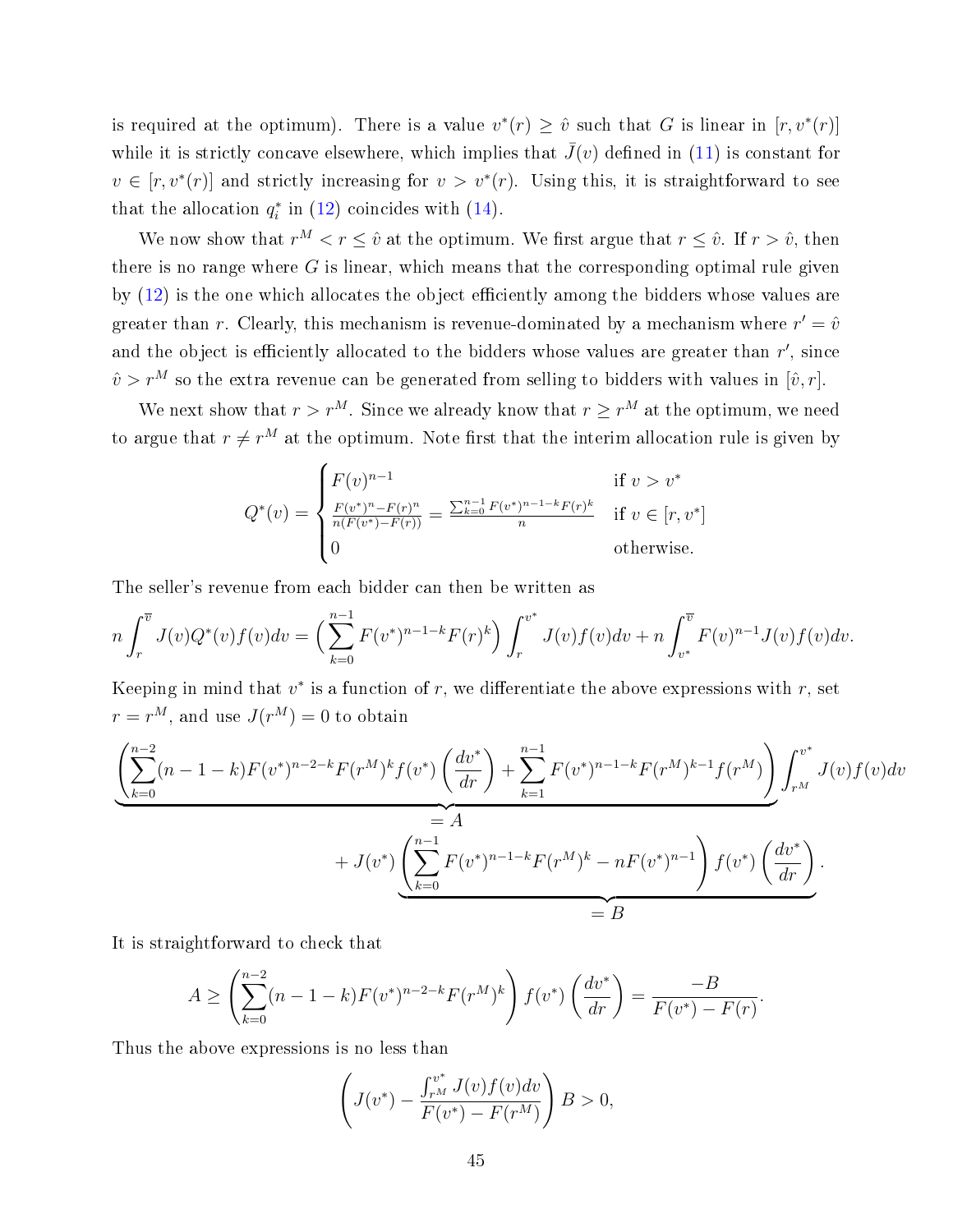where the strict inequality holds since  $v^* > r^M$  and  $\frac{dv^*}{dr} > 0$  imply  $B > 0$ . Thus, it is profitable for the seller to raise  $r$  above  $r^M$ .

### <span id="page-45-0"></span>E Proof for Section [6](#page-28-0)

**Proof of Theorem [4:](#page-30-0)** Since the RCP mechanism we will construct below is a direct mechanism, we henceforth focus on the case in which the seller offers a direct mechanism M. Let  $\tilde{M} = (\tilde{q}, \tilde{t})$  denote an equilibrium outcome that results from a cartel game following announcement of M.

As a first step we show there is a lower bound for the payoff that each bidder obtains in  $M$ if we assume that all bidders play cartel-undominated strategies (on and off the equilibrium path). To this end, fix any bidder i, and let  $\pi^i = \{C^1, \ldots, C^k\}$  denote an arbitrary partition of  $N\setminus\{i\}$ , with the interpretation that each group  $C^{\ell}, \ell = 1, \ldots, k$ , forms a cartel, in case bidder i chooses not to join any cartel. Let  $\Pi^i$  denote the set of all such partitions. Finally, for any cartel C, let  $\Omega(v_C)$  be the set of cartel-undominated strategies at  $v_C$ .

<span id="page-45-3"></span>LEMMA 5. In any equilibrium outcome  $\tilde{M}$ , the interim payoff of each bidder i with value  $v_i$ must be at least

$$
\overline{U}^M(v_i) := \sup_{v_i'} \mathbb{E}_{v_{-i}} \Big[ \inf \Big\{ u_i^M(v_i', v_{C^1}', \dots, v_{C^k}' | v_i) \Big| v_{C^\ell}' \in \Omega(v_{C^\ell}) \ \forall C^\ell \in \pi^i \ and \ \pi^i \in \Pi^i \Big\} \Big].
$$
\n(26)

*Proof.* For any type profile  $(v_i, v_{-i})$  and bidder *i*'s report  $v'_i$ , define

$$
\overline{u}_{i}^{M}(v'_{i}|v_{i},v_{-i}) = \inf \left\{ u_{i}^{M}(v'_{i},v'_{C^{1}},\ldots,v'_{C^{k}}|v_{i}) \middle| v'_{C^{\ell}} \in \Omega(v_{C^{\ell}}) \ \forall C^{\ell} \in \pi^{i} \text{ and } \pi^{i} \in \Pi^{i} \right\}.
$$

Let  $H_i$  denote the set of all on-path histories where bidder  $i$  has just received collusive proposals (this includes the histories in which no proposal has been made to him). For each  $h_i \in H_i$ , let  $\tau_i(h_i)$  denote the probability with which  $h_i$  arises at equilibrium. Let  $\mu_i(h_i) \in \Delta(\mathcal{V}_{-i})$  denote the bidder i's updated belief (under Bayes rule) given that he has observed a (private) history  $h_i$ .

We now argue that at any history  $h_i \in H_i$ , the expected payoff of bidder i with value  $v_i$ is at least

<span id="page-45-2"></span><span id="page-45-1"></span>
$$
\sup_{v_i' \in \mathcal{V}_i} \mathbb{E}_{\mu_i(h_i)}[\overline{u}_i^M(v_i'|v_i, v_{-i})].
$$
\n(27)

Note first that this is the lowest payoff bidder i can get when, following  $h_i$ , he does not become member of any cartel, no matter what cartels other bidders will form, given that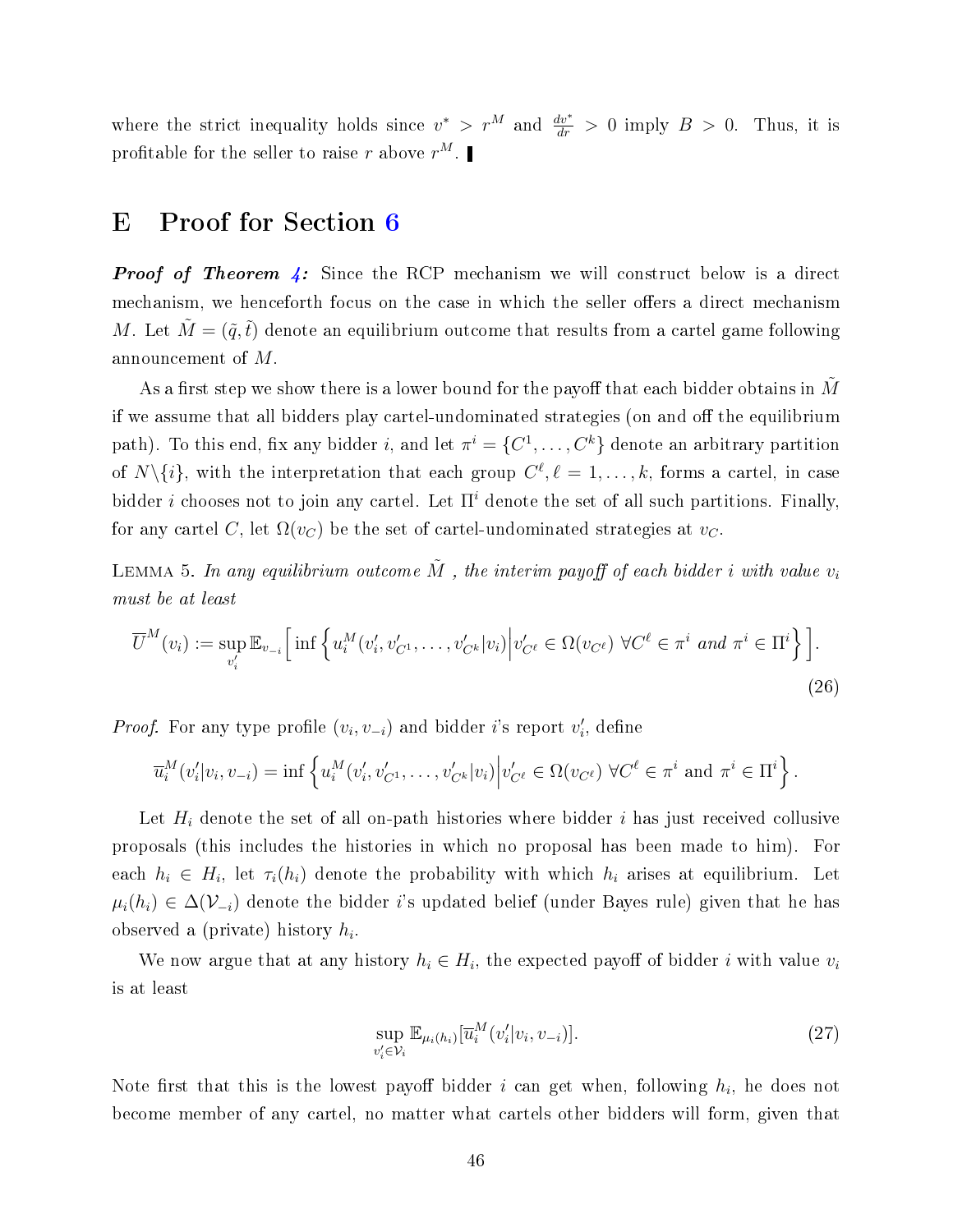all cartels employ cartel-undominated strategies and bidder i with belief  $\mu_i(h_i)$  optimally responds to that. Hence, his equilibrium payoff after history  $h_i$ , following which he does not join any cartel, cannot fall below  $(27)$ . The same is true after history  $h'_i$ , following which he joins some cartel, because his payoff from deviating and rejecting all cartel proposals must be at least  $(27)$ .

Thus, bidder  $i$ 's interim payoff in the cartel game is at least

$$
\mathbb{E}_{\tau_i}[\sup_{v'_i \in \mathcal{V}_i} \mathbb{E}_{\mu_i(h_i)}[\overline{u}_i^M(v'_i|v_i, v_{-i})]] \ge \sup_{v'_i \in \mathcal{V}_i} \mathbb{E}_{\tau_i}[\mathbb{E}_{\mu_i(h_i)}[\overline{u}_i^M(v'_i|v_i, v_{-i})]]
$$
  

$$
= \sup_{v'_i \in \mathcal{V}_i} \mathbb{E}_{v_{-i}}[\overline{u}_i^M(v'_i|v_i, v_{-i})] = \overline{U}_i^M(v_i),
$$

where the first equality follows from the fact that  $\mathbb{E}_{\tau_i}[\mathbb{E}_{\mu_i(h_i)}[\cdot]] = \mathbb{E}_{v_{-i}}[\cdot]$  and the second equality from the definition of  $\overline{u}_{i}^{M}$  and  $\overline{U}_{i}^{M}$  $\frac{i^{\prime\prime}}{i}$  .

Next, we observe that if bidder i with value  $v_i$  reports truthfully, and others report any arbitrary  $v_{-i}$ , then he earns the ex-post payoff equal to

<span id="page-46-1"></span>
$$
u_i^M(v_i, v_{-i}|v_i) = v_i q_i^*(v_i, v_{-i}) - t_i^*(v_i, v_{-i}) = \int_{v_i}^{v_i} q_i^*(s_i, v_{-i}) ds_i.
$$
 (28)

It follows from this that  $u_i^M$  is (weakly) decreasing in  $v_{-i}$  as  $q_i^*$  is.

Next, define

$$
\tilde{\mathcal{V}}^i := \{ v \in \mathcal{V} \mid \text{either (a) } v_i \in \text{int}(\mathcal{V}_i^0) \text{ or (b) } v_i \notin \mathcal{V}_i^0 \text{ and } \bar{J}_i(v_i) \neq \bar{J}_j(v_j), \forall j \neq i, \forall v_j \in \mathcal{V}_j^0 \},
$$

where  $\text{int}(\cdot)$  denotes the interior of a set so  $\text{int}(\mathcal{V}_i^0) = \cup_{k \in K_i} (a_i^k, b_i^k)$ . Given that  $\bar{J}_i$  is strictly increasing over  $\mathcal{V}_i\backslash\mathcal{V}^0_i$  , it is straightforward to see that  $\tilde{\mathcal{V}}^i$  has a full measure (i.e., its measure is equal to 1). Define  $\tilde{\mathcal{V}} = \cap_{i \in N} \tilde{\mathcal{V}}^i$  and note that  $\tilde{\mathcal{V}}$  also has a full measure since it is a finite intersection of full-measure sets. We prove the following claim.

CLAIM 5. For any i, any partition  $\pi^i = \{C^1, \ldots, C^k\}$  of  $N \setminus \{i\}$ , and any  $v \in \tilde{\mathcal{V}}$ ,

$$
u_i^M(v_i, v'_{C^1}, ..., v'_{C^k}|v_i) \ge u_i^M(v_i, v_{-i}|v_i), \forall v'_{C^{\ell}} \in \Omega(v_{C^{\ell}}), \ell = 1, \cdots, k. \tag{29}
$$

*Proof.* Fix any  $v \in \tilde{\mathcal{V}}$ . We first show that for any  $C \subseteq N$  and  $i \in N \backslash C$ ,

<span id="page-46-2"></span><span id="page-46-0"></span>
$$
u_i^M(v'_C, v_{N\setminus C}|v_i) \ge v_i^M(v_C, v_{N\setminus C}|v_i), \forall v'_C \in \Omega(v_C). \tag{30}
$$

Let  $C' = \arg \max_{i \in C} \bar{J}_i(v'_i)$ . Observe first that for any  $i \in N \backslash C$ , the allocation rule  $q_i^*(v_C',v_{N\setminus C}),$  and thus the ex-post payoff  $u_i^M(v_C',v_{N\setminus C}),$  depends on  $v_C'$  only through  $v_{C'}'.$ Clearly, if  $v'_{C'} \leq v_{C'}$ , then [\(30\)](#page-46-0) is immediately implied by the fact that  $u_i^M(v_i, v_{-i}|v_i)$  is (weakly) decreasing in  $v_{-i}$ .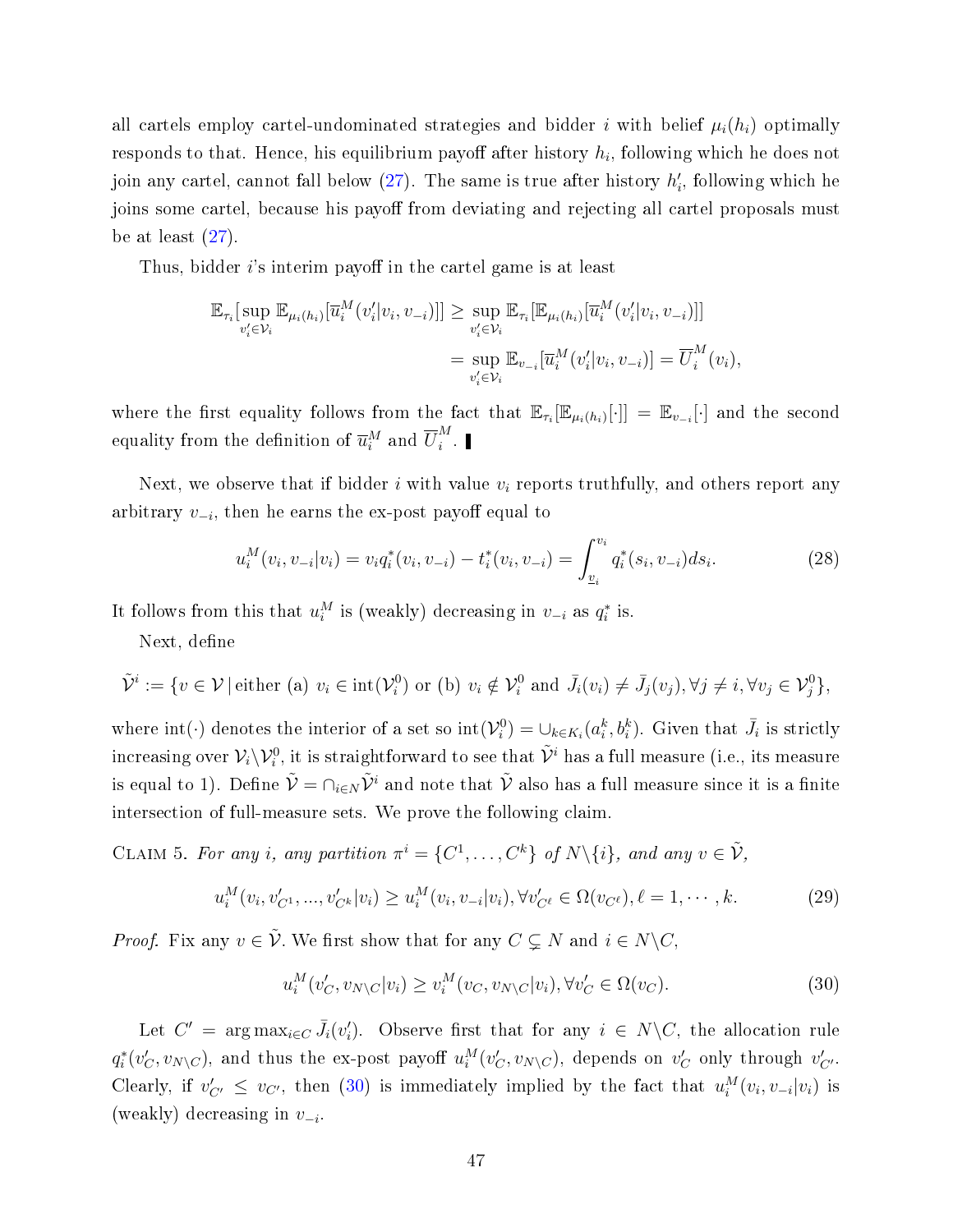Thus, we assume from now that  $v_i' > v_i$  for at least one  $i \in C'$ . To simplify notation, let  $C_{-i} = C \setminus \{i\}$  and  $C_{+i} = C \cup \{i\}$ . Letting  $v''_C = v_C \wedge v'_C$  (i.e.  $v''_i = \min\{v'_i, v_i\}$  for all  $i \in C$ ), we show that

$$
u_i^M(v'_C, \tilde{v}_{N\setminus C}|v_i) \le u_i^M(v''_C, \tilde{v}_{N\setminus C}|v_i), \forall i \in C, \forall \tilde{v}_{N\setminus C} \in \mathcal{V}_{N\setminus C}.
$$
\n(31)

To do so, change the strategy of any bidder  $j \in C$  from  $v'_j$  to  $v''_j$  and observe that

<span id="page-47-1"></span><span id="page-47-0"></span>
$$
u_i^M(v'_C, \tilde{v}_{N\setminus C}|v_i) \le u_i^M(v''_j, v'_{C_{-j}}, \tilde{v}_{N\setminus C}|v_i)
$$
\n(32)

since the dominant-strategy incentive compatibility of  $M$  for bidder  $j$  means

$$
u_j^M(v'_C, \tilde{v}_{N\setminus C}|v_j) \le u_j^M(v''_j, v'_{C_{-j}}, \tilde{v}_{N\setminus C}|v_j),
$$

and also since, for any  $i \in C \setminus \{j\}$ , the fact that  $u_i^M$  is decreasing in  $v_j, j \neq i$  implies

$$
u_i^M(v'_C, \tilde{v}_{N\setminus C}|v_i) \le u_i^M(v''_j, v'_{C_{-j}}, \tilde{v}_{N\setminus C}|v_i).
$$

Now start from the strategy profile  $(v''_j, v'_{C_{-j}})$  and change the strategy of another bidder  $j' \in C \setminus \{j\}$  from  $v'_{j'}$  to  $v''_{j'}$ , which (weakly) increases the payoffs of bidders in C in a way analogous to  $(32)$ . The inequality  $(31)$  will then follow from repeating the same argument one by one for all bidders in  $C.$  In order for  $v_C'$  not to be cartel dominated by  $v_C'', \, (31)$  $v_C'', \, (31)$  must hold with equality for all  $i \in C$ .

To prove  $(30)$ , we first establish that

<span id="page-47-4"></span>
$$
u_i^M(v'_C, v_{N\setminus C}|v_i) = u_i^M(v''_C, v_{N\setminus C}|v_i), \forall i \in N\setminus C,
$$
\n(33)

which is equivalent to

$$
0 = \int_{\underline{v}_i}^{v_i} \left( q_i^*(s_i, v'_C, v_{N \setminus C_{+i}}) - q_i^*(s_i, v''_C, v_{N \setminus C_{+i}}) \right) ds_i, \forall i \in N \setminus C.
$$

This equality will hold if the integrand is equal to zero for a.e.  $s_i \in (\underline{v}_i, v_i)$ .<sup>[39](#page-47-2)</sup> Suppose for a contradiction that for some  $i \in N \backslash C$ , the integrand is negative in an interval  $(\underline{s}_i, \overline{s}_i) \subset (\underline{v}_i, v_i)$ , i.e.,  $q_i^*(s_i, v'_C, v_{N\setminus C_{+i}}) < q_i^*(s_i, v''_C, v_{N\setminus C_{+i}}), \forall s_i \in (\underline{s}_i, \overline{s}_i)$ .<sup>[40](#page-47-3)</sup> Then, for all  $s_i \in (\underline{s}_i, \overline{s}_i)$ , there is some  $h \in C'$  such that  $q_h^*(s_i, v_C', v_{N \setminus C_{+i}}) > q_h^*(s_i, v_C'', v_{N \setminus C_{+i}})$ , since the values of bidders in

<span id="page-47-3"></span><span id="page-47-2"></span><sup>39</sup>Note that  $q_i^*(s_i, v_C', v_{N\setminus C_{+i}}) \leq q_i^*(s_i, v_C'', v_{N\setminus C_{+i}})$  since  $v_C' \geq v_C''$  and  $q_i^*$  is decreasing in  $v_{-i}$ .

<sup>40</sup>Note that this inequality holds only if

$$
\max\{\max_{j\in C}\overline{J}_j(v''_j),\max_{j\in N\backslash C_{+i}}\overline{J}_j(v_j)\}\leq \overline{J}_i(s_i)\leq \max\{\max_{j\in C}\overline{J}_j(v'_j),\max_{j\in N\backslash C_{+i}}\overline{J}_j(v_j)\},
$$

which results in an interval of  $s_i$ 's.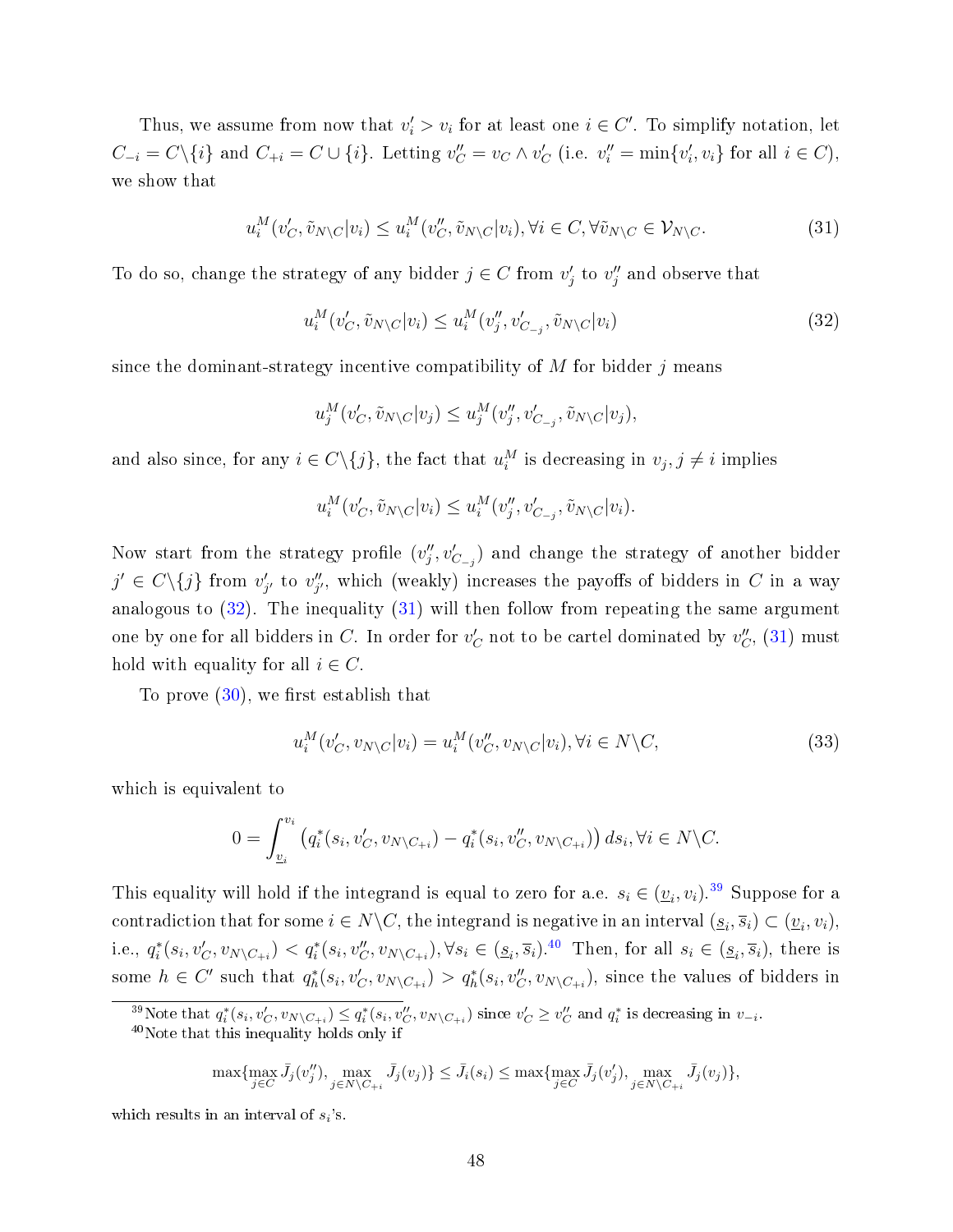$N\setminus C$  do not change across the two profiles while the values of bidders in C strictly increase at least for some of them. Clearly, we must also have  $v_h = v_h'' < v_h'$  and  $\bar{J}_h(v_h) < \bar{J}_h(v_h')$ . Using this, we show that [\(31\)](#page-47-1) cannot hold as equality for the two profiles,  $(s_i, v'_C, v_{N\setminus C_{+i}})$ and  $(s_i, v''_C, v_{N \setminus C_{+i}})$ , which will lead to the desired contradiction.

To do so, use [\(25\)](#page-41-2), [\(28\)](#page-46-1), and the fact that  $v''_h = v_h$  to write

$$
u_h^M(s_i, v_C'', v_{N \setminus C_{+i}} | v_h) - u_h^M(s_i, v_C', v_{N \setminus C_{+i}} | v_h)
$$
  
\n
$$
= \int_{v_h}^{v_h} q_h^*(s_i, s_h, v_{C_{-h}}''', v_{N \setminus C_{+i}}) ds_h
$$
  
\n
$$
- \left[ (v_h - v_h') q_h^*(s_i, v_h', v_{C_{-h}}'', v_{N \setminus C_{+i}}) + \int_{v_h}^{v_h'} q_h^*(s_i, s_h, v_{C_{-h}}'', v_{N \setminus C_{+i}}) ds_h \right]
$$
  
\n
$$
= \int_{v_h}^{v_h} \left( q_h^*(s_i, s_h, v_{C_{-h}}''', v_{N \setminus C_{+i}}) - q_h^*(s_i, s_h, v_{C_{-h}}'', v_{N \setminus C_{+i}}) \right) ds_h
$$
  
\n
$$
+ \int_{v_h}^{v_h'} \left( q_h^*(s_i, v_h', v_{C_{-h}}'', v_{N \setminus C_{+i}}) - q_h^*(s_i, s_h, v_{C_{-h}}'', v_{N \setminus C_{+i}}) \right) ds_h.
$$
 (35)

The integrands in [\(34\)](#page-48-0) and [\(35\)](#page-48-1) are both nonnegative due to the fact that  $q_h^*$  is decreasing in  $v_{-h}$  and increasing in  $v_h$ . As it is argued above that [\(31\)](#page-47-1) must hold as equality, the payoff difference  $u_h^M(s_i,v_C'',v_{N\setminus C_{+i}}|v_h)-u_h^M(s_i,v_C',v_{N\setminus C_{+i}}|v_h)$  must be equal to zero, which means that [\(35\)](#page-48-1) must also be equal to zero, implying  $q_h^*(s_i, s_h, v'_{C_{-h}}, v_{N\setminus C_{+i}}) = q_h^*(s_i, v'_h, v'_{C_{-h}}, v_{N\setminus C_{+i}})$  for all  $s_h \in (v_h, v'_h)$ . Since  $q_h^*(s_i, v'_h, v'_{C_{-h}}, v_{N \setminus C_{+i}}) > q_h^*(s_i, v''_h, v''_{C_{-h}}, v_{N \setminus C_{+i}}) \ge q_h^*(s_i, v_h, v'_{C_{-h}}, v_{N \setminus C_{+i}})$ this in turn implies

<span id="page-48-2"></span><span id="page-48-1"></span><span id="page-48-0"></span>
$$
q_h^*(s_i, s_h, v'_{C_{-h}}, v_{N \setminus C_{+i}}) > q_h^*(s_i, v_h, v'_{C_{-h}}, v_{N \setminus C_{+i}}), \forall s_h \in (v_h, v'_h].
$$
\n(36)

To draw a contradiction, recall the assumption that  $v \in \tilde{\mathcal{V}} \subset \tilde{\mathcal{V}}^h$ . Consider first the case in which  $v_h \in \text{int}(\mathcal{V}_h^0)$ . Then,  $\bar{J}_h(s_h) = \bar{J}_h(v_h)$  for all  $s_h \in (v_h, v_h + \varepsilon)$  with some  $\varepsilon > 0$ , which implies that for all  $s_h \in (v_h, v_h + \varepsilon), q_h^*(s_i, s_h, v'_{C_{-h}}, v_{N \setminus C_{+i}}) = q_h^*(s_i, v_h, v'_{C_{-h}}, v_{N \setminus C_{+i}})$ contradicting [\(36\)](#page-48-2). Consider next the case in which  $v_h \in V_h \backslash V_h^0$ . We claim that  $\bar{J}_h(v_h)$  =  $\bar{J}_i(s_i)$ . If  $\bar{J}_h(v_h) > \bar{J}_i(s_i)$ , then  $q_i^*(s_i, v''_C, v_{N \setminus C_{+i}}) = 0$ , which contradicts with the fact that  $q_i^*(s_i, v''_C, v_{N\setminus C_{+i}}) > 0$ . If  $\bar{J}_h(v_h) < \bar{J}_i(s_i)$ , then  $\bar{J}_h(s_h) < \bar{J}_i(s_i)$  for all  $s_h \in [v_h, v_h + \varepsilon)$  with some  $\varepsilon > 0$  and thus  $q_h^*(s_i, s_h, v'_{C_{-h}}, v_{N \setminus C_{+i}}) = 0$  for all such  $s_h$ , which contradicts [\(36\)](#page-48-2). Thus, we must have  $\bar{J}_h(v_h) = \bar{J}_i(s_i)$ . Given this, we cannot have  $s_i \in \mathcal{V}_i^0$  since the fact that  $v \in \tilde{\mathcal{V}} \subset \tilde{\mathcal{V}}^h$  and  $v_h \in \mathcal{V}_h \backslash \mathcal{V}_h^0$  implies that  $\bar{J}_h(v_h) \neq \bar{J}_j(v_j), \forall j \neq h, \forall v_j \in \mathcal{V}_j^0$ . We have so far established that for all  $s_i \in (\underline{s}_i, \overline{s}_i), \ \overline{J}_i(s_i) = \overline{J}_h(v_h)$  and  $s_i \in \mathcal{V}_i \setminus \mathcal{V}_i^0$ , which cannot be true since  $\bar{J}_i$  is strictly increasing over  $\mathcal{V}_i \backslash \mathcal{V}_i^0$ . Thus, the proof of [\(33\)](#page-47-4) is complete.

The inequality [\(31\)](#page-47-1) then follows immediately from [\(33\)](#page-47-4) since  $u_i^M$  is decreasing in  $v_{-i}$  and  $v''_C \le v_C$  so  $u_i^M(v''_C, v_{N\setminus C}|v_i) \ge u_i^M(v_C, v_{N\setminus C}|v_i)$ , which establishes [\(30\)](#page-46-0).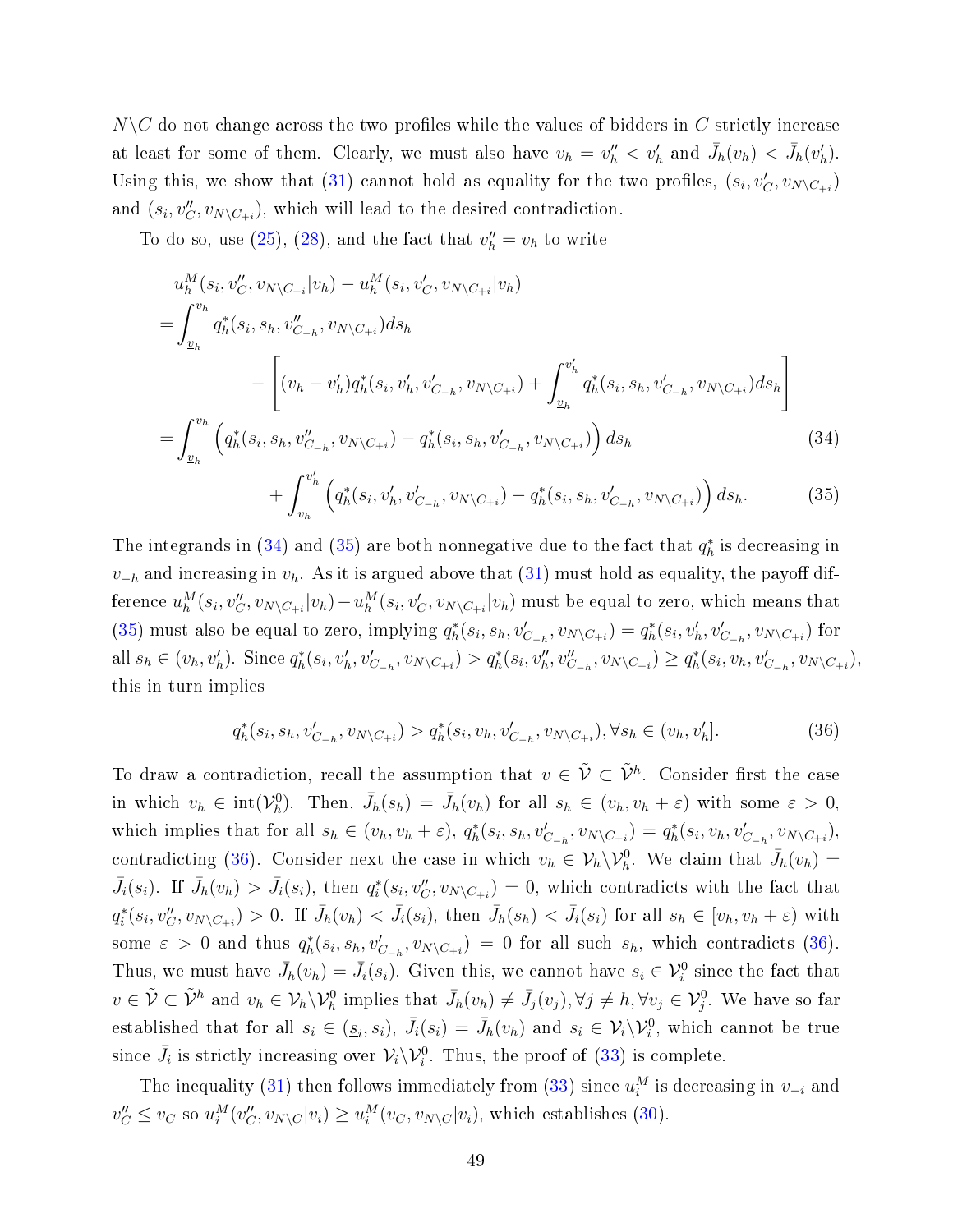Now consider any partition  $\pi^i = \{C^1, ..., C^k\} \in \Pi^i$ . Repeatedly applying the argument used to establish [\(30\)](#page-46-0) to the cartels  $C^1$  through  $C^k$ , we obtain [\(29\)](#page-46-2).

Since  $\tilde{\mathcal{V}}$  has a full measure, the fact that [\(29\)](#page-46-2) holds for any  $v \in \tilde{\mathcal{V}}$  implies that  $\overline{U}_i^M$  $\binom{m}{i}(v_i) \geq$  $\mathbb{E}_{v_{-i}}[u_i^M(v_i, v_{-i}|v_i)] = U_i^M(v_i)$  for a.e.  $v_i \in \mathcal{V}_i$ , which in fact means that  $\overline{U}_i^M$  $\sum_{i}^{M}(v_i) \geq U_i^{M}(v_i)$ for all  $v_i \in \mathcal{V}_i$ , since the function  $\overline{U}_i^M$  $i$ <sup>n</sup>, a value function of the optimization program given in [\(26\)](#page-45-2), must be continuous.

In light of Lemma [5,](#page-45-3) for any arbitrary equilibrium  $\tilde{M}$  of the cartel game, we must have  $U_i^{\tilde{M}}(v_i) \geq \overline{U}_i^M$  $U_i^M(v_i) \geq U_i^M(v_i)$  for all  $i \in N$  and  $v_i \in V_i$ . The robust collusion-proofness of  $M = (q^*, t^*)$  then immediately follows from the payoff equivalence, noting that because M is WCP (and therefore not interim dominated by  $\tilde{M}$ ), we must have  $U_i^{\tilde{M}}(v_i) = U_i^M(v_i)$  for all  $i \in N$  and all  $v_i \in \mathcal{V}_i$ .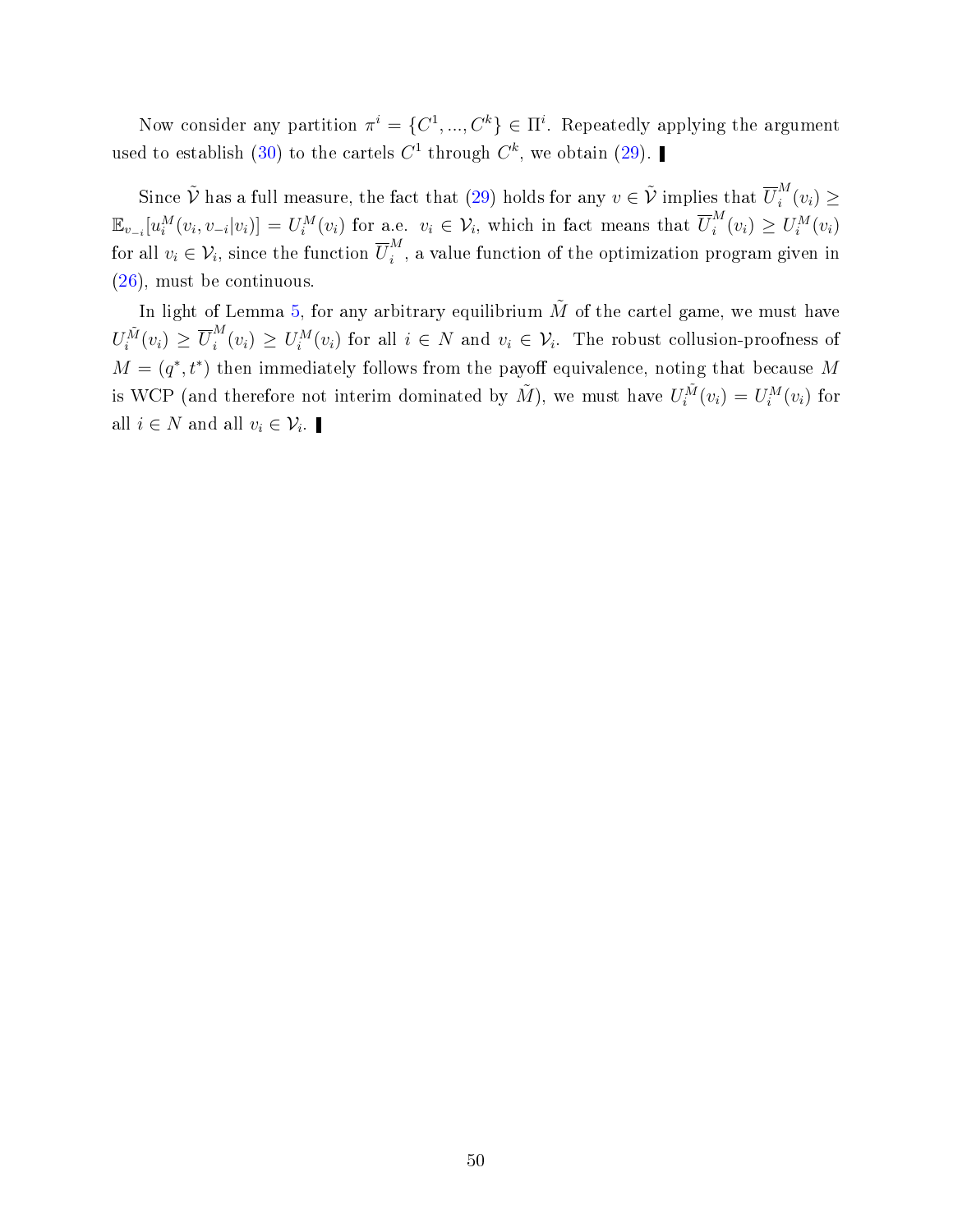## References

- <span id="page-50-2"></span>AOYAGI, M. (2003): "Bid Rotation and Collusion in Repeated Auctions," Journal of economic Theory,  $112$ ,  $79-105$ .
- <span id="page-50-8"></span>ATHEY, S. AND K. BAGWELL (2008): "Collusion with Persistent Cost Shocks," *Economet* $rica, 76, 493 - 540.$
- <span id="page-50-3"></span>ATHEY, S., K. BAGWELL, AND C. SANCHIRICO (2004): "Collusion and Price Rigidity," Review of Economic Studies, 71, 317–349.
- <span id="page-50-4"></span>BLUME, A. AND P. HEIDHUES (2004): "All Equilibria of the Vickrey Auction," Journal of  $Economic Theory, 114, 170-177.$
- <span id="page-50-6"></span>BRUSCO, S. AND G. LOPOMO (2002): "Collusion via Signalling in Simoultaneous Ascending Bid Auctions with Heterogenous Onjects, with and without Complementarities," Review of Economic Studies,  $69, 407-436$ .
- <span id="page-50-9"></span>CHE, Y.-K. AND J. KIM (2006): "Robustly Collusion-Proof Implementation," Econometrica, 74, 1063-1107.
- <span id="page-50-10"></span> $-(2009)$ : "Optimal Collusion-Proof Auctions," Journal of Economic Theory, 144, 565– 603.
- <span id="page-50-12"></span>Che, Y.-K., J. Kim, and K. Mierendorff (2013): Generalized Reduced-Form Auctions: A Network-Flow Approach," *Econometrica*, 81, 2487–2520.
- <span id="page-50-1"></span>CONDORELLI, D. (2012): "What Money Can't Buy: Efficient Mechanism Design with Costly Signals," Games and Economic Behavior, 75, 613-624.
- <span id="page-50-11"></span>DEB, R. AND M. PAI (2013): "Symmetric Auctions," Working papers, University of Toronto, Department of Economics.
- <span id="page-50-5"></span>ENGELBRECHT-WIGGANS, R. AND C. M. KAHN (2005): "Low-Revenue Equilibria in Simultaneous Ascending-Bid Auctions," Management Science, 51, pp.  $508-518$ .
- <span id="page-50-7"></span>GARRATT, R. J., T. TRÖGER, AND C. Z. ZHENG (2009): "Collusion via Resale," *Econo* $metrica, 77, pp. 1095-1136.$
- <span id="page-50-0"></span>Graham, D. and R. Marshall (1987): Collusive Bidder Behaviour at Single-Object Second-Price and English Auction," The Journal of Political Economy, 95, 1217–1239.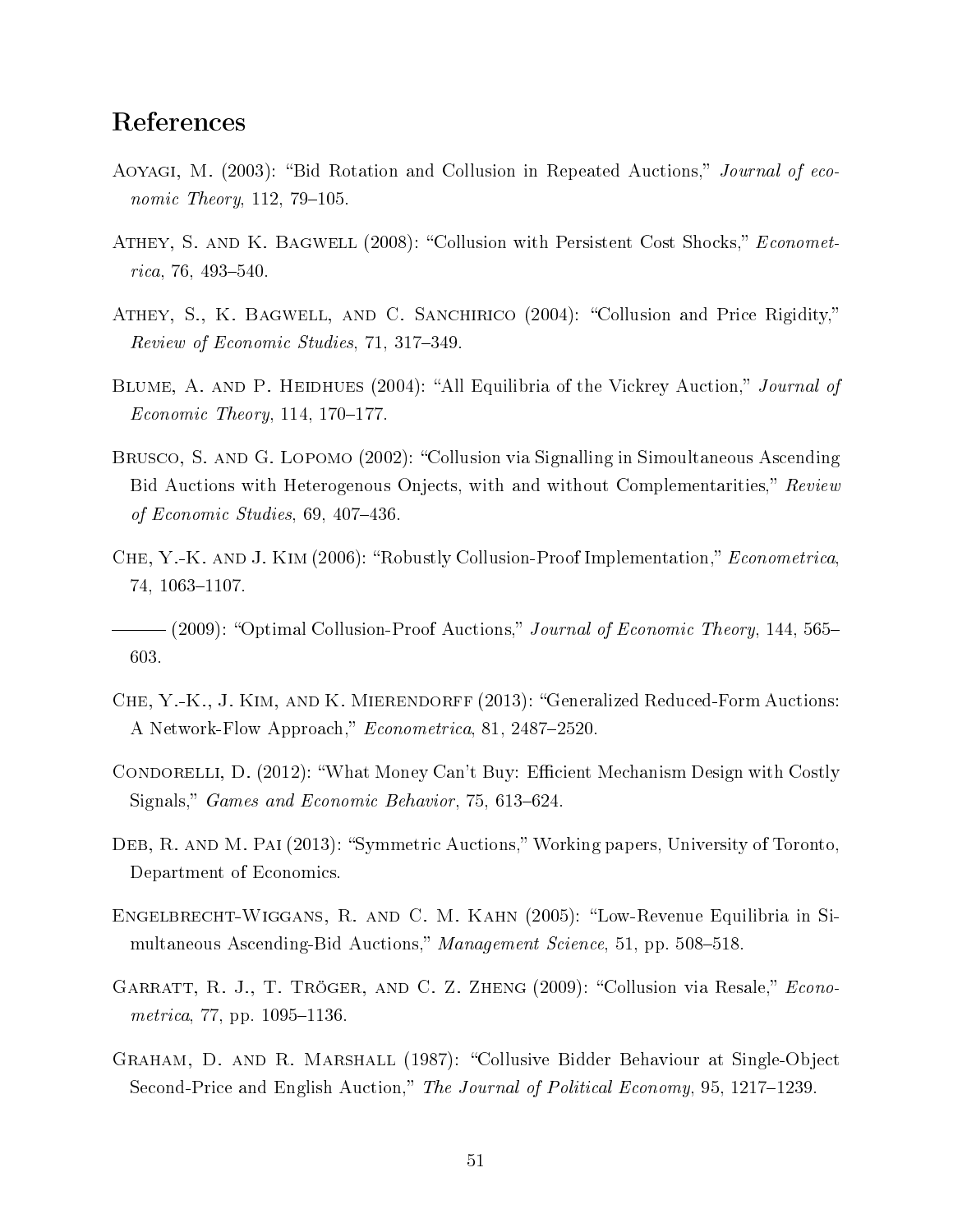- <span id="page-51-12"></span>HOLMSTROM, B. AND R. MYERSON (1983): "Efficient and Durable Decision Rules with Incomplete Information," Econometrica, 51, 1799-1819.
- <span id="page-51-3"></span>LAFFONT, J.-J. AND D. MARTIMORT (1997): "Collusion Under Asymmetric Information,"  $Econometrica, 65, 875-911.$

<span id="page-51-4"></span> $-$  (2000): "Mechanism Design with Collusion and Correlation," *Econometrica*, 68, 309– 342.

- <span id="page-51-6"></span>MAILATH, G. AND P. ZEMSKY (1991): "Collusion in Second Price Auctions with Heterogeneous Bidders," Games and Economic Behavior, 3, 467-486.
- <span id="page-51-2"></span>MARSHALL, R. AND L. MARX (2012): The Economics of Collusion: Cartels and Bidding Rings, MIT Press.
- <span id="page-51-7"></span>MARSHALL, R. C. AND L. M. MARX (2007): "Bidder Collusion," Journal of Economic  $Theory, 133, 374-402.$
- <span id="page-51-8"></span>- (2009): "The Vulnerability of Auctions to Bidder Collusion," The Quarterly Journal of Economics, 124, pp. 883–910.
- <span id="page-51-1"></span>MARSHALL, R. C., M. J. MEURER, AND R. JEAN-FRANCOIS (1994): "Litigation Settlement and Collusion," Quarterly Journal of Economics, 109, 211–239.
- <span id="page-51-0"></span>MCAFEE, P. AND J. MCMILLAN (1992): "Bidding Rings," American Economic Review, 82, 579-99.
- <span id="page-51-13"></span>MIERENDORFF, K. (2011): "Asymmetric Reduced Form Auctions," *Economics Letters*, 110,  $41 - 44.$
- <span id="page-51-11"></span>MORGAN, J. (2000): "Financing Public Goods by Means of Lotteries," Review of Economic  $Studies, 67, 761–84.$
- <span id="page-51-10"></span>MYERSON, R. (1981): "Optimal Auction Design," *Mathematics of Operations Research*, 6, 58-73.
- <span id="page-51-9"></span>PAVLOV, G. (2008): "Auction Design in the Presence of Collusion," Theoretical Economics, 3.
- <span id="page-51-5"></span>ROBINSON, M. (1985): "Collusion and the Choice of Auction," The RAND Journal of Economics,  $16, 141-145$ .